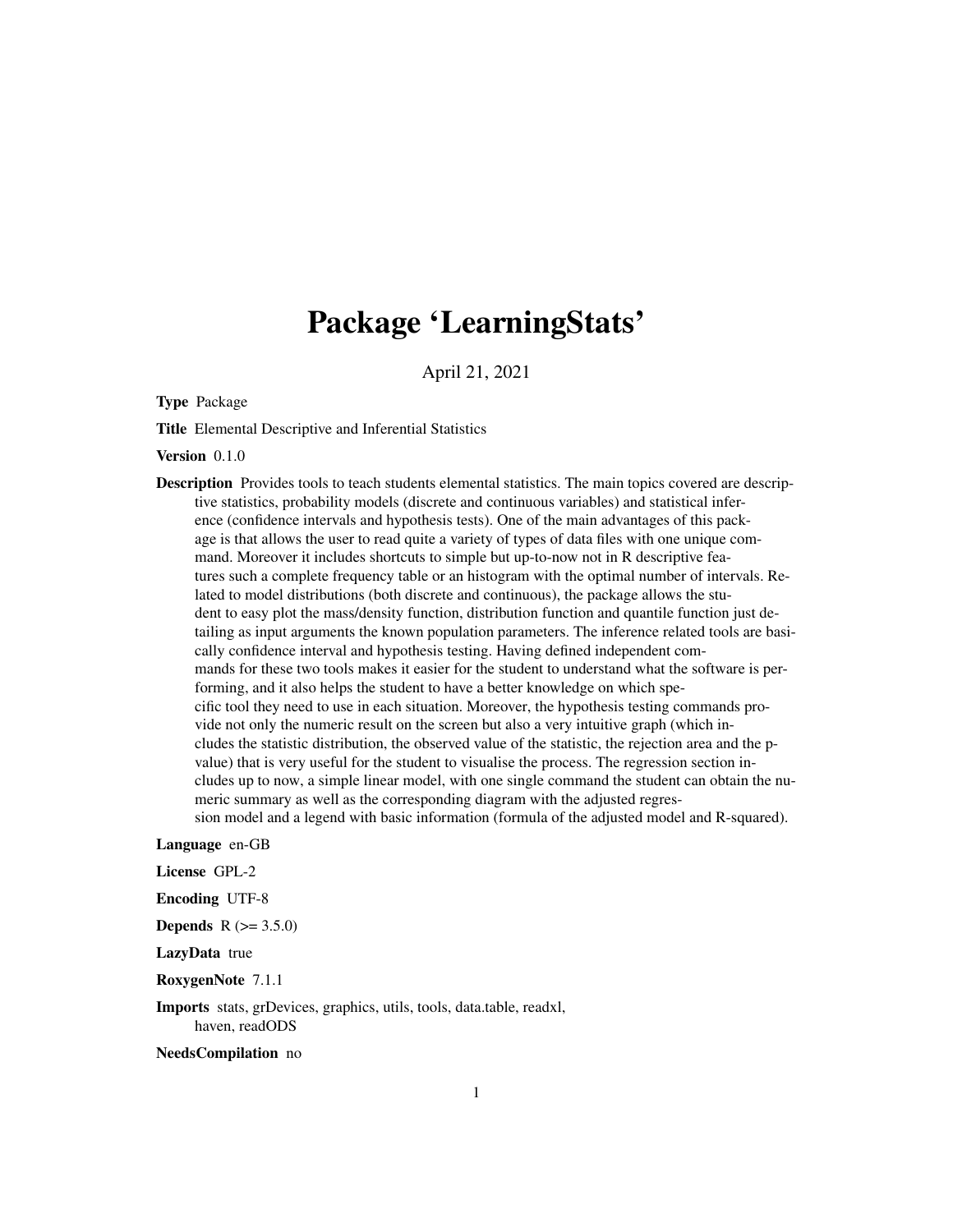Author María Isabel Borrajo-García [aut, cre], Mercedes Conde-Amboage [aut], Alejandra López-Pérez [aut]

Maintainer María Isabel Borrajo-García <mariaisabel.borrajo@usc.es>

**Repository CRAN** 

Date/Publication 2021-04-21 07:10:05 UTC

## R topics documented:

| 3              |
|----------------|
| 6              |
| $\overline{7}$ |
| 8              |
| 9              |
| 10             |
| 12             |
| 14             |
| 15             |
| 16             |
| 18             |
| 20             |
| 21             |
| 22.            |
| 24             |
| 25             |
| 26             |
| 28             |
| 29             |
| 30             |
| 30             |
| 31             |
| 32             |
| 33             |
| 33             |
| 34             |
| 35             |
| 36             |
| 37             |
| 38             |
| 38             |
| 39             |
| 40             |
| 41             |
| 42             |
| 43             |
| 44             |
| 45             |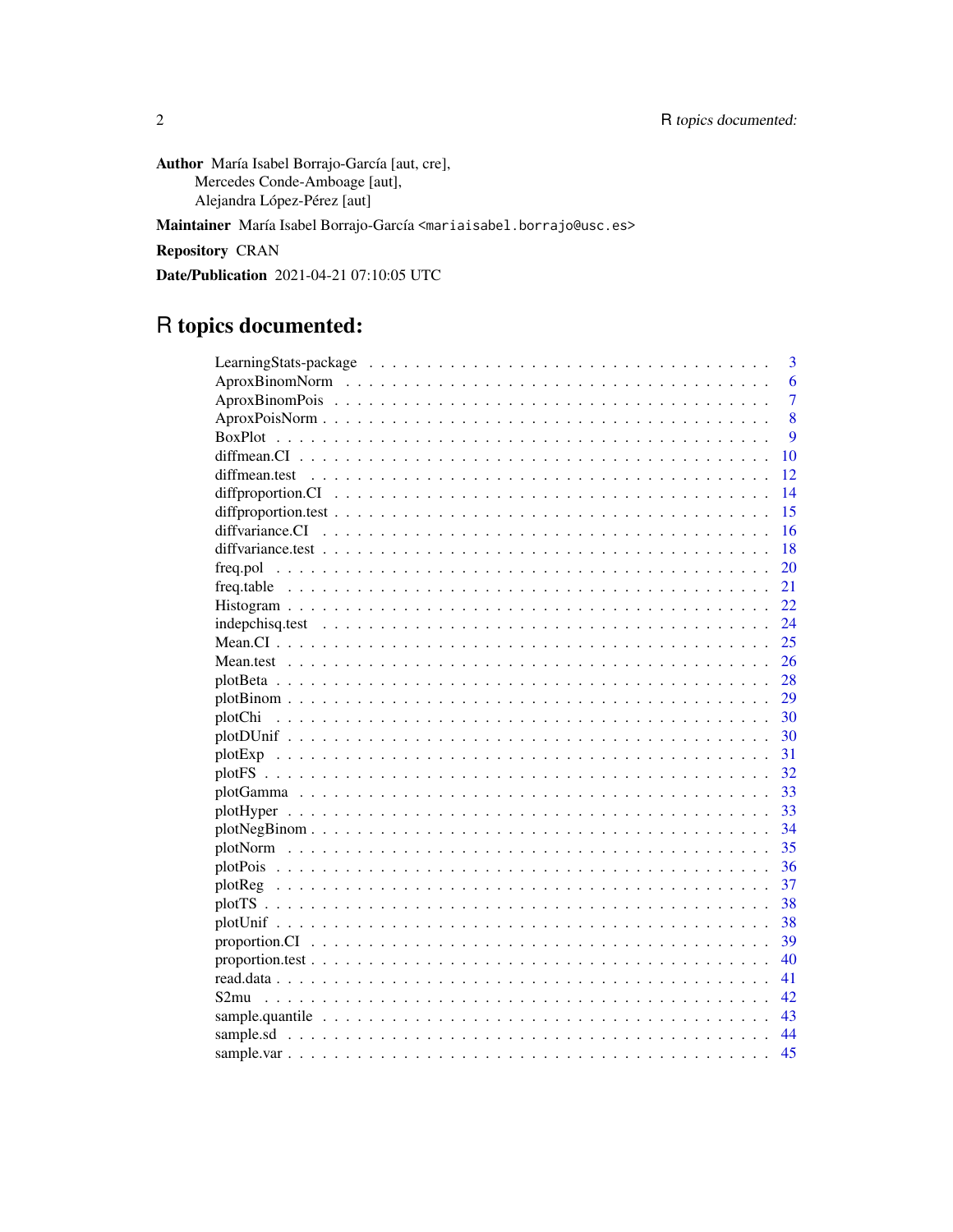<span id="page-2-0"></span>

LearningStats-package *Elemental Descriptive and Inferential Statistics (LearningStats)*

#### Description

This package provides tools to teach students elemental Statistics. The main topics covered are Descriptive Statistics, Probability models (discrete and continuous variables) and Statistical Inference (confidence intervals and hypothesis tests).

#### Details

Main sections of LearningStats-package are:

- A.- Data
- B.- Descriptive Statistics
- C.- Probability models
- D.- Statistical Inference
- E.- Regression

#### A.- Data

This section includes a function to read different file extensions and a dataset on health-related behaviours with 18 variables. The main advantage of this tool is that with just one single function most of the common file extensions can be imported into R.

> [read.data](#page-40-1) Data Input [sicri2018](#page-44-1) SICRI: information system on risk-taking behaviour

#### B.- Descriptive Statistics

The functions included in this section perform Descriptive Statistics by quantitatively describing or summarizing different characteristics from a sample. Graphical tools are also available.

| freg.pol  | Plot a Cumulative Frequency Polygon |
|-----------|-------------------------------------|
|           | freq.table Frequency Table          |
| Histogram | Plot a Histogram                    |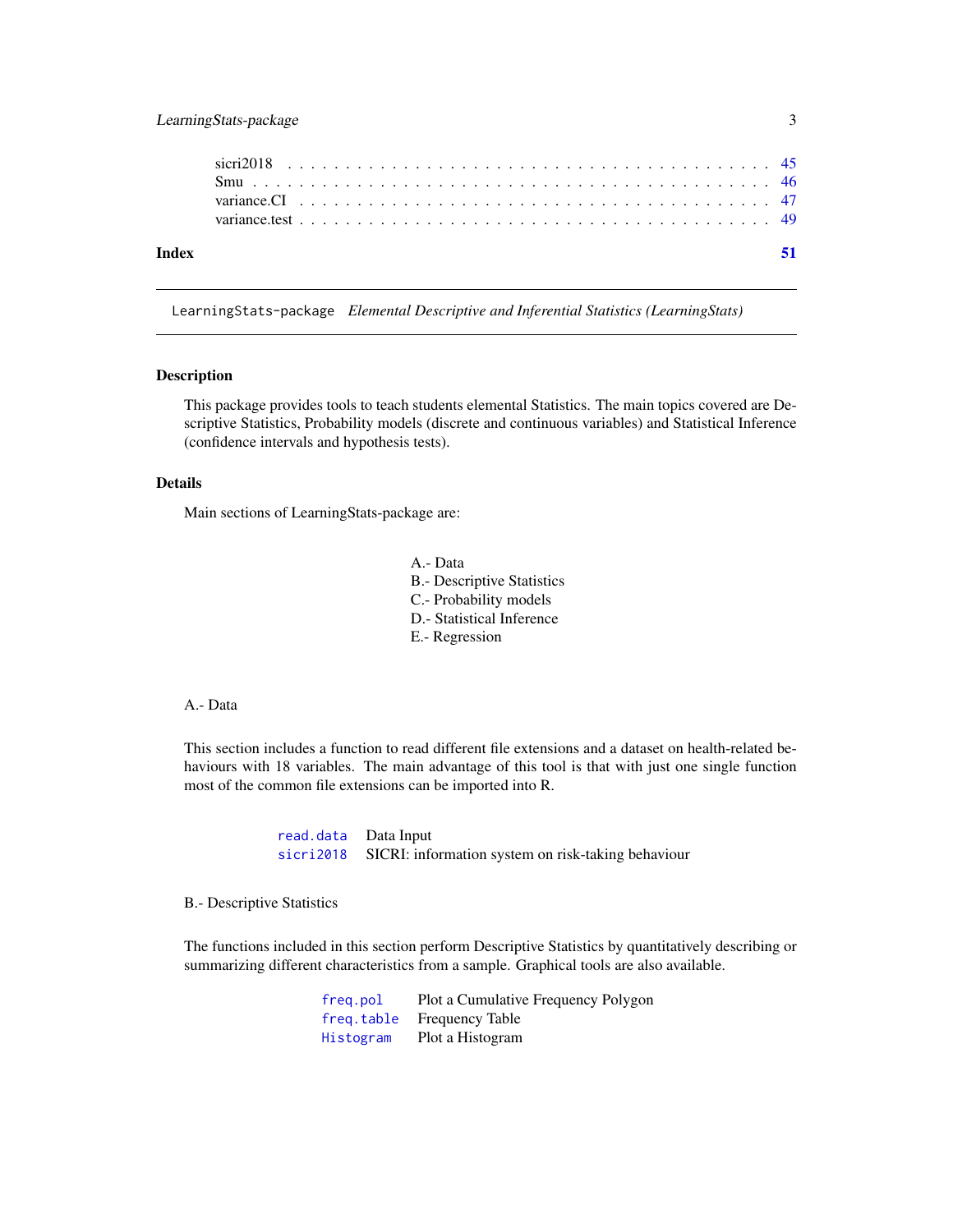## <span id="page-3-0"></span>C.- Probability models

In this section probability models for discrete and continuous variables are provided.

C.1-Discrete variables:

The user is allowed to display, with several options, the probability mass and/or distribution function for the following discrete distributions: Binomial, Discrete Uniform, Hypergeometric, Negative Binomial and Poisson.

| plotBinom    | Probability Mass and/or Distribution Function Representations associated with a |
|--------------|---------------------------------------------------------------------------------|
|              | <b>Binomial Distribution</b>                                                    |
| plotDUnif    | Probability Mass and/or Distribution Function Representations associated with a |
|              | Discrete Uniform Distribution                                                   |
| plotHyper    | Probability Mass and/or Distribution Function Representations associated with a |
|              | Hypergeometric Distribution                                                     |
| plotNegBinom | Probability Mass and/or Distribution Function Representations associated with a |
|              | <b>Negative Binomial Distribution</b>                                           |
| plotPois     | Probability Mass and/or Distribution Function Representations associated with a |
|              | <b>Poisson Distribution</b>                                                     |

C.2-Continuous variables:

The user is allowed to display, with several options, the density, distribution and/or quantile functions for the following continuous distributions: Beta, Chi-squared, Exponential, F-Snedecor, Gamma, Normal, T-Student and Uniform.

| plotBeta  | Density Function, Distribution Function and/or                               |
|-----------|------------------------------------------------------------------------------|
|           | Quantile Function Representations associated with a Beta Distribution        |
| plotChi   | Density Function, Distribution Function and/or                               |
|           | Quantile Function Representations associated with a Chi-squared Distribution |
| plotExp   | Density Function, Distribution Function and/or                               |
|           | Quantile Function Representations associated with a Exponential Distribution |
| plotFS    | Density Function, Distribution Function and/or                               |
|           | Quantile Function Representations associated with a F-Snedecor Distribution  |
| plotGamma | Density Function, Distribution Function and/or                               |
|           | Quantile Function Representations associated with a Gamma Distribution       |
| plotNorm  | Density Function, Distribution Function and/or                               |
|           | Quantile Function Representations associated with a Normal Distribution      |
| plotTS    | Density Function, Distribution Function and/or                               |
|           | Quantile Function Representations associated with a T-Student Distribution   |
| plotUnif  | Density Function, Distribution Function and/or                               |
|           | Quantile Function Representations associated with a Uniform Distribution     |

C.3-Illustrations:

Also in this section three common approximations between different distributions are illustrated.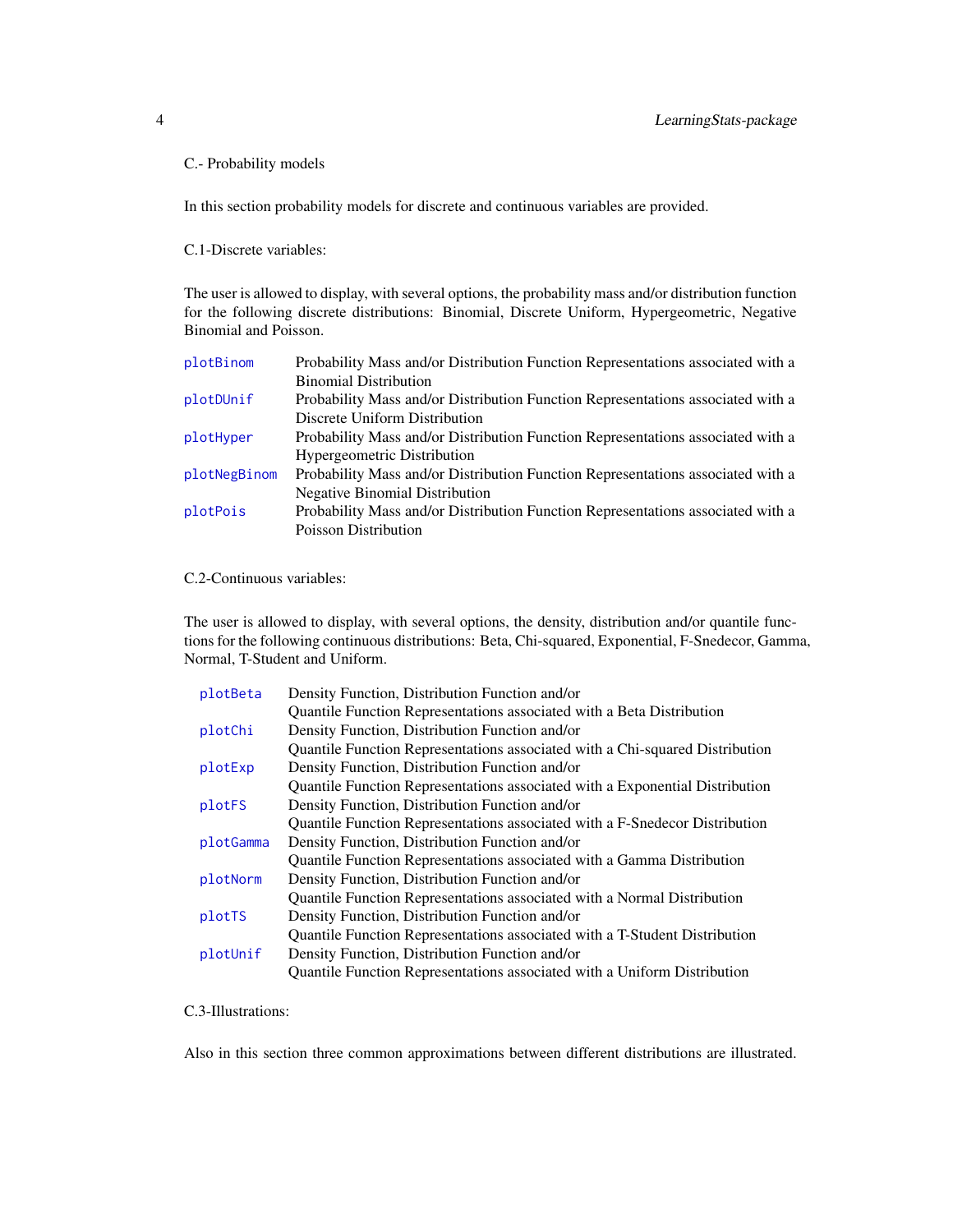## <span id="page-4-0"></span>LearningStats-package 5

The approximations considered are: the Normal approximation to Binomial, the Normal approximation to Poisson and the Poisson approximation to Binomial.

| AproxBinomNorm | Illustration of the Normal Approximation to Binomial  |
|----------------|-------------------------------------------------------|
| AproxPoisNorm  | Illustration of the Normal Approximation to Poisson   |
| AproxBinomPois | Illustration of the Poisson Approximation to Binomial |

## D.- Statistical Inference

This section includes functions to perform Statistical Inference (confidence intervals and hypothesis testing) with one or two populations and also for categorical data.

D.1-Confidence intervals:

The functions included here provide pointwise and confidence interval estimation for different population parameters. One or two populations are supported.

One population:

| Mean.CI     | Confidence Interval for the Mean of a Normal Population                     |
|-------------|-----------------------------------------------------------------------------|
|             | proportion. CI Large Sample Confidence Interval for a Population Proportion |
| variance.CI | Confidence Interval for the Variance and the Standard                       |
|             | Deviation of a Normal Population                                            |

Two populations:

| diffmean.CI     | Confidence Interval for the Difference                      |
|-----------------|-------------------------------------------------------------|
|                 | between the Means of Two Normal Populations                 |
|                 | diffproportion. CI Large Sample Confidence Interval for the |
|                 | Difference between Two Population Proportions               |
| diffvariance.CI | Confidence Interval for the Ratio between the               |
|                 | Variances of Two Normal Populations                         |

#### D.2-Hypothesis tests:

This sections allows to compute hypothesis tests for different population parameters (mean, variance and proportion) in one or two populations. The scenarios covered here are those mentioned in the Confidence Interval section as well as a Chi-squared independence test.

One population:

| Mean.test     | One Sample Mean Test of a Normal Population                    |
|---------------|----------------------------------------------------------------|
|               | proportion. test Large Sample Test for a Population Proportion |
| variance.test | One Sample Variance Test of a Normal Population                |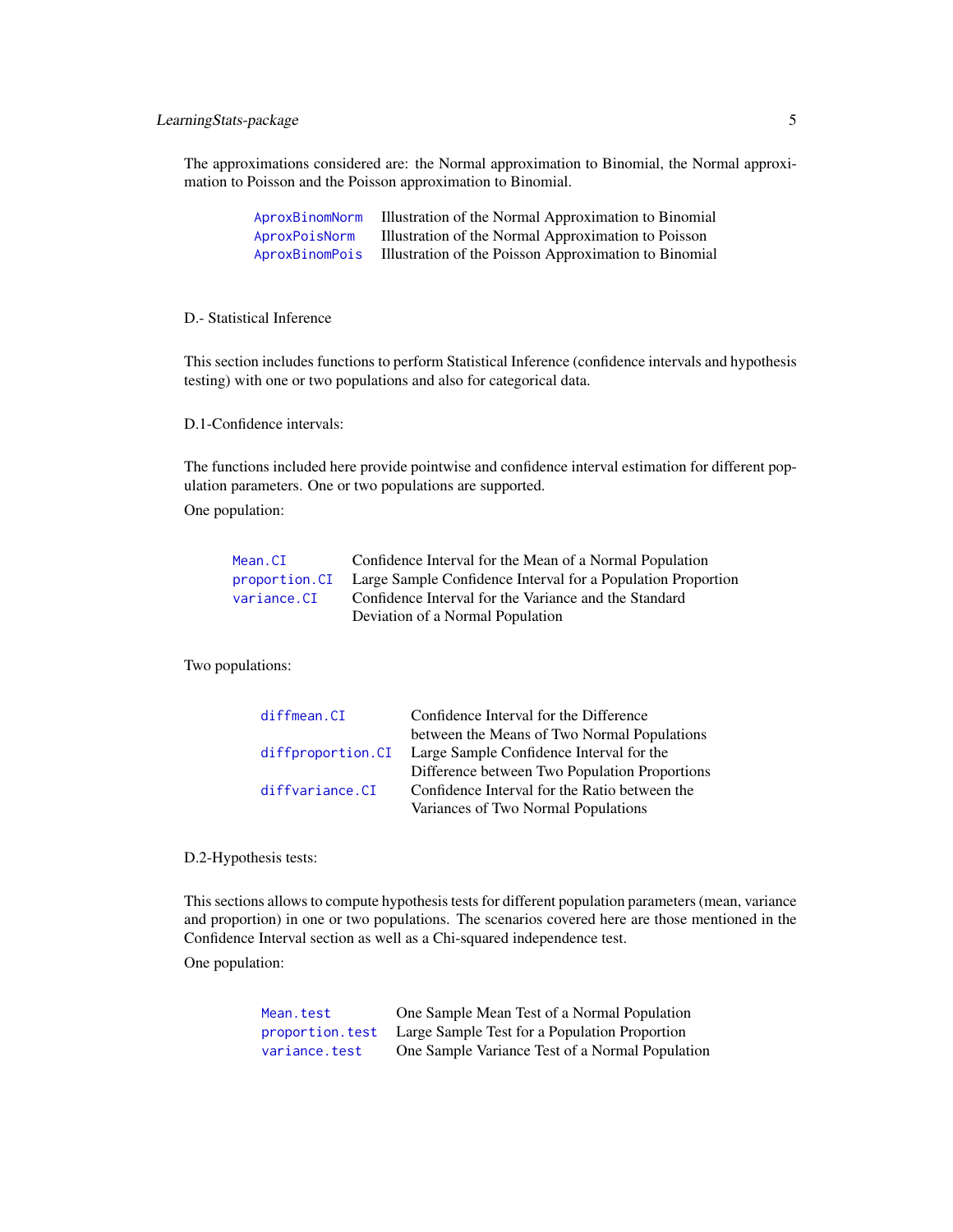<span id="page-5-0"></span>6 AproxBinomNorm

Two populations:

| diffmean.test       | Two Sample Mean Test of Normal Populations     |
|---------------------|------------------------------------------------|
| diffproportion.test | Two Sample Proportion Test                     |
| diffvariance.test   | Two Sample Variance Test of Normal Populations |

Categorical data:

[indepchisq.test](#page-23-1) Chi-squared Independence Test for Categorical Data

E.- Regression

This section includes a function to describe the relationship between two continuous variables through a simple linear regression model, providing the R-squared coefficient.

[plotReg](#page-36-1) Representation of a Linear Regression Model

<span id="page-5-1"></span>AproxBinomNorm *Illustration of the Normal approximation to Binomial*

## Description

When certain conditions are met (see Details), the Binomial distribution can be approximated by the Normal one. The function AproxBinomNorm illustrates this fact by plotting the mass diagram corresponding with the discrete distribution (parameters are given by the user) on which the associated Normal density function is also displayed.

## Usage

```
AproxBinomNorm(n, p, legend = TRUE, xlab = "", ylab = "Probability",
 main = "Normal approximation to Binomial", col.fill = "grey",
  coluine = "red", lwd = 2)
```

| n      | number of independent Bernouilli trials.                                                          |
|--------|---------------------------------------------------------------------------------------------------|
| p      | probability of success associated with the Bernouilli trial.                                      |
| legend | logical argument indicating whether to display the legend on the plot or not,<br>default to TRUE. |
| xlab   | x-axis label; default to empty.                                                                   |
| ylab   | y-axis label; default to "Probability."                                                           |
| main   | title; default to "Normal approximation to Binomial".                                             |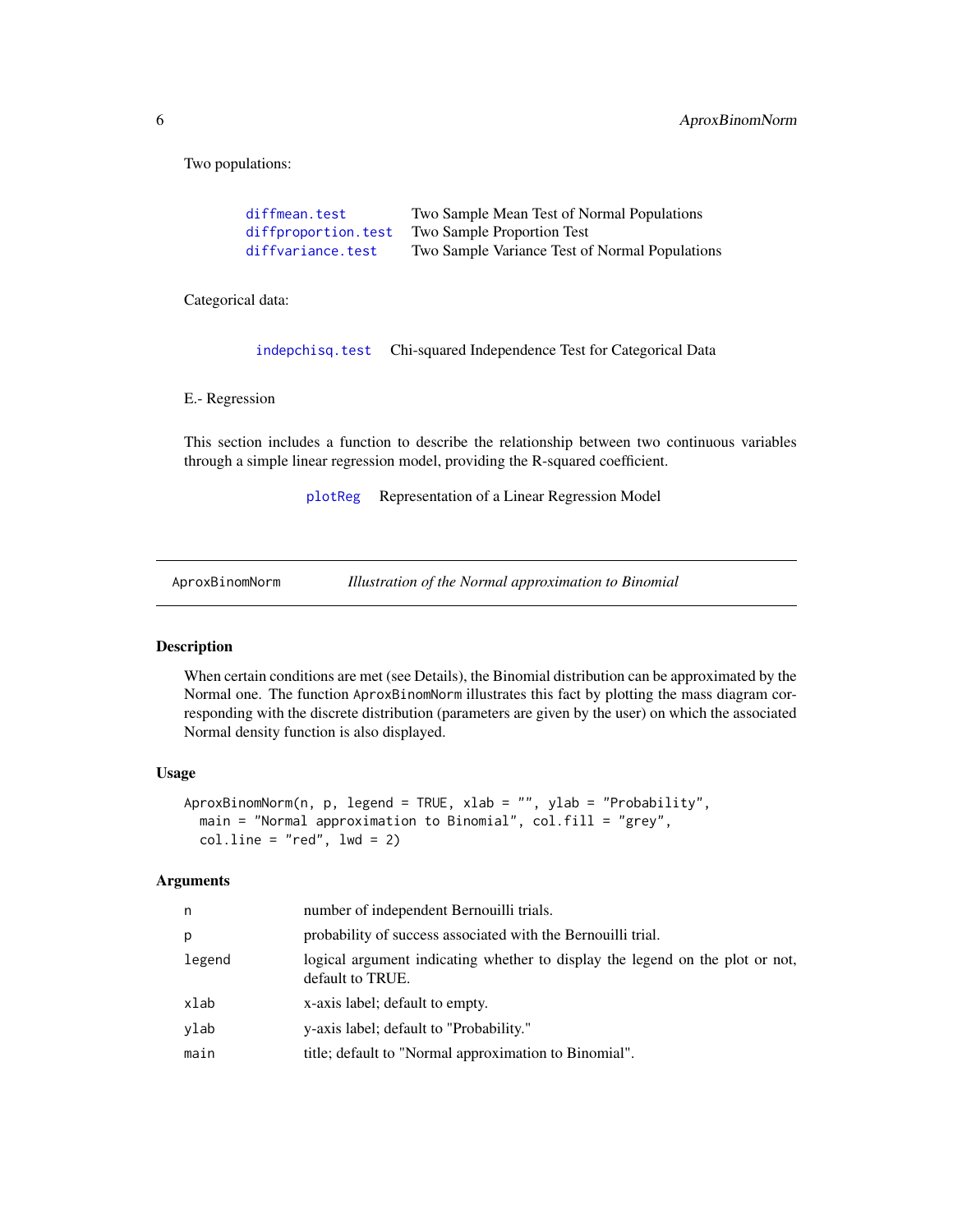<span id="page-6-0"></span>

| col.fill | colour to fill-in the bars; default to grey.                        |
|----------|---------------------------------------------------------------------|
| col.line | colour to draw the line of the Normal density; default to red.      |
| lwd      | line width for the Normal density, a positive number; default to 2. |

## Details

The approximation is accurate only if one of these three conditions is met:

 $-p$  in (0.1, 0.9) and n $>=$  30,

- p in [0,0.1] and np>5,

 $-p$  in [0.9,1] and  $n(1-p) > 5$ .

## Value

This function is called for the side effect of drawing the plot.

## Examples

```
n=45; p=0.4
AproxBinomNorm(n,p)
AproxBinomNorm(n,p,col.fill="blue",col.line="orange")
AproxBinomNorm(n,p,legend=FALSE)
```
<span id="page-6-1"></span>AproxBinomPois *Illustration of the Poisson approximation to Binomial*

## Description

AproxBinomPois represents the probability mass associated with a Binomial distribution with certain parameters n and p joint with the Poisson distribution with mean equal to np. Note that the Binomial distribution can be approximated by a Poisson distribution when certain conditions are met (see Details).

#### Usage

```
AproxBinomPois(n, p, xlab = "x", ylab = "Probability Mass",
 main = "Poisson approximation to Binomial distribution", col1 = "grey",
 col2 = "red")
```

| n    | number of independent Bernoulli trials.                     |
|------|-------------------------------------------------------------|
| D    | probability of success associated with the Bernoulli trial. |
| xlab | x-axis label; default to "x".                               |
| vlab | y-axis label; default to "Probability Mass".                |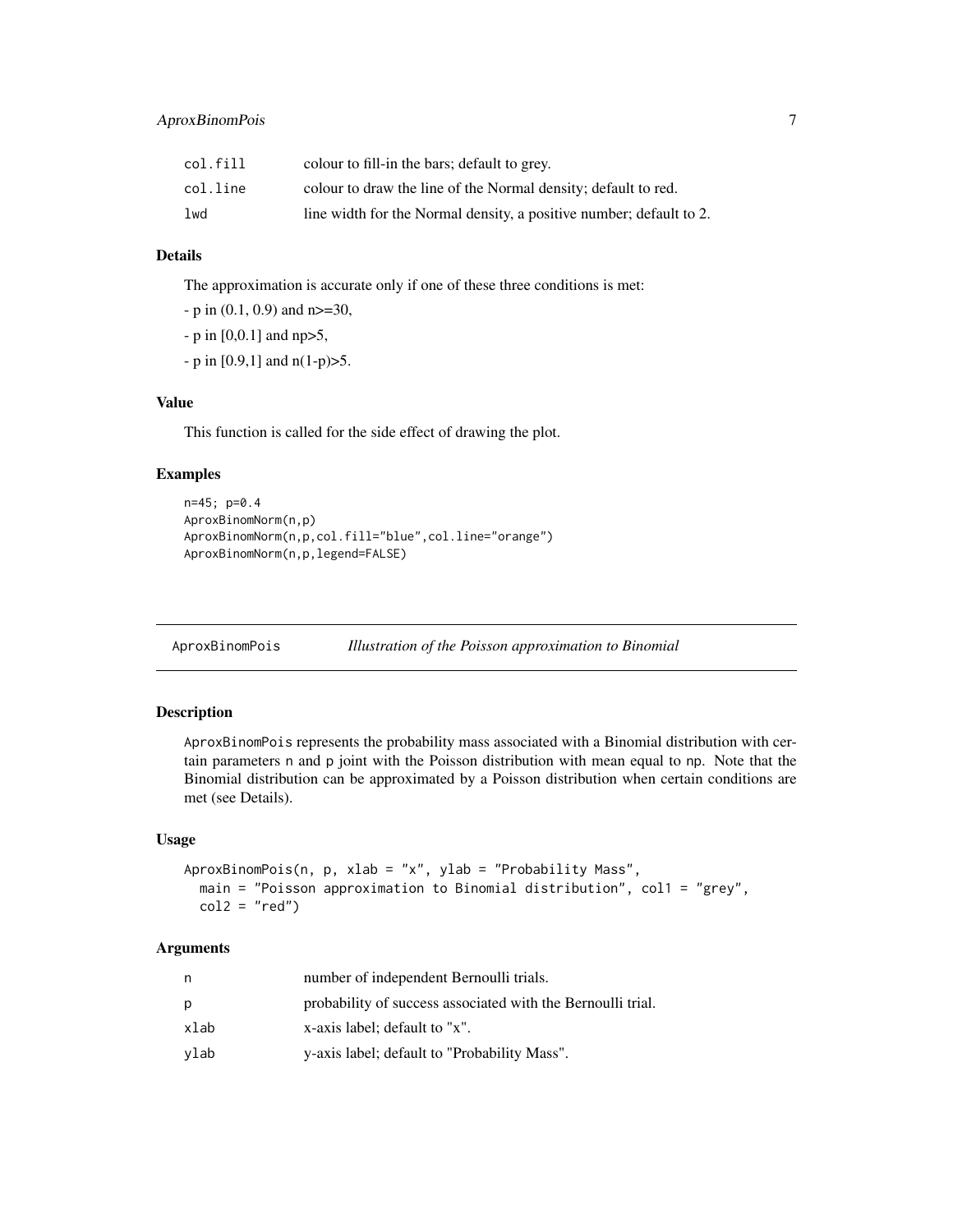<span id="page-7-0"></span>

| main | an overall title for the plot; default to "Poisson approximation to Binomial dis-<br>tribution". |
|------|--------------------------------------------------------------------------------------------------|
| col1 | a single colour associated with the Binomial probability mass function; default<br>to "grey".    |
| col2 | a single colour associated with the Poisson probability mass function; default to<br>"red".      |

#### Details

The approximation is accurate only if one of these conditions is met:

 $-p$  in (0,0.1), n > = 30 and n p < 5,

- p in  $(0.9,1)$ , n>=30 and n(1-p)<5. Note that given X1 a Binomial distribution with parameters n and p, and X2 a Binomial distribution with parameters n and 1-p, it follows that  $P(X1=a)=P(X2=n-a)$ a). Then, the variable  $X2$  can be approximated to a Poisson distribution with parameter lambda=n(1-p) and this Poisson distribution can be used in order to approximate the mass probability function associated with X1.

## Value

This function is called for the side effect of drawing the plot.

#### Examples

```
n=50;p=0.93
AproxBinomPois(n,p)
n=100;p=0.03
AproxBinomPois(n,p)
```
<span id="page-7-1"></span>AproxPoisNorm *Illustration of the Normal approximation to Poisson*

#### Description

When certain conditions are met (see Details), the Poisson distribution can be approximated by the Normal one. The function AproxPoisNorm illustrates this fact by plotting the mass diagram corresponding with the discrete distribution (parameter is given by the user) on which the associated Normal density function is also displayed.

#### Usage

```
AproxPoisNorm(lambda, legend = TRUE, xlab = "", ylab = "Probability",
 main = "Normal approximation to Poisson", col.fill = "grey",
 coluine = "red", lwd = 2)
```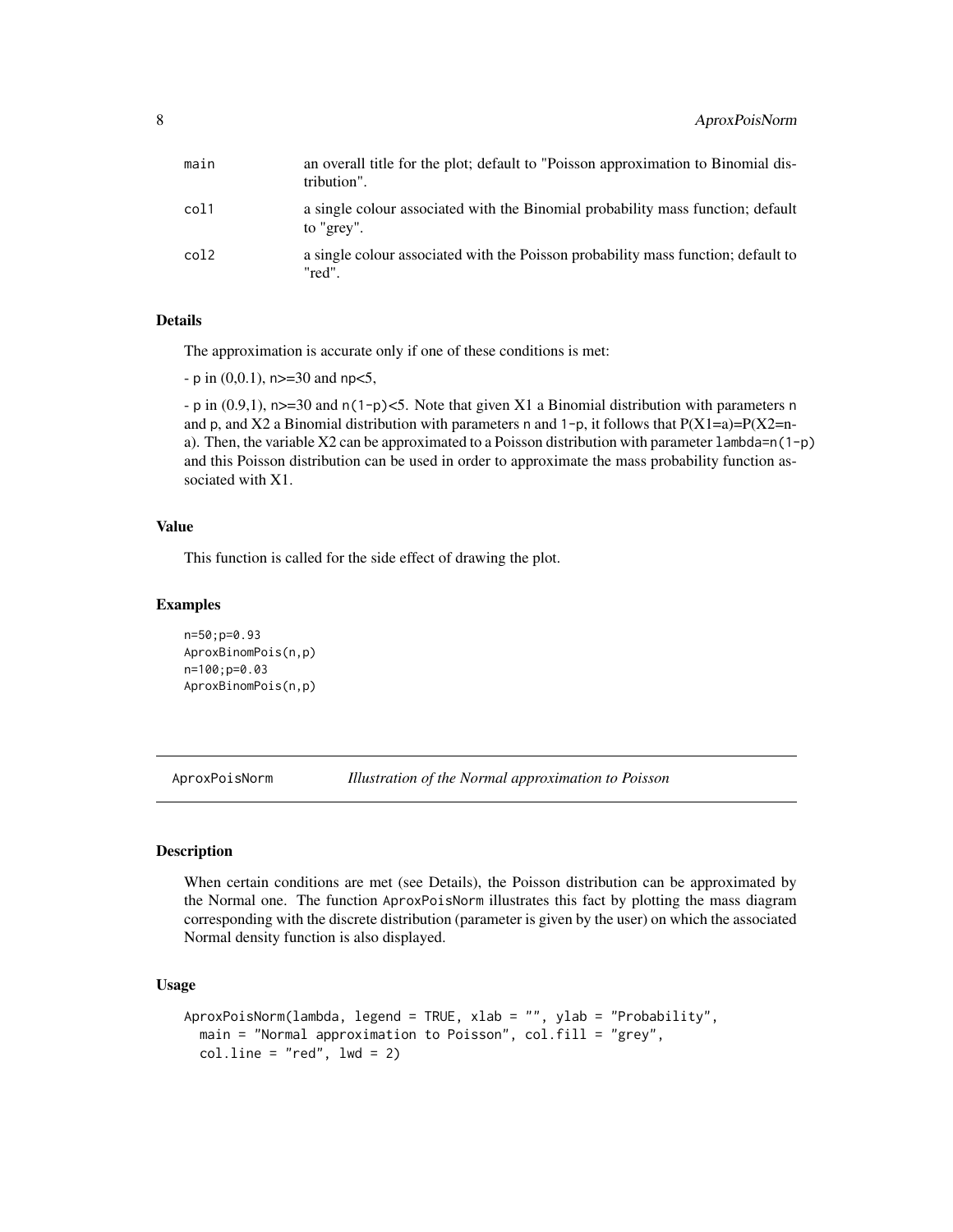#### <span id="page-8-0"></span>BoxPlot 9

## Arguments

| lambda   | mean of the Poisson distribution.                                                                 |
|----------|---------------------------------------------------------------------------------------------------|
| legend   | logical argument indicating whether to display the legend on the plot or not,<br>default to TRUE. |
| xlab     | x-axis label; default to empty.                                                                   |
| ylab     | y-axis label; default to "Probability".                                                           |
| main     | title; default to "Normal approximation to Poisson".                                              |
| col.fill | colour to fill the bars; default to grey.                                                         |
| col.line | colour to draw the line of the Normal density; default to red.                                    |
| lwd      | line width for the Normal density, a positive number; default to 2.                               |

## Details

The approximation is accurate only if lambda $>=10$ .

#### Value

This function is called for the side effect of drawing the plot.

## Examples

```
lambda=15
AproxPoisNorm(lambda)
AproxPoisNorm(lambda,col.fill="blue",col.line="orange")
AproxPoisNorm(lambda,legend=FALSE)
```
BoxPlot *Boxplot Representation*

## Description

The function BoxPlot displays a boxplot representation of a given sample.

## Usage

```
BoxPlot(x, col = "white", main = "Boxplot representacion", ylab = "",
  legend = TRUE)
```

| a numeric vector containing the sample to plot the boxplot representation.        |
|-----------------------------------------------------------------------------------|
| a single colour to fill the boxplot representation; default to "white".           |
| a main title for the boxplot; default to "Boxplot representation".                |
| y-axis label; default to empty.                                                   |
| logical value; if TRUE (default), details about boxplot representation are given. |
|                                                                                   |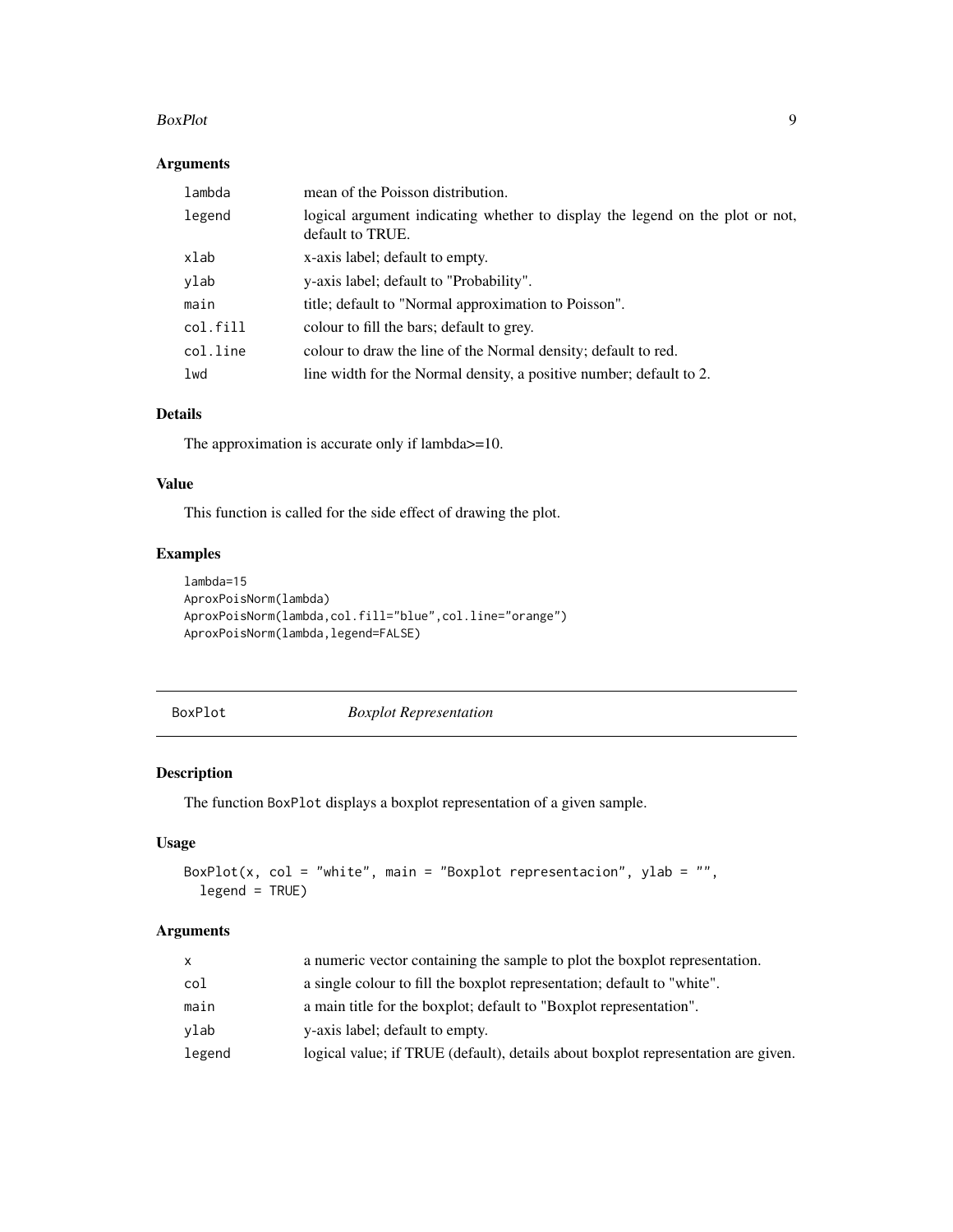#### Details

The quantiles needed to obtain this representation are computed using the function sample. quantile.

#### Value

This function is called for the side effect of drawing the plot.

#### Examples

```
x=c(5,-5,rnorm(40))
BoxPlot(x,col="pink")
```
<span id="page-9-1"></span>diffmean.CI *Confidence Interval for the Difference between the Means of Two Normal Populations.*

## Description

diffmean.CI provides a pointwise estimation and a confidence interval for the difference between the means of two Normal populations in different scenarios: population variances known or unknown, population variances assumed equal or not, and paired or independent populations.

#### Usage

```
diffmean.CI(x1, x2, sigma1 = NULL, sigma2 = NULL, sc1 = NULL,
  sc2 = NULL, s1 = NULL, s2 = NULL, n1 = NULL, n2 = NULL,
 paired = FALSE, var.equal = FALSE, conf.level)
```

| x1              | numeric vector or value corresponding with either one of the samples or the<br>sample mean.        |
|-----------------|----------------------------------------------------------------------------------------------------|
| x <sub>2</sub>  | numeric vector or value corresponding with either one of the samples or the<br>sample mean.        |
| sigma1          | if known, a single numeric value corresponding with one of the population stan-<br>dard deviation. |
| sigma2          | if known, a single numeric value corresponding with the other population stan-<br>dard deviation.  |
| sc1             | a single numeric value corresponding with the cuasi-standard deviation of one<br>sample.           |
| sc <sub>2</sub> | a single numeric value corresponding with the cuasi-standard deviation of the<br>other sample.     |
| s1              | a single numeric value corresponding with the standard deviation of one sample.                    |
| s2              | a single numeric value corresponding with the standard deviation of the other<br>sample.           |

<span id="page-9-0"></span>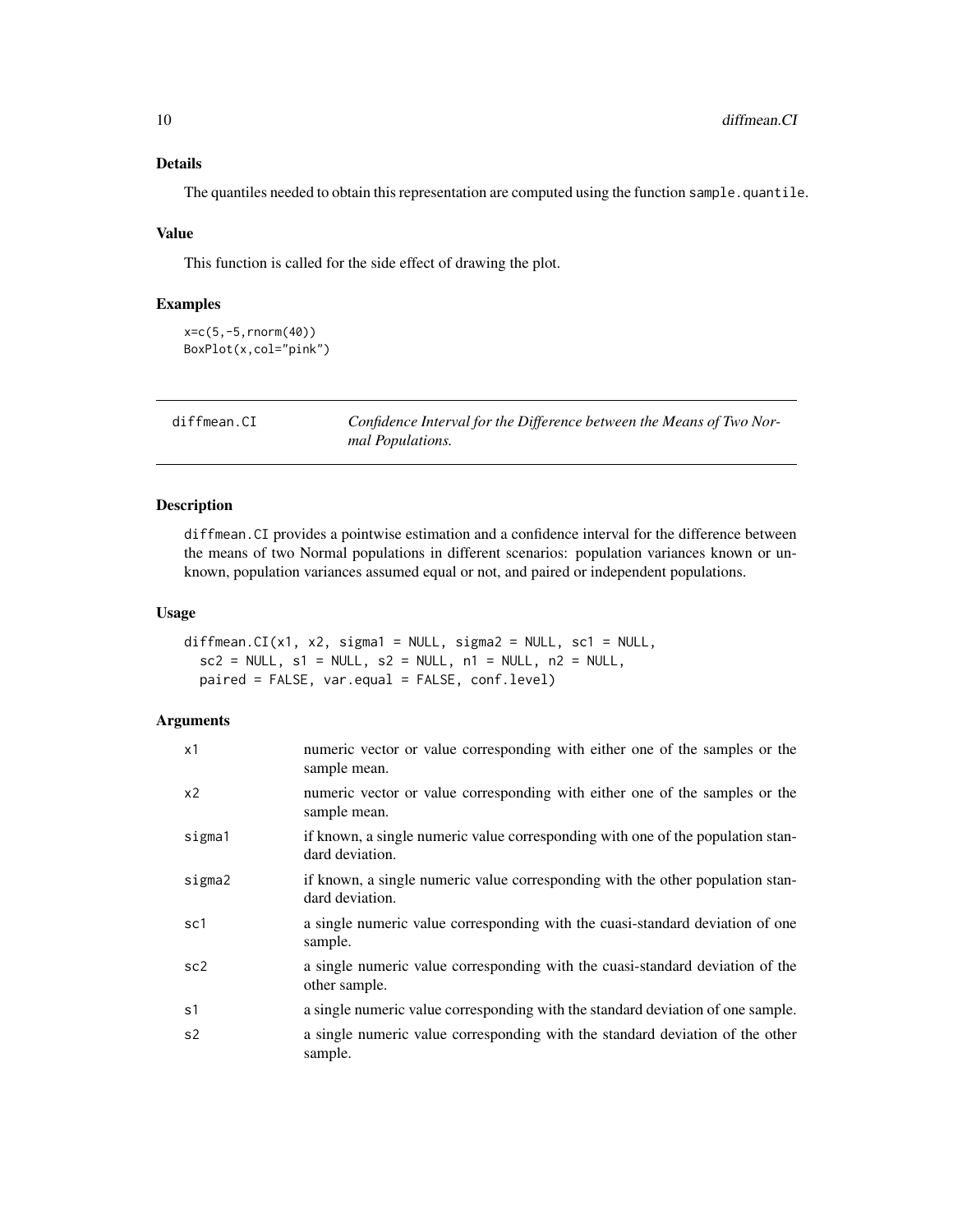| n2<br>not needed if the sample is provided.<br>paired<br>fault to FALSE.<br>var.equal<br>FALSE.<br>conf.level<br>must be a value in $(0,1)$ . | n1 | a single positive integer value corresponding with the size of one sample; not<br>needed if the sample is provided.                                                                                                                             |
|-----------------------------------------------------------------------------------------------------------------------------------------------|----|-------------------------------------------------------------------------------------------------------------------------------------------------------------------------------------------------------------------------------------------------|
|                                                                                                                                               |    | a single positive integer value corresponding with the size of the other sample;                                                                                                                                                                |
|                                                                                                                                               |    | logical value indicating whether the populations are paired or independent; de-                                                                                                                                                                 |
|                                                                                                                                               |    | logical value indicating whether to treat the two variances as being equal. If<br>TRUE then the pooled variance is used to estimate the variance, otherwise the<br>Dixon and Massey approximation to the degrees of freedom is used; default to |
|                                                                                                                                               |    | a single numeric value corresponding with the confidence level of the interval;                                                                                                                                                                 |

#### Details

If sigma1 and sigma2 are given, known population variances formula is applied; the unknown one is used in other case.

If paired is TRUE then both x1 and x2 must be specified and their sample sizes must be the same. If paired is null, then it is assumed to be FALSE.

For var.equal=TRUE, the formula of the pooled variance is  $\frac{(n1-1)sc1^2 + (n2-1)sc2^2}{n1+n^2-2}$  $rac{n+1+2-1)sc2}{n+2-2}$ .

#### Value

A list containing the following components:

| estimate | numeric value corresponding with the difference between the sample means. |  |  |  |
|----------|---------------------------------------------------------------------------|--|--|--|
|----------|---------------------------------------------------------------------------|--|--|--|

CI a numeric vector of length two containing the lower and upper bounds of the confidence interval.

Independently on the user saving those values, the function provides a summary of the result on the console.

#### Examples

```
#Given unpaired samples with known population variance
dat1=rnorm(20,mean=2,sd=1);dat2=rnorm(30,mean=2,sd=1.5)
diffmean.CI(dat1,dat2,sigma1=1,sigma2=1.5,conf.level=0.9)
```

```
#Given unpaired samples with unknown but equal population variances
dat1=rnorm(20,mean=2,sd=1);dat2=rnorm(30,mean=2,sd=1)
diffmean.CI(dat1,dat2,paired=FALSE,var.equal=TRUE,conf.level=0.9)
```

```
#Given the characteristics of unpaired samples with unknown and different population variances
dat1=rnorm(20,mean=2,sd=1);dat2=rnorm(30,mean=2,sd=1)
x1=mean(dat1);x2=mean(dat2);sc1=sd(dat1);sc2=sd(dat2);n1=length(dat1);n2=length(dat2)
diffmean.CI(x1,x2,sc1=sc1,sc2=sc2,n1=n1,n2=n2,paired=FALSE,var.equal=FALSE,conf.level=0.9)
```

```
#Given paired samples
dat1=rnorm(20,mean=2,sd=1);dat2=dat1+rnorm(20,mean=0,sd=0.5)
```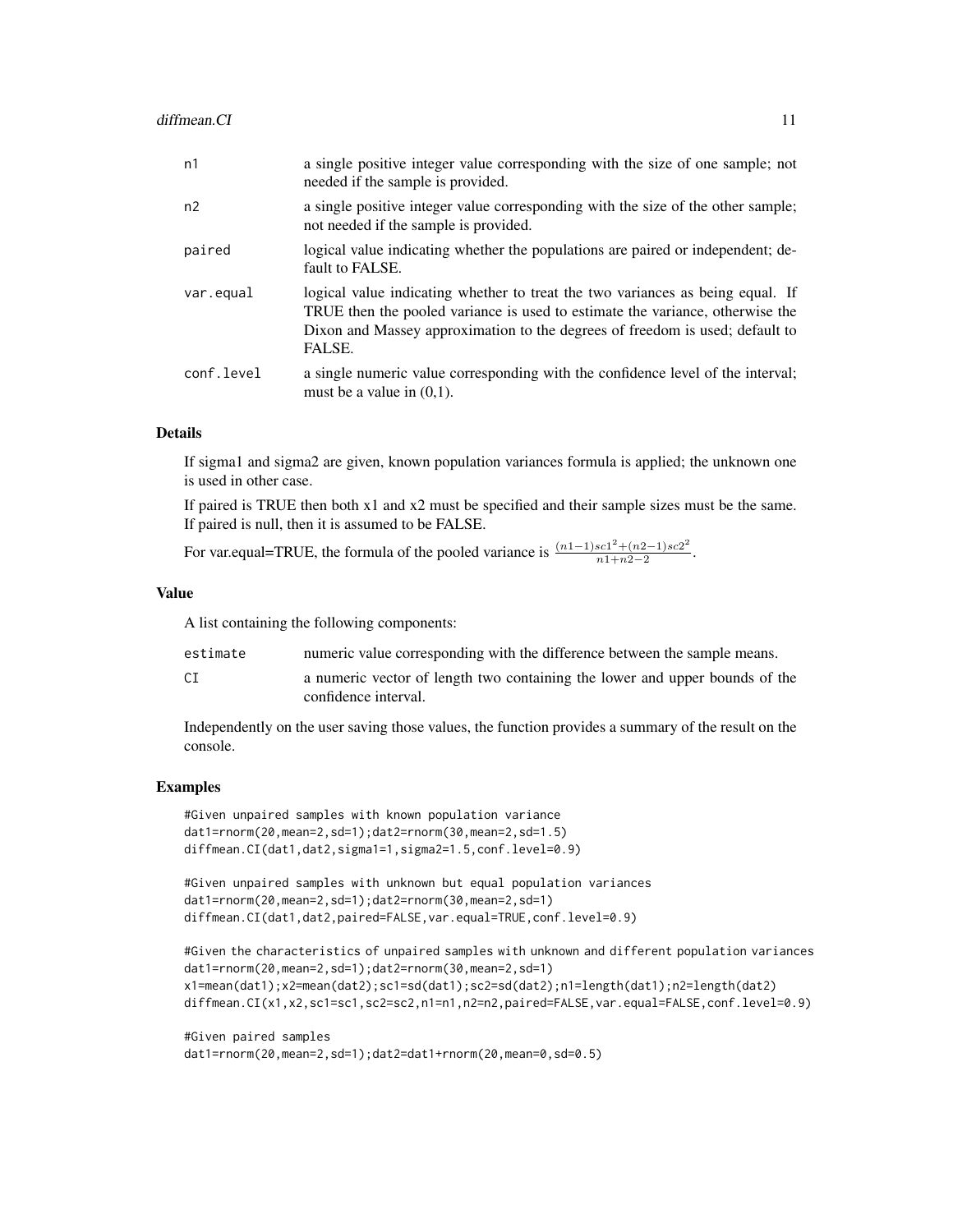<span id="page-11-0"></span>12 diffmean.test

diffmean.CI(dat1,dat2,paired=TRUE,conf.level=0.9)

<span id="page-11-1"></span>diffmean.test *Two Sample Mean Test of Normal Populations*

## Description

diffmean.test allows to compute hypothesis tests about two population means. The difference between the means of two Normal populations is tested in different scenarios: known or unknown variance, variances assumed equal or different and paired or independent populations.

#### Usage

```
diffmean.test(x1, x2, sigma1 = NULL, sigma2 = NULL, sc1 = NULL,
  sc2 = NULL, s1 = NULL, s2 = NULL, n1 = NULL, n2 = NULL,var.equal = FALSE, paired = FALSE, alternative = "two.sided",
  alpha = 0.05, plot = TRUE, lwd = 1)
```

| x1              | a numeric vector of data values or, if single number, estimated mean.                                                                |  |
|-----------------|--------------------------------------------------------------------------------------------------------------------------------------|--|
| x <sub>2</sub>  | a numeric vector of data values or, if single number, estimated mean.                                                                |  |
| sigma1          | if known, a single numeric value corresponding with one of the population stan-<br>dard deviation.                                   |  |
| sigma2          | if known, a single numeric value corresponding with the other population stan-<br>dard deviation.                                    |  |
| sc1             | cuasi-standard deviation of sample x1. By default computes the cuasi-standard<br>deviation of argument x1.                           |  |
| sc <sub>2</sub> | cuasi-standard deviation of sample x2. By default computes the cuasi-standard<br>deviation of argument x2.                           |  |
| s1              | sample standard deviation of sample x1. Defaults to NULL, if provided, it com-<br>putes the cuasi-standard deviation.                |  |
| s <sub>2</sub>  | sample standard deviation of sample x2. Defaults to NULL, if provided, it com-<br>putes the cuasi-standard deviation.                |  |
| n1              | sample size of x1. By default length of argument x1.                                                                                 |  |
| n2              | sample size of x2. By default length of argument x2.                                                                                 |  |
| var.equal       | a logical indicating whether to treat the two variances as being equal. Defaults<br>to FALSE.                                        |  |
| paired          | a logical indicating whether the samples are paired. Defaults to FALSE, if<br>TRUE, then both $x1$ and $x2$ must be the same length. |  |
| alternative     | a character string specifying the alternative hypothesis, must be one of "two.sided"<br>(default), "greater" or "less".              |  |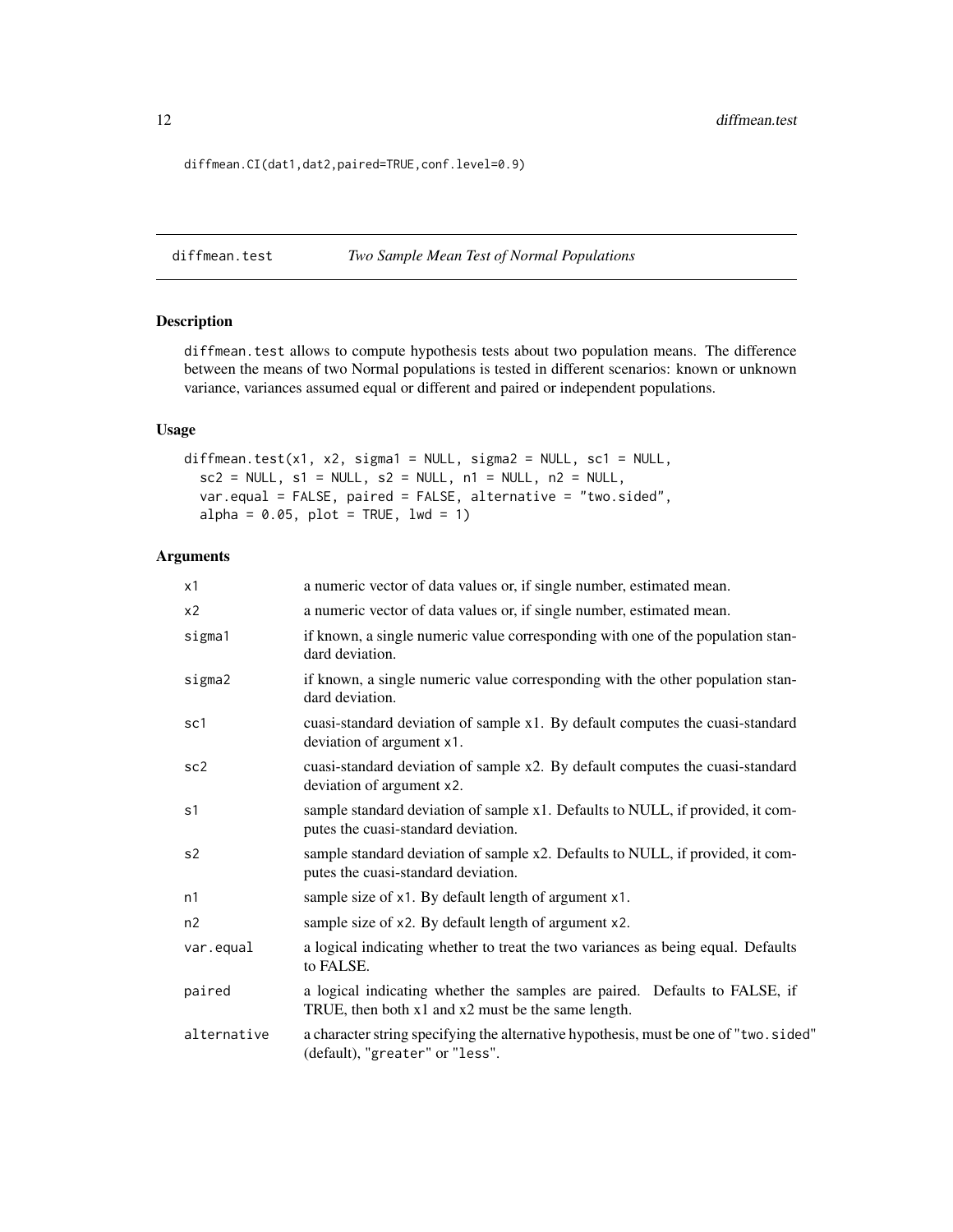| single number in $(0,1)$ , corresponding with the significance level.              |
|------------------------------------------------------------------------------------|
| a logical value indicating whether to display a graph including the test statistic |
| value for the sample, its distribution, the rejection region and p-value.          |
|                                                                                    |
|                                                                                    |

## Details

If sigma1 and sigma2 are given, known population variances formula is applied; the unknown one is used in other case.

If paired is TRUE then both x1 and x2 must be specified and their sample sizes must be the same. If paired is null, then it is assumed to be FALSE.

For var.equal=TRUE, the formula of the pooled variance is  $\frac{(n1-1)sc1^2 + (n2-1)sc2^2}{n1+n^2-2}$  $\frac{n_1+n_2-1)sc_2}{n_1+n_2-2}$ .

#### Value

A list with class "lstest" and "htest" containing the following components:

| statistic     | the value of the test statistic.                                                             |
|---------------|----------------------------------------------------------------------------------------------|
| parameter     | the degrees of freedom of the statistic's distribution. NULL for the Normal<br>distribution. |
| p.value       | the p-value of the test.                                                                     |
| estimate      | the estimated difference in means.                                                           |
| null.value    | the value specified by the null.                                                             |
| alternative   | a character string describing the alternative.                                               |
| method        | a character string indicating the method used.                                               |
| data.name     | a character string giving the names of the data.                                             |
| alpha         | the significance level.                                                                      |
| dist.name     | a character string indicating the distribution of the test statistic.                        |
| statformula   | a character string with the statistic's formula.                                             |
| reject.region | a character string with the reject region.                                                   |

#### Examples

```
x1 \le rnorm(40, mean = 1.5, sd = 2)
x2 \le - rnorm(60, mean = 2, sd = 2)
#equal variances
diffmean.test(x1, x2, var.equals = TRUE)diffmean.test(mean(x1), mean(x2),
              scl = sd(x1), sc2 = sd(x2),n1 = 40, n2 = 60, var.equals = TRUE)x3 \le rnorm(60, mean = 2, sd = 1.5)
#different variances
diffmean.test(x1, x3)
#known standard deviation
diffmean.test(x1, x3, sigma1 = 2, sigma2 = 1.5)
x4 \le -x1 + \text{norm}(40, \text{mean} = 0, \text{sd} = 0.1)#paired samples
diffmean.test(x1, x4, paired = TRUE)
```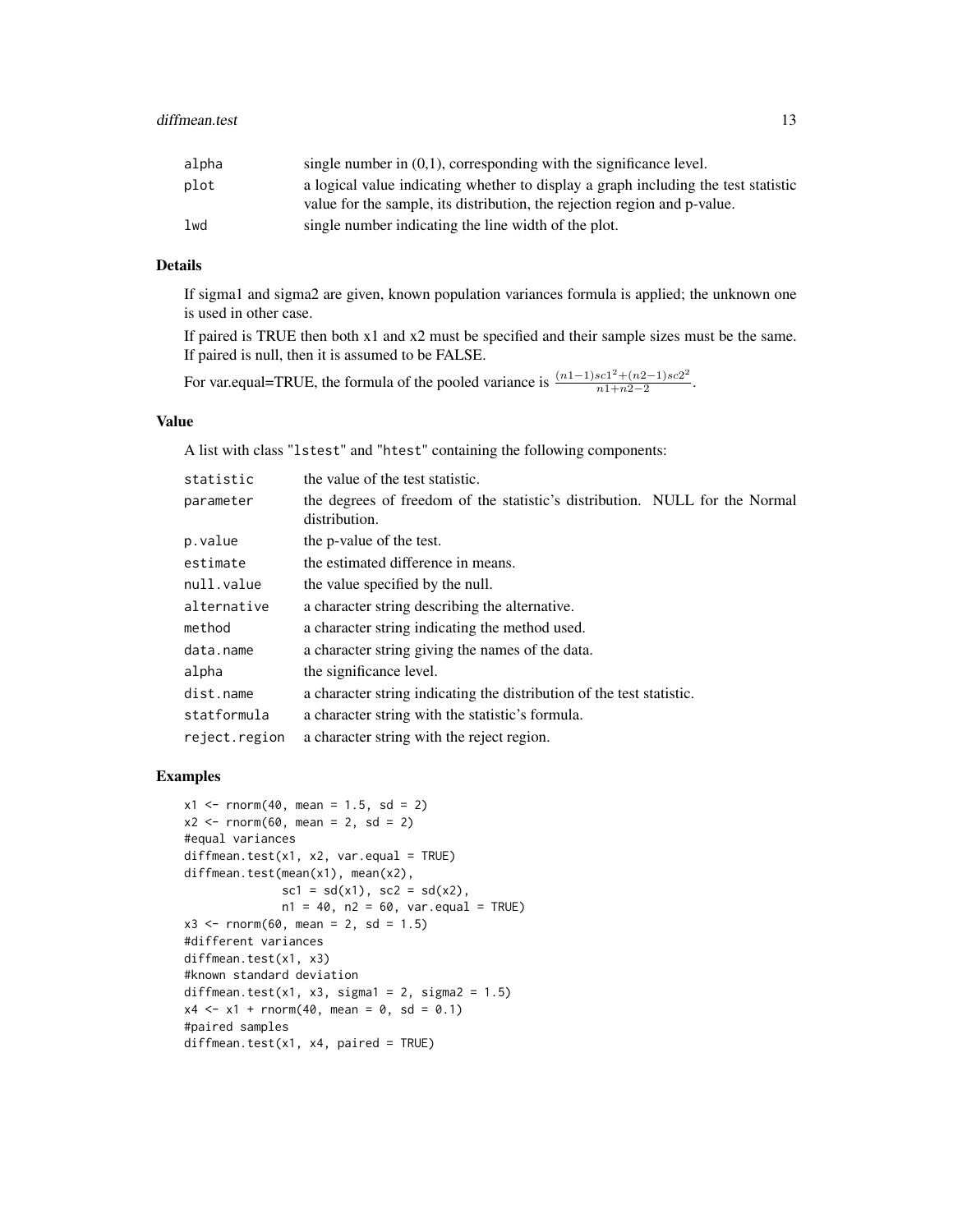<span id="page-13-1"></span><span id="page-13-0"></span>

## Description

diffproportion.CI provides a pointwise estimation and a confidence interval for the difference between two population proportions.

#### Usage

diffproportion.CI(x1, x2, n1, n2, conf.level)

## Arguments

| x1             | a single numeric value corresponding with either the proportion estimate or the<br>number of successes of one of the samples. |
|----------------|-------------------------------------------------------------------------------------------------------------------------------|
| x <sub>2</sub> | a single numeric value corresponding with either the proportion estimate or the<br>number of successes of the other sample.   |
| n1             | a single positive integer value corresponding with one sample size.                                                           |
| n2             | a single positive integer value corresponding with the other sample size.                                                     |
| conf.level     | a single numeric value corresponding with the confidence level of the interval;<br>must be a value in $(0,1)$ .               |

## Details

Counts of successes and failures must be nonnegative and hence not greater than the corresponding numbers of trials which must be positive. All finite counts should be integers. If the number of successes are given, then the proportion estimate is computed.

#### Value

A list containing the following components:

| estimate | a numeric value corresponding with the difference between the two sample pro-<br>portions.          |
|----------|-----------------------------------------------------------------------------------------------------|
| CT.      | a numeric vector of length two containing the lower and upper bounds of the<br>confidence interval. |

Independently on the user saving those values, the function provides a summary of the result on the console.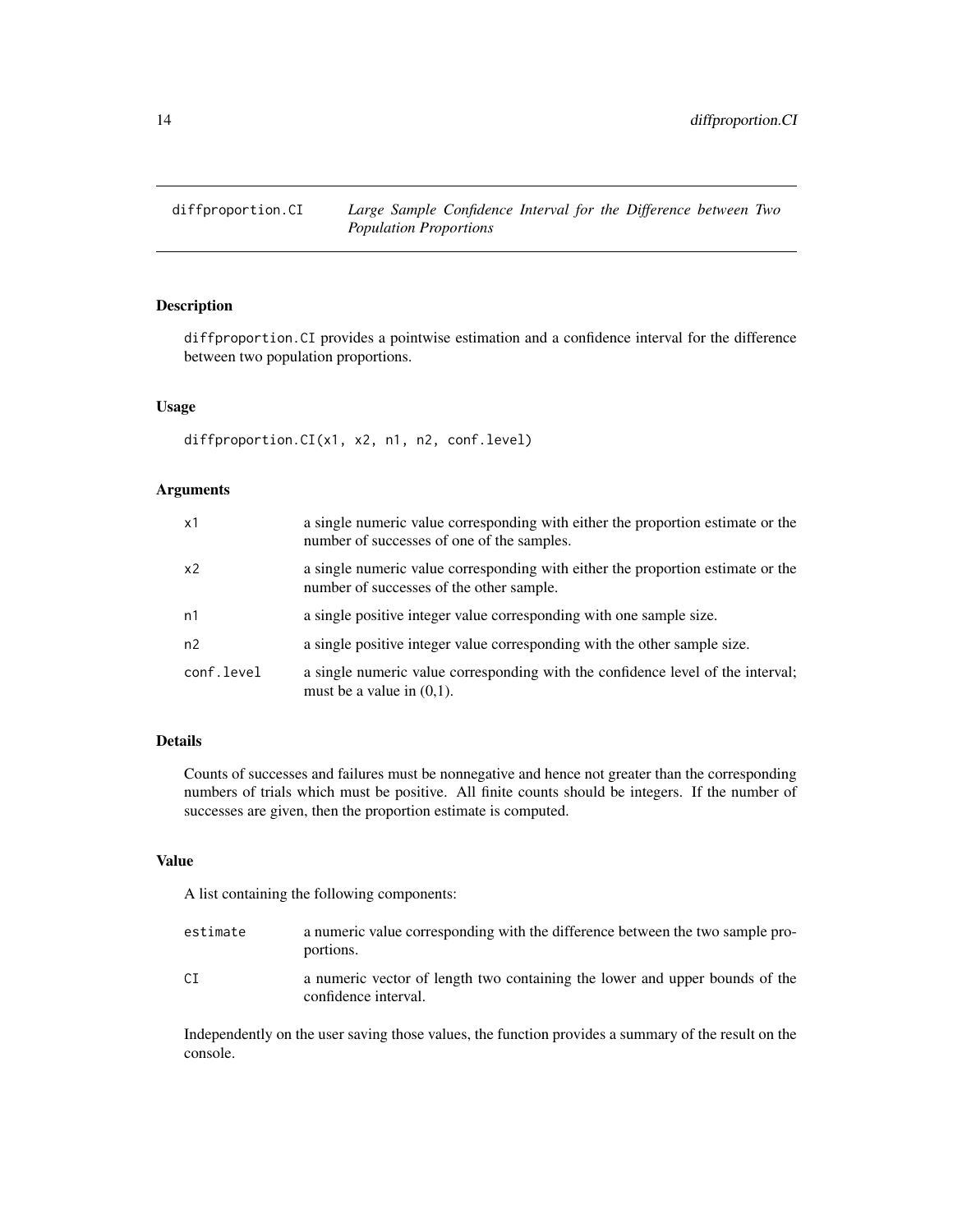## <span id="page-14-0"></span>diffproportion.test 15

#### Examples

#Given the sample proportion estimate diffproportion.CI(0.3,0.4,100,120,conf.level=0.95)

#Given the number of successes diffproportion.CI(30,48,100,120,conf.level=0.95)

#Given in one sample the number of successes and in the other the proportion estimate diffproportion.CI(0.3,48,100,120,conf.level=0.95)

<span id="page-14-1"></span>diffproportion.test *Two Sample Proportion Test*

#### Description

diffproportion.test allows to compute hypothesis tests about two population proportions.

#### Usage

```
diffproportion.test(x1, x2, n1, n2, alternative = "two.sided",
 alpha = 0.05, plot = TRUE, lwd = 1)
```
## Arguments

| x1             | a single numeric value corresponding with either the proportion estimate or the<br>number of successes of one of the samples.                                   |
|----------------|-----------------------------------------------------------------------------------------------------------------------------------------------------------------|
| x <sub>2</sub> | a single numeric value corresponding with either the proportion estimate or the<br>number of successes of the other sample.                                     |
| n1             | a single positive integer value corresponding with one sample size.                                                                                             |
| n2             | a single positive integer value corresponding with the other sample size.                                                                                       |
| alternative    | a character string specifying the alternative hypothesis, must be one of "two.sided"<br>(default), "greater" or "less".                                         |
| alpha          | single number in $(0,1)$ corresponding with the significance level.                                                                                             |
| plot           | a logical value indicating whether to display a graph including the test statistic<br>value for the sample, its distribution, the rejection region and p-value. |
| lwd            | single number indicating the line width of the plot.                                                                                                            |

#### Details

Counts of successes and failures must be nonnegative and hence not greater than the corresponding numbers of trials which must be positive. All finite counts should be integers. If the number of successes is given, then the proportion estimate is computed.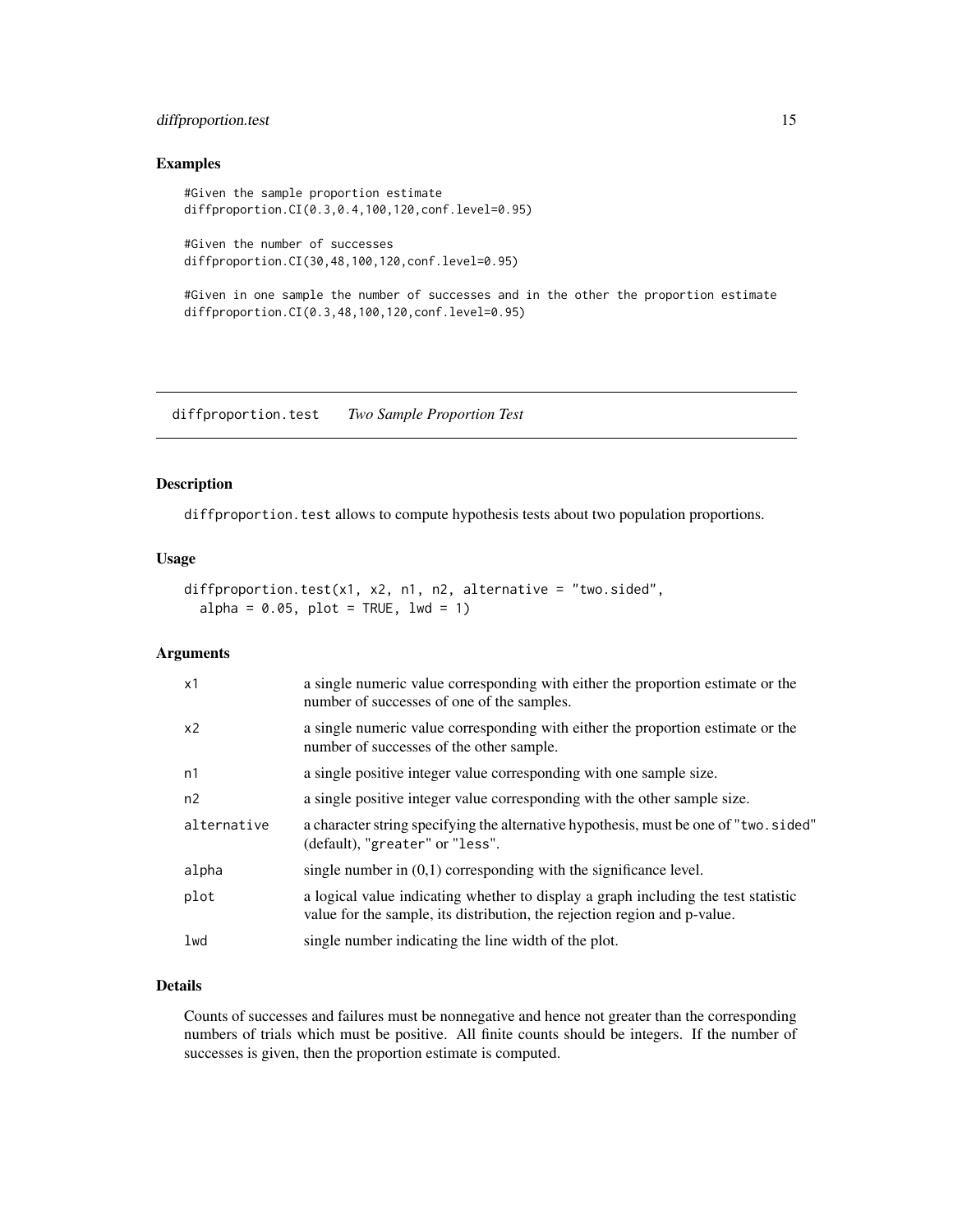#### <span id="page-15-0"></span>Value

A list with class "lstest" and "htest" containing the following components:

| statistic     | the value of the test statistic.                                      |
|---------------|-----------------------------------------------------------------------|
| parameter     | the sample size n1.                                                   |
| p.value       | the p-value of the test.                                              |
| estimate      | the difference of sample proportions.                                 |
| null.value    | the value specified by the null.                                      |
| alternative   | a character string describing the alternative.                        |
| method        | a character string indicating the method used.                        |
| data.name     | a character string giving the names of the data.                      |
| alpha         | the significance level.                                               |
| dist.name     | a character string indicating the distribution of the test statistic. |
| statformula   | a character string with the statistic's formula.                      |
| reject.region | a character string with the reject region.                            |

## Examples

```
x1 <- rbinom(1, 120, 0.6)
x2 <- rbinom(1, 100, 0.6)
diffproportion.test(x1 = x1, x2 = x2, n1 = 120, n2 = 100)
diffproportion.test(x1 = 0.6, x2 = 0.65, n1 = 120, n2 = 100)
```
<span id="page-15-1"></span>diffvariance.CI *Confidence Interval for the Ratio Between the Variances of Two Normal Populations*

## Description

diffvariance.CI provides a pointwise estimation and a confidence interval for the ratio of Normal population variances in both scenarios: known and unknown population mean.

## Usage

```
diffvariance.CI(x1 = NULL, x2 = NULL, s1 = NULL, s2 = NULL,sc1 = NULL, sc2 = NULL, smu1 = NULL, smu2 = NULL, mu1 = NULLmu2 = NULL, n1 = NULL, n2 = NULL, conf.level)
```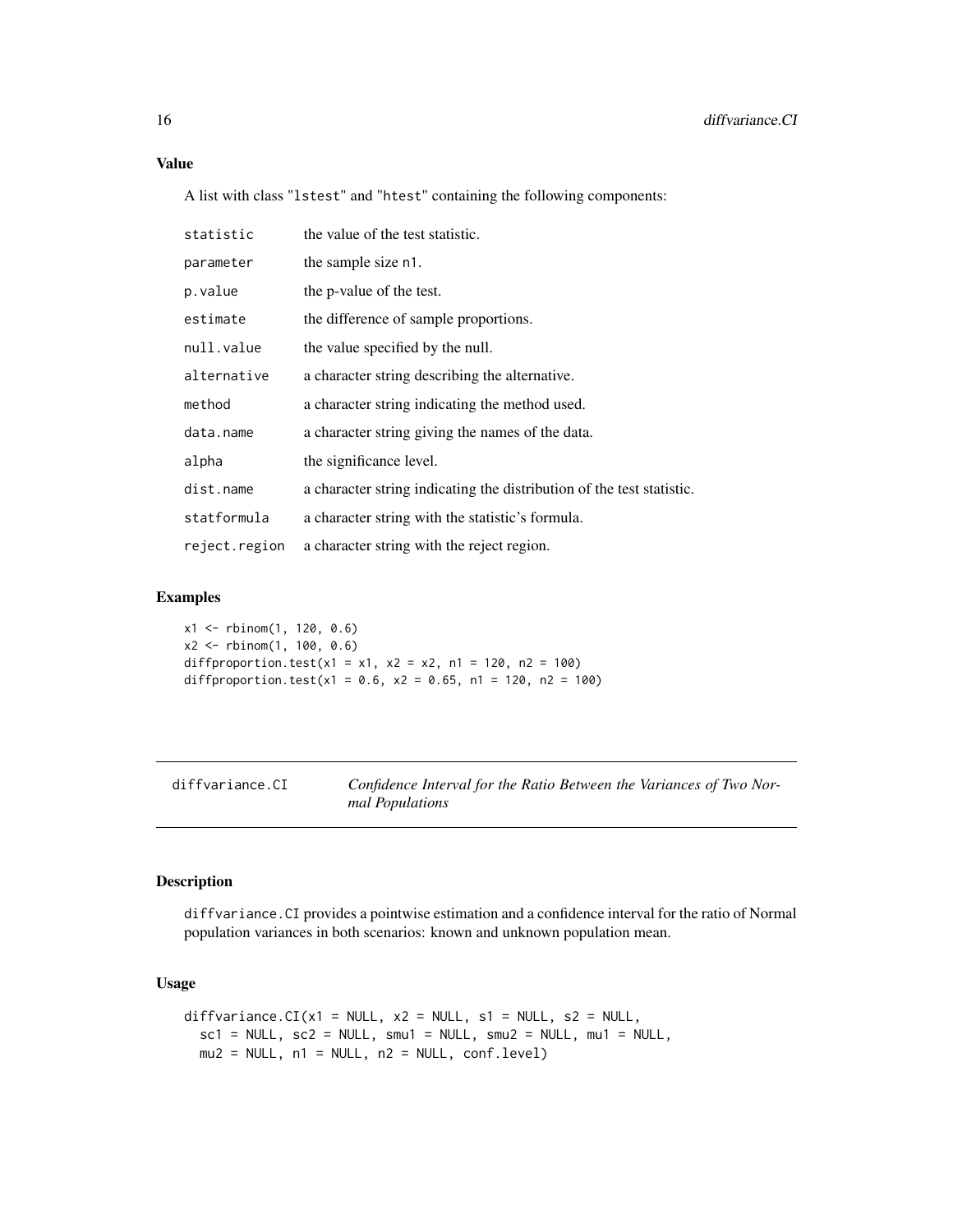#### diffvariance.CI 17

#### Arguments

| x1              | a numeric vector containing the sample of one population.                                                               |
|-----------------|-------------------------------------------------------------------------------------------------------------------------|
| x <sub>2</sub>  | a numeric vector containing the sample of the other population.                                                         |
| s <sub>1</sub>  | a single numeric value corresponding with the sample standard deviation of the<br>first sample.                         |
| s <sub>2</sub>  | a single numeric value corresponding with the sample standard deviation of the<br>second sample.                        |
| sc1             | a single numeric value corresponding with the cuasi-standard deviation of the<br>first sample.                          |
| sc <sub>2</sub> | a single numeric value corresponding with the cuasi-standard deviation of the<br>second sample.                         |
| smu1            | if known, a single numeric value corresponding with the estimation of the stan-<br>dard deviation of the first sample.  |
| smu2            | if known, a single numeric value corresponding with the estimation of the stan-<br>dard deviation of the second sample. |
| mu1             | if known, a single numeric corresponding with the mean of one population.                                               |
| mu2             | if known, a single numeric value corresponding with the mean of the other pop-<br>ulation.                              |
| n1              | a single positive integer corresponding with the size of one sample.                                                    |
| n2              | a single positive integer corresponding with the size of the other sample.                                              |
| conf.level      | is the confidence level of the interval; must be a value in $(0,1)$ .                                                   |

## Details

The formula interface is applicable when the user provides the sample and when the user provides the value of the sample characteristics (sample mean, cuasi-standard deviation or sample standard deviation, and sample size). Moreover, when mu1, smu1, mu2 or smu2 are provided, the function performs the procedure with known population means, and unknown in other case.

## Value

A list containing the following components:

| var.estimate | numeric value corresponding with the ratio of cuasi-variances for unknown pop-<br>ulation mean, and the ratio of the sample variances for known population mean.                       |
|--------------|----------------------------------------------------------------------------------------------------------------------------------------------------------------------------------------|
| sd.estimate  | numeric value corresponding with the ratio of cuasi-standard deviations for un-<br>known population mean and the ratio of the sample standard deviations for<br>known population mean. |
| CI.var       | a numeric vector of length two containing the lower and upper bounds of the<br>confidence interval for the population variance.                                                        |
| CI.sd        | a numeric vector of length two containing the lower and upper bounds of the<br>confidence interval for the population standard deviation.                                              |

Independently on the user saving those values, the function provides a summary of the result on the console.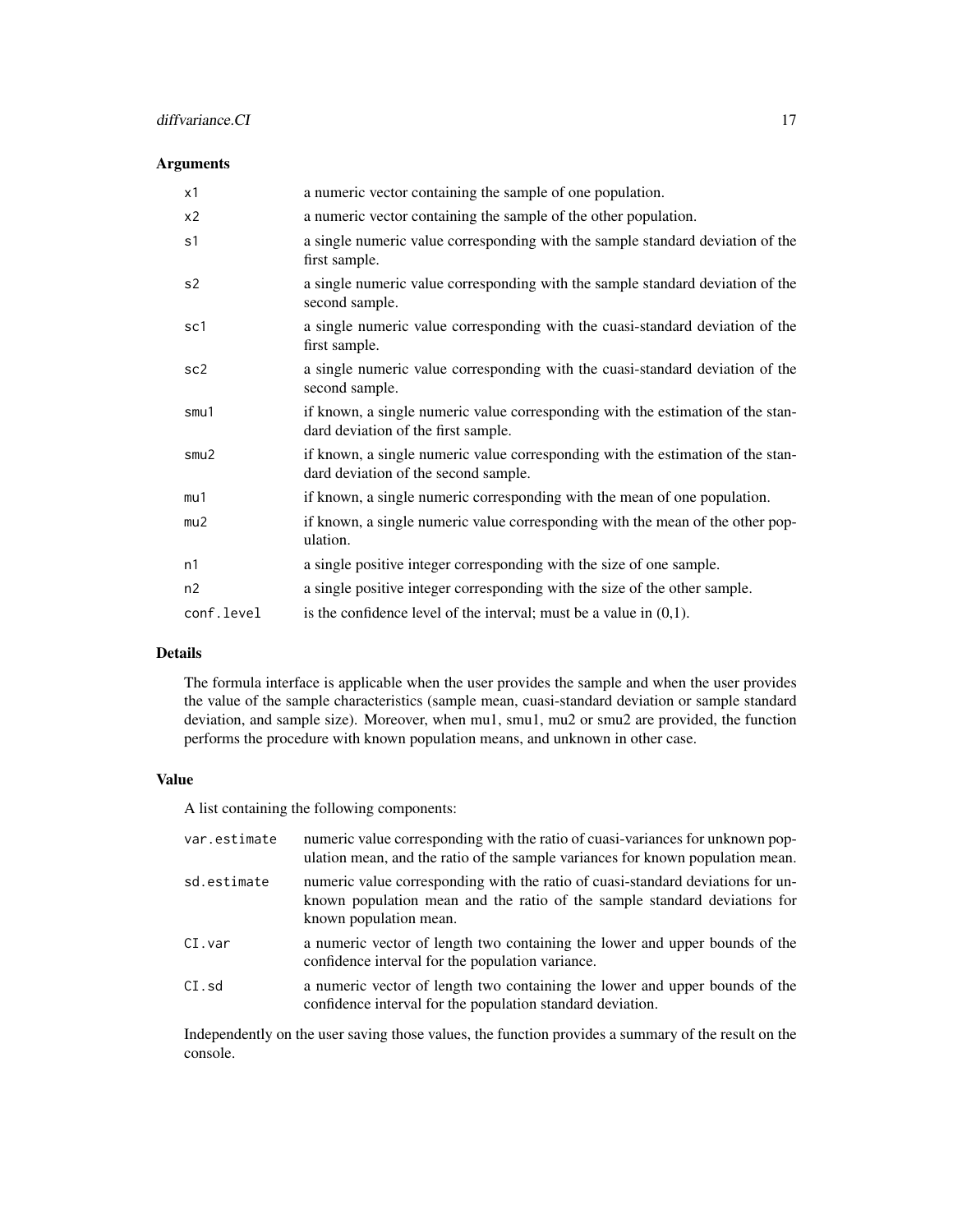#### Examples

```
#Given the samples with known population means
dat1=rnorm(20,mean=2,sd=1); dat2=rnorm(30,mean=3,sd=1)
diffvariance.CI(x1=dat1,x2=dat2,mu1=2,mu2=3,conf.level=0.95)
#Given the sample standard deviations with known population means
dat1=rnorm(20,mean=2,sd=1); dat2=rnorm(30,mean=3,sd=1)
smu1=Smu(dat1,mu=2);smu2=Smu(dat2,mu=3)
diffvariance.CI(smu1=smu1,smu2=smu2,n1=20,n2=30,conf.level=0.95)
#Given the samples with unknown population means
dat1=rnorm(20,mean=2,sd=1); dat2=rnorm(30,mean=3,sd=1)
diffvariance.CI(x1=dat1,x2=dat2,conf.level=0.95)
#Given the sample standard deviations with unknown population means
dat1=rnorm(20,mean=2,sd=1); dat2=rnorm(30,mean=3,sd=1)
diffvariance.CI(s1=(19/20)*sd(dat1),s2=(29/30)*sd(dat2),n1=20,n2=30,conf.level=0.95)
```
<span id="page-17-1"></span>diffvariance.test *Two Sample Variance Test of Normal Populations*

#### **Description**

diffvariance.test allows to compute hypothesis tests about two population variances in both scenarios: known and unknown population mean.

#### Usage

```
diffvariance.test(x1 = NULL, x2 = NULL, s1 = NULL, s2 = NULL,
  sc1 = NULL, sc2 = NULL, smu1 = NULL, smu2 = NULL, mu1 = NULLmu2 = NULL, n1 = NULL, n2 = NULL, alternative = "two.sided",
 alpha = 0.05, plot = TRUE, lwd = 1)
```

| x1              | a numeric vector containing the sample of one population.                                        |
|-----------------|--------------------------------------------------------------------------------------------------|
| x <sub>2</sub>  | a numeric vector containing the sample of the other population.                                  |
| s <sub>1</sub>  | a single numeric value corresponding with the sample standard deviation of the<br>first sample.  |
| s <sub>2</sub>  | a single numeric value corresponding with the sample standard deviation of the<br>second sample. |
| sc1             | a single numeric value corresponding with the cuasi-standard deviation of the<br>first sample.   |
| sc <sub>2</sub> | a single numeric value corresponding with the cuasi-standard deviation of the<br>second sample.  |

<span id="page-17-0"></span>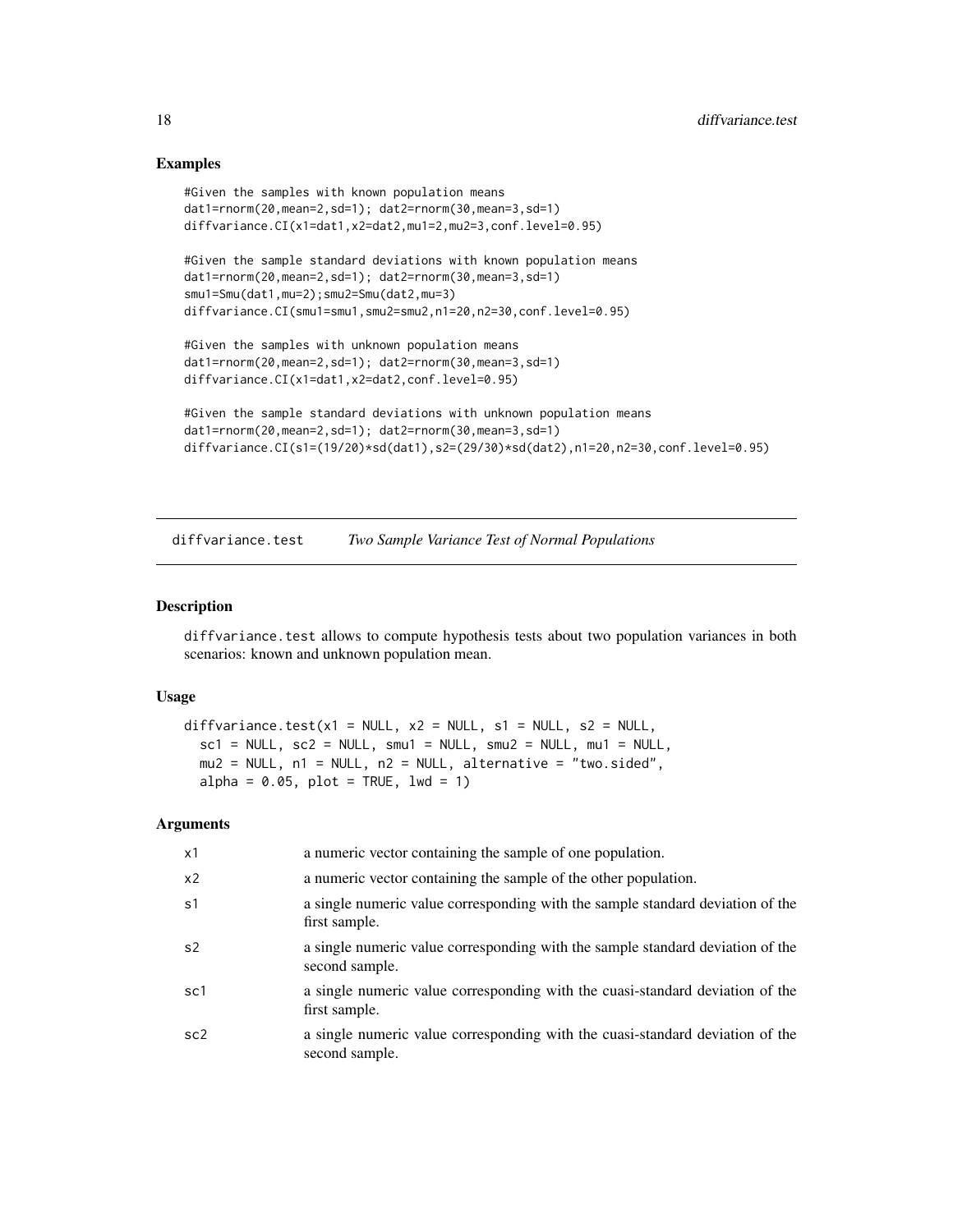| smu1        | if known, a single numeric value corresponding with the estimation of the stan-<br>dard deviation of the first sample.                                          |
|-------------|-----------------------------------------------------------------------------------------------------------------------------------------------------------------|
| smu2        | if known, a single numeric value corresponding with the estimation of the stan-<br>dard deviation of the second sample.                                         |
| mu1         | if known, a single numeric corresponding with the mean of one population.                                                                                       |
| mu2         | if known, a single numeric value corresponding with the mean of the other pop-<br>ulation.                                                                      |
| n1          | a single number indicating the sample size of x1. By default length of argument<br>$x1$ .                                                                       |
| n2          | a single number indicating the sample size of x2. By default length of argument<br>x2.                                                                          |
| alternative | a character string specifying the alternative hypothesis, must be one of "two. sided"<br>(default), "greater" or "less".                                        |
| alpha       | single number between 0 and 1, significance level.                                                                                                              |
| plot        | a logical value indicating whether to display a graph including the test statistic<br>value for the sample, its distribution, the rejection region and p-value. |
| lwd         | single number indicating the line width of the plot.                                                                                                            |

#### Details

The formula interface is applicable when the user provides the sample(s) or values of the sample characteristics (cuasi-standard deviation or sample standard deviation). When mu1 and mu2 or smu1 and smu2 are provided, the function performs the procedure with known population means.

## Value

A list with class "lstest" and "htest" containing the following components:

| statistic     | the value of the test statistic.                                        |
|---------------|-------------------------------------------------------------------------|
| parameter     | the degrees of the freedom of the F distribution of the test statistic. |
| p.value       | the p-value of the test.                                                |
| estimate      | the ratio of the cuasi-variances of x1 and x2.                          |
| null.value    | the value specified by the null.                                        |
| alternative   | a character string describing the alternative.                          |
| method        | a character string indicating the method used.                          |
| data.name     | a character string giving the names of the data.                        |
| alpha         | the significance level.                                                 |
| dist.name     | a character string indicating the distribution of the test statistic.   |
| statformula   | a character string with the statistic's formula.                        |
| reject.region | a character string with the reject region.                              |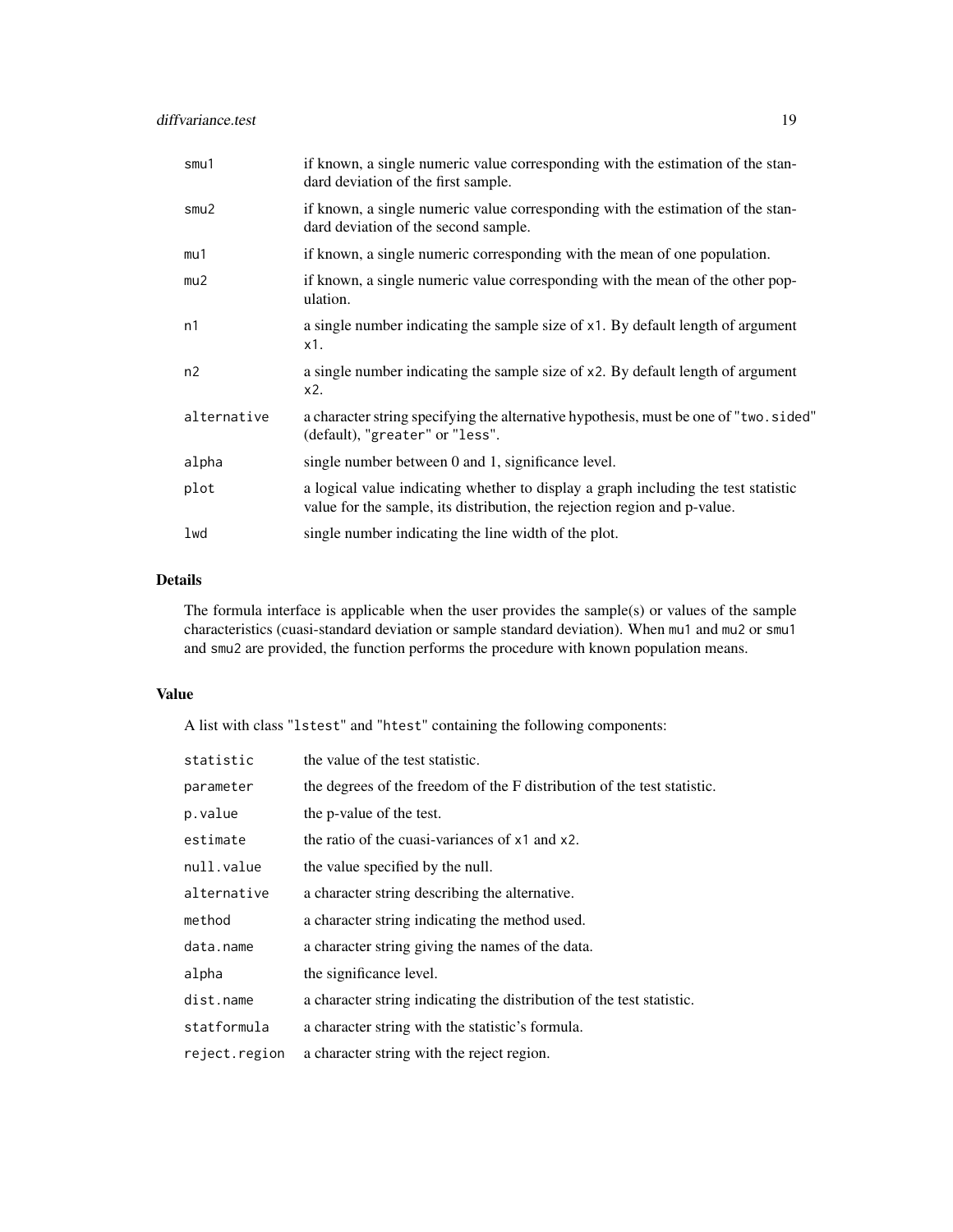## Examples

```
x1 \le - rnorm(40, mean = 1, sd = 2)
x2 \le rnorm(60, mean = 2, sd = 1.5)
# unknown population mean
diffvariance.test(x1, x2)
diffvariance.test(x1, sc2 = sd(x2), n2 = length(x2))
diffvariance.test(sc1 = sd(x1), sc2 = sd(x2), n1 = length(x1), n2 = length(x2))
# known population mean
diffvariance.test(x1, x2, mu1 = 1, mu2 = 2)
smu1 <- Smu(x1, mu = 1); smu2 <- Smu(x2, mu = 2)diffvariance.test(smu1 = smu1, smu2 = smu2, n1 = length(x1), n2 = length(x2))
```
<span id="page-19-1"></span>freq.pol *Plot a Cumulative Frequency Polygon*

## Description

The function freq.pol computes a cumulative frequency polygon of a given sample.

#### Usage

```
freq.pol(x, freq = FALSE, col = "black", lwd = 2, main = "autom",
 xlab = "", ylab = "autoy", bar = TRUE, fill = TRUE,col.fill = "pink")
```

| $\mathsf{x}$ | a numeric vector containing the sample to compute the cumulative polygon.                                                                                                                               |
|--------------|---------------------------------------------------------------------------------------------------------------------------------------------------------------------------------------------------------|
| freg         | logical value; if TRUE, the cumulative polygon uses absolute frequencies; if<br>FALSE, relative frequencies are used.                                                                                   |
| col          | colour to be used in the polygon line; default to black.                                                                                                                                                |
| lwd          | a single numeric value corresponding with the width to be used in the polygon<br>line; default to 2                                                                                                     |
| main         | main title; by default to "Polygon of cumulative absolute frequencies" or "Poly-<br>gon of cumulative relative frequencies" depending on the value of the argument<br>freq, TRUE or FALSE respectively. |
| xlab         | x-axis label; by default to empty.                                                                                                                                                                      |
| ylab         | y-axis label; by default to "Cumulative absolute frequencies" or "Cumulative"<br>relative frequencies" depending on the value of the argument freq, TRUE or<br>FALSE respectively.                      |
| bar          | logical value; if TRUE (default), bars are plotted underneath the polygon line.                                                                                                                         |
| fill         | logical value; if TRUE bars are filled with colour set in col.fill (if not given pink<br>is chosen); FALSE (default) unless col.fill is given.                                                          |
| col.fill     | colour to be used to fill the bars; if not given and fill=TRUE, set to pink.                                                                                                                            |

<span id="page-19-0"></span>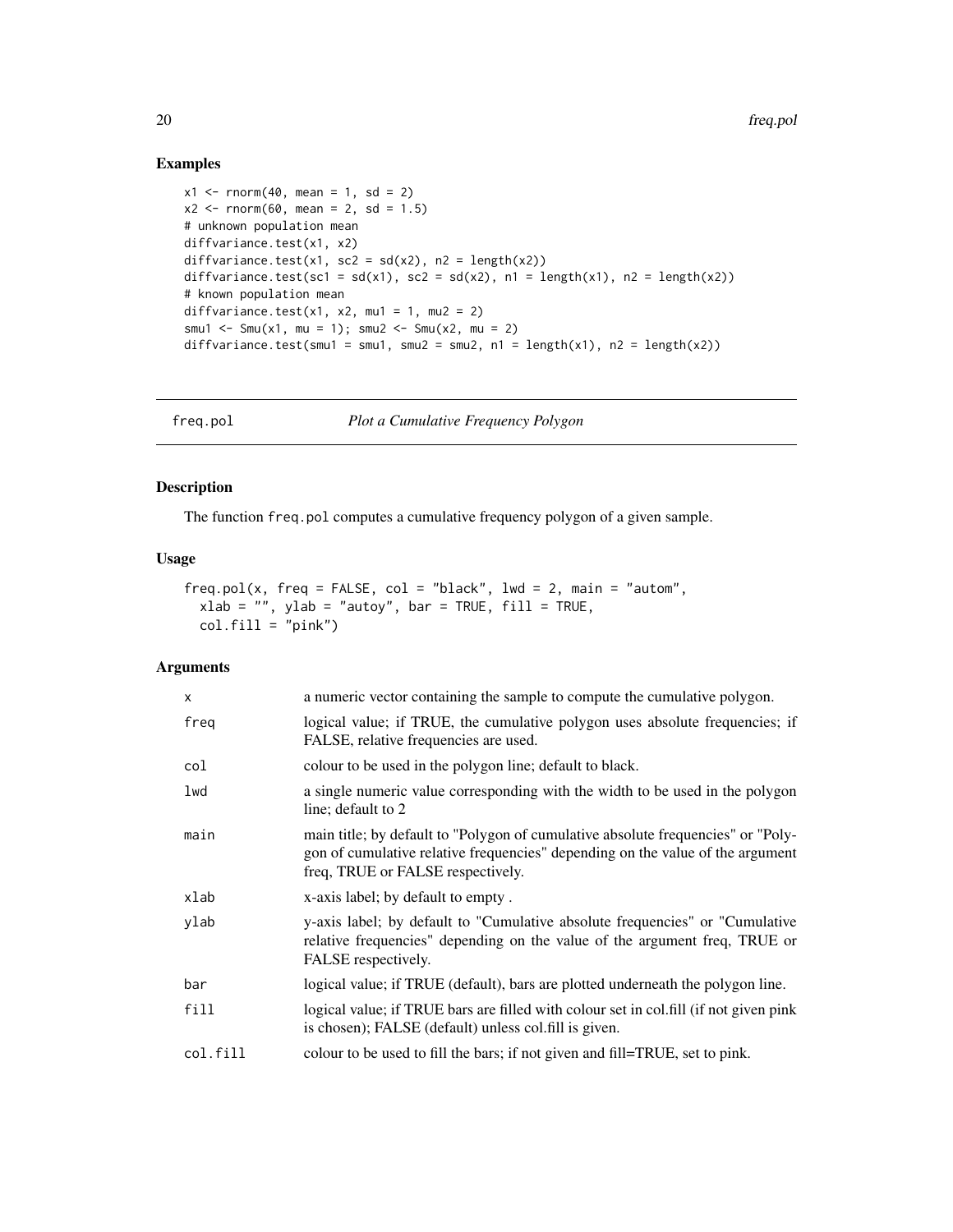#### <span id="page-20-0"></span>freq.table 21

## Details

The sample must be numeric and coming from a continuous variable.

The procedure used to define the intervals for the frequency table and the bars (if plotted) is the same as used for the histogram performed in this package (see ?Histogram).

#### Value

A list containing the following components:

| ni  | a numeric vector containing the absolute frequencies.            |
|-----|------------------------------------------------------------------|
| fi  | a numeric vector containing the relative frequencies.            |
| Ni  | a numeric vector containing the absolute cumulative frequencies. |
| Fi  | a numeric vector containing the relative cumulative frequencies. |
| tab | the frequency table.                                             |

Independently on the user saving those values, the function provides the frequency table on the console.

## Examples

x=rnorm(10) freq.pol(x)

freq.pol(x,freq=TRUE,fill=TRUE,col.fill="yellow")

<span id="page-20-1"></span>freq.table *Frequency Table*

## Description

The function freq.table computes a frequency table with absolute and relative frequencies (for non-ordered variables); and with those as well as their cumulative counterparts (for ordered variables).

## Usage

freq.table(x, cont, ord = NULL)

| $\mathsf{x}$ | a vector containing the sample provided to compute the frequency table                                                                              |
|--------------|-----------------------------------------------------------------------------------------------------------------------------------------------------|
| cont         | logical; if TRUE, the sample comes from a continuous variable; if FALSE the<br>sample is treated as coming from a discrete or categorical variable. |
| ord          | if needed, character vector containing the ordered categories' names of the ordi-<br>nal variable.                                                  |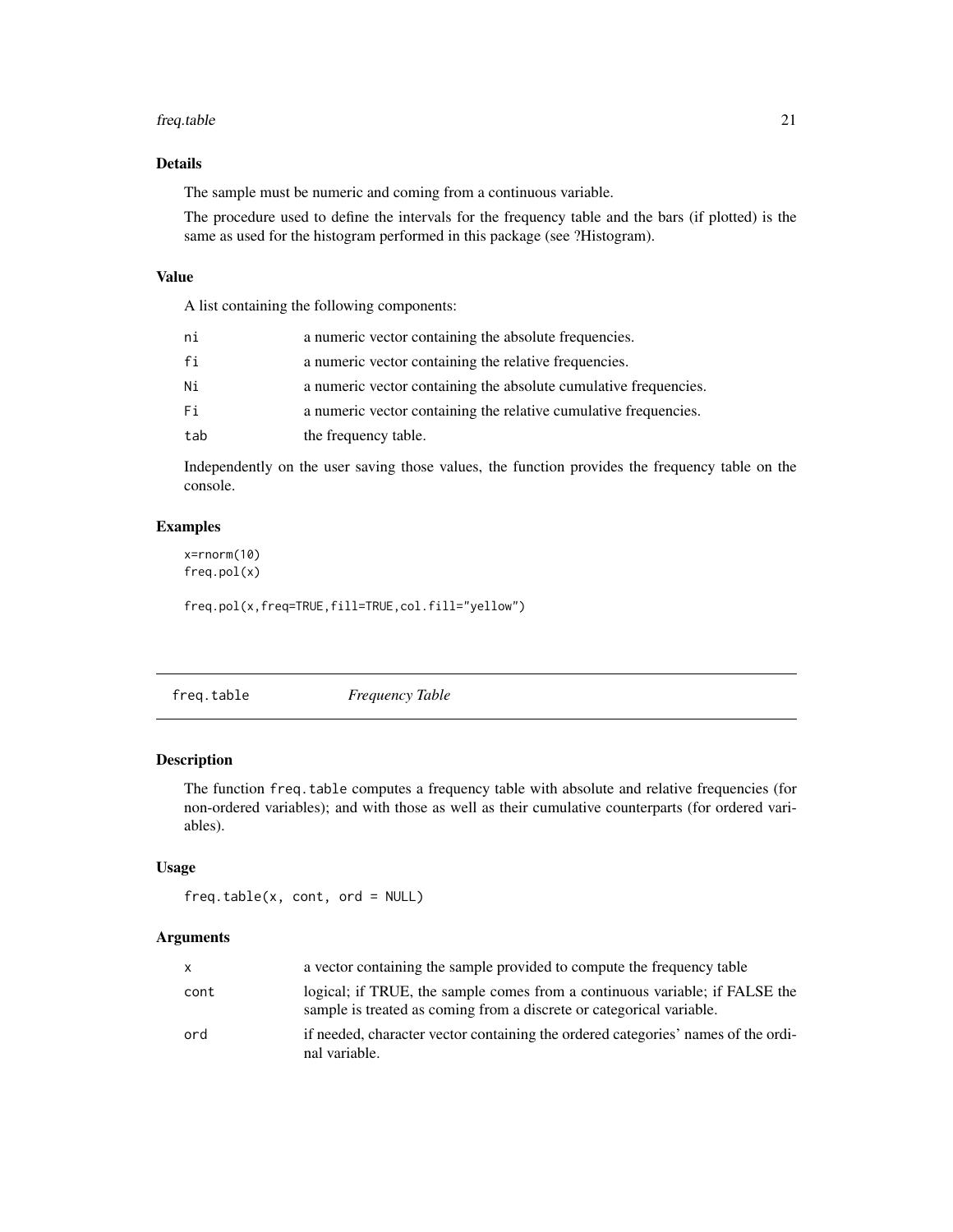#### <span id="page-21-0"></span>Details

The procedure used to define the intervals for the frequency table in the continuous case is the same as used for the histogram (see ?Histogram).

#### Value

A list containing the following components:

| ni  | a numeric vector containing the absolute frequencies.            |
|-----|------------------------------------------------------------------|
| fi  | a numeric vector containing the relative frequencies.            |
| Ni  | a numeric vector containing the absolute cumulative frequencies. |
| Fi  | a numeric vector containing the relative cumulative frequencies. |
| di  | if cont=TRUE, a vector containing the frequency density.         |
| tab | the frequency table.                                             |

The values of the cumulative frequencies (Ni and Fi) are only computed and provided when the variable of interest is ordered. If the user does not save those values, the function provides the list on the console.

## Examples

```
#Nominal variable
x=sample(c("yellow","red","blue","green"),size=20,replace=TRUE)
freq.table(x,cont=FALSE)
#Ordinal variable
x=sample(c("high","small","medium"),size=20,replace=TRUE)
freq.table(x,cont=FALSE,ord=c("small","medium","high"))
#Discrete variable
```

```
x=sample(1:5,size=20,replace=TRUE)
freq.table(x,cont=FALSE)
```
#Continuous variable x=rnorm(20) freq.table(x,cont=TRUE)

<span id="page-21-1"></span>Histogram *Plot a Histogram*

#### Description

The function Histogram plots a histogram of a given sample.

#### Usage

```
Histogram(x, freq = FALSE, col.fill = "grey", main = "autom",
 xlab = "", ylab = "autoy")
```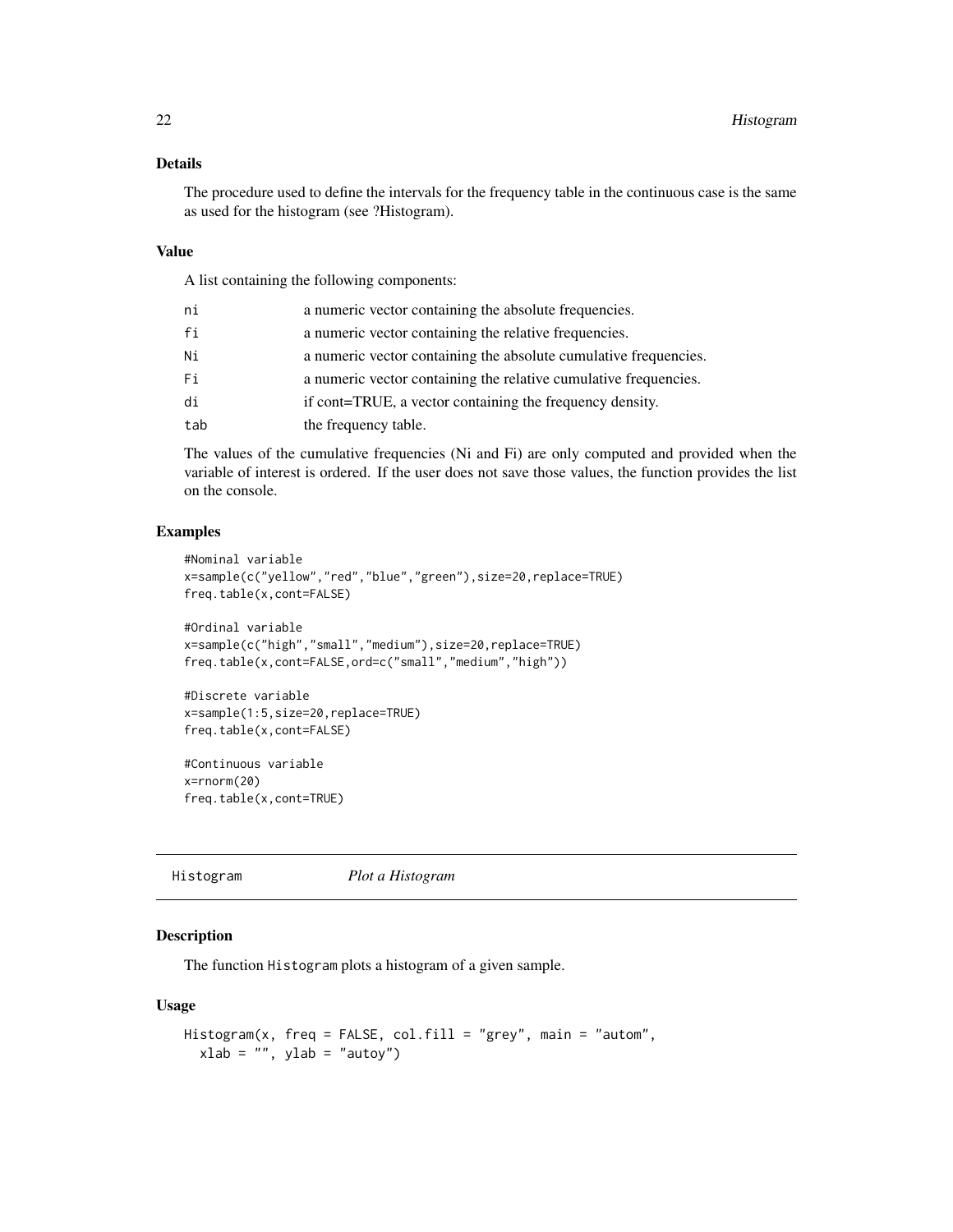## Histogram 23

#### Arguments

| $\mathsf{x}$ | a numeric vector containing the sample provided to compute the histogram.                                                                            |
|--------------|------------------------------------------------------------------------------------------------------------------------------------------------------|
| freg         | a single logical value; if TRUE, the histogram graphic uses absolute frequencies;<br>if FALSE (default), a histogram of area 1 (density) is plotted. |
| col.fill     | a single colour to be used to fill the bars; default to grey.                                                                                        |
| main         | main title, by default "Histogram" or "Histogram of area 1" depending on the<br>value of the argument freq, TRUE or FALSE respectively.              |
| xlab         | x-axis label; by default empty.                                                                                                                      |
| ylab         | y-axis label; by default "Frequency" or "Density" depending on the value of the<br>argument freq, TRUE or FALSE respectively.                        |

#### Details

The procedure to construct the histogram is detailed below:

- number of intervals: the closest integer to sqrt(n);

- amplitude of each interval: the range of the sample divided by the number of intervals, i.e., the breaks are equidistant and rounded to two decimals;

- height of each bar: by default (freq=FALSE) the plotted histogram is a density (area 1); if freq=TRUE, then the values of the bars are the absolute frequencies.

## Value

A list containing the following components:

| ni  | a numeric vector containing the absolute frequencies.            |
|-----|------------------------------------------------------------------|
| fi  | a numeric vector containing the relative frequencies.            |
| Ni  | a numeric vector containing the absolute cumulative frequencies. |
| Fi  | a numeric vector containing the relative cumulative frequencies. |
| tab | the frequency table.                                             |

Independently on the user saving those values, the function provides the frequency table on the console.

## Examples

```
x=rnorm(10)
Histogram(x)
Histogram(x,freq=TRUE)
Histogram(x,freq=TRUE,col="pink")
```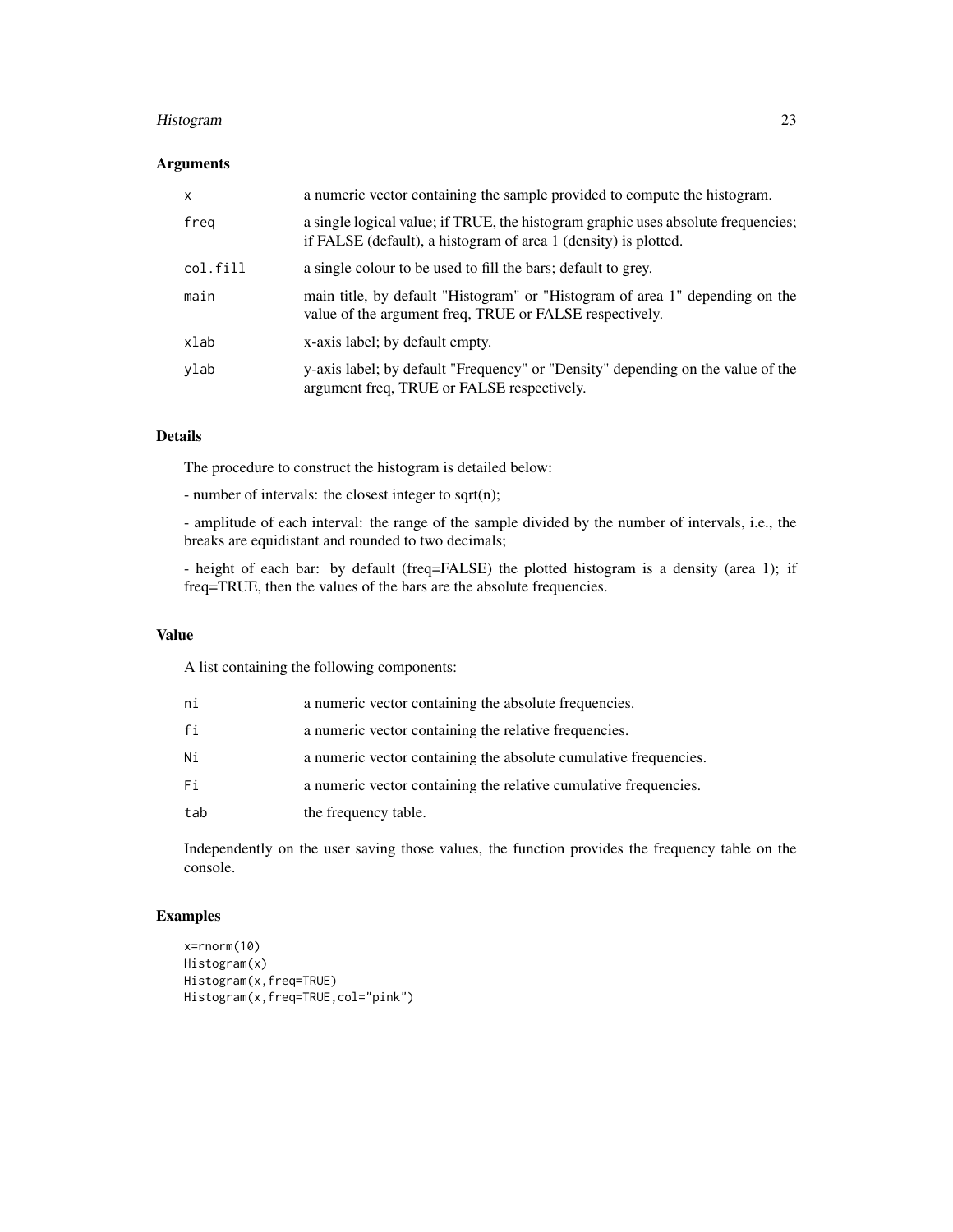<span id="page-23-1"></span><span id="page-23-0"></span>

## Description

indepchisq.test allows to computes Chi-squared independence hypothesis test for two categorical values.

#### Usage

```
indepchisq.test(Oij, x, y, alpha = 0.05, plot = TRUE, lwd = 1)
```
## Arguments

| 0ij          | observed frequencies. A numeric matrix, a table or a data.frame with the ob-<br>served frequencies can be passed. If missing, arguments x and y must be sup-<br>plied. |
|--------------|------------------------------------------------------------------------------------------------------------------------------------------------------------------------|
| $\mathsf{x}$ | a vector (numeric or character) or factor with the first categorical variable.                                                                                         |
| y            | a vector (numeric or character) or factor with the second categorical variable. It<br>should be of the same length as x.                                               |
| alpha        | a single number in $(0,1)$ , significance level.                                                                                                                       |
| plot         | a logical indicating whether to plot the rejection region and p-value.                                                                                                 |
| lwd          | a single number indicating the line width of the plot.                                                                                                                 |

#### Details

The expected frequencies are calculated as follows

$$
E_{ij} = \frac{n_{i\bullet} \times n_{\bullet j}}{n},
$$

and the test statistic is given by

$$
T = \sum_{i,j} \frac{(n_{ij} - E_{ij})^2}{E_{ij}},
$$

 $T \in \chi^2_{(r-1)(s-1)}$ , where n is the number of observations,  $n_{i\bullet}$  is the marginal frequency of category i of variable x,  $n_{\bullet j}$  is the marginal frequency of category j of variable y, r is the number of categories in variable x and s the number of categories in variable y.

The null hypothesis is rejected when  $T > \chi^2_{(r-1)(s-1),1-\alpha}$ , where  $\chi^2_{(r-1)(s-1),1-\alpha}$  is the  $1-\alpha$ quantile of a  $\chi^2$  distribution with  $(r-1)(s-1)$  degrees of freedom.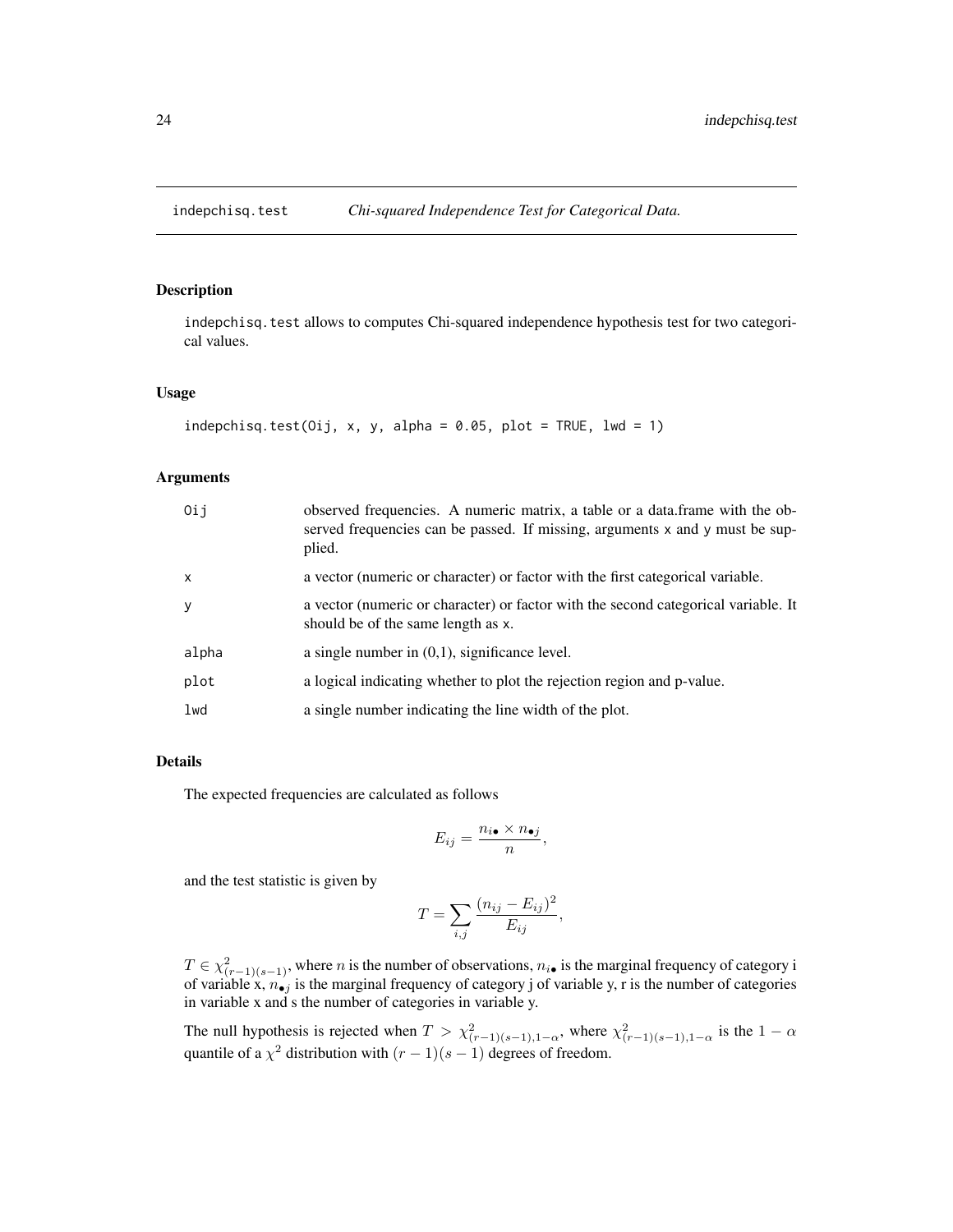#### <span id="page-24-0"></span>Mean.CI 25

## Value

A list with class "lstest" and "htest" containing the following components:

| statistic     | the value of the test statistic.                                      |
|---------------|-----------------------------------------------------------------------|
| parameter     | the degrees of freedom of the statistic's distribution.               |
| p.value       | the p-value of the test.                                              |
| estimate      | a numeric matrix with the estimated frequencies Eij.                  |
| method        | a character string indicating the method used.                        |
| data.name     | a character string giving the names of the data.                      |
| alpha         | the significance level.                                               |
| dist.name     | a character string indicating the distribution of the test statistic. |
| statformula   | a character string with the statistic's formula.                      |
| reject.region | a character string with the reject region.                            |
| obs.freq      | a numeric matrix with the observed frequencies Oij.                   |

## Examples

Oij <- matrix( $c( 20, 8, 8)$ 934, 1070, 113, 92), ncol = 2, byrow = TRUE) indepchisq.test(Oij)

<span id="page-24-1"></span>

Mean.CI *Confidence Interval for the Mean of a Normal Population*

## Description

Mean.CI provides a pointwise estimation and a confidence interval for the mean of a Normal population in both scenarios: known and unknown population variance.

## Usage

Mean.CI(x, sigma = NULL, sc = NULL, s = NULL, n = NULL, conf.level)

| $\mathsf{x}$ | numeric value or vector containing either the sample or the sample mean.                                            |
|--------------|---------------------------------------------------------------------------------------------------------------------|
| sigma        | if known, a single numeric value corresponding with the population standard<br>deviation.                           |
| <b>SC</b>    | a single numeric value corresponding with the cuasi-standard deviation; not<br>needed if if the sample is provided. |
| <sub>S</sub> | a single numeric value corresponding with the sample standard deviation; not<br>needed if the sample is provided.   |
| n            | a single positive integer corresponding with the sample size; not needed if the<br>sample is provided.              |
| conf.level   | a single value corresponding with the confidence level of the interval; must be a<br>value in $(0,1)$ .             |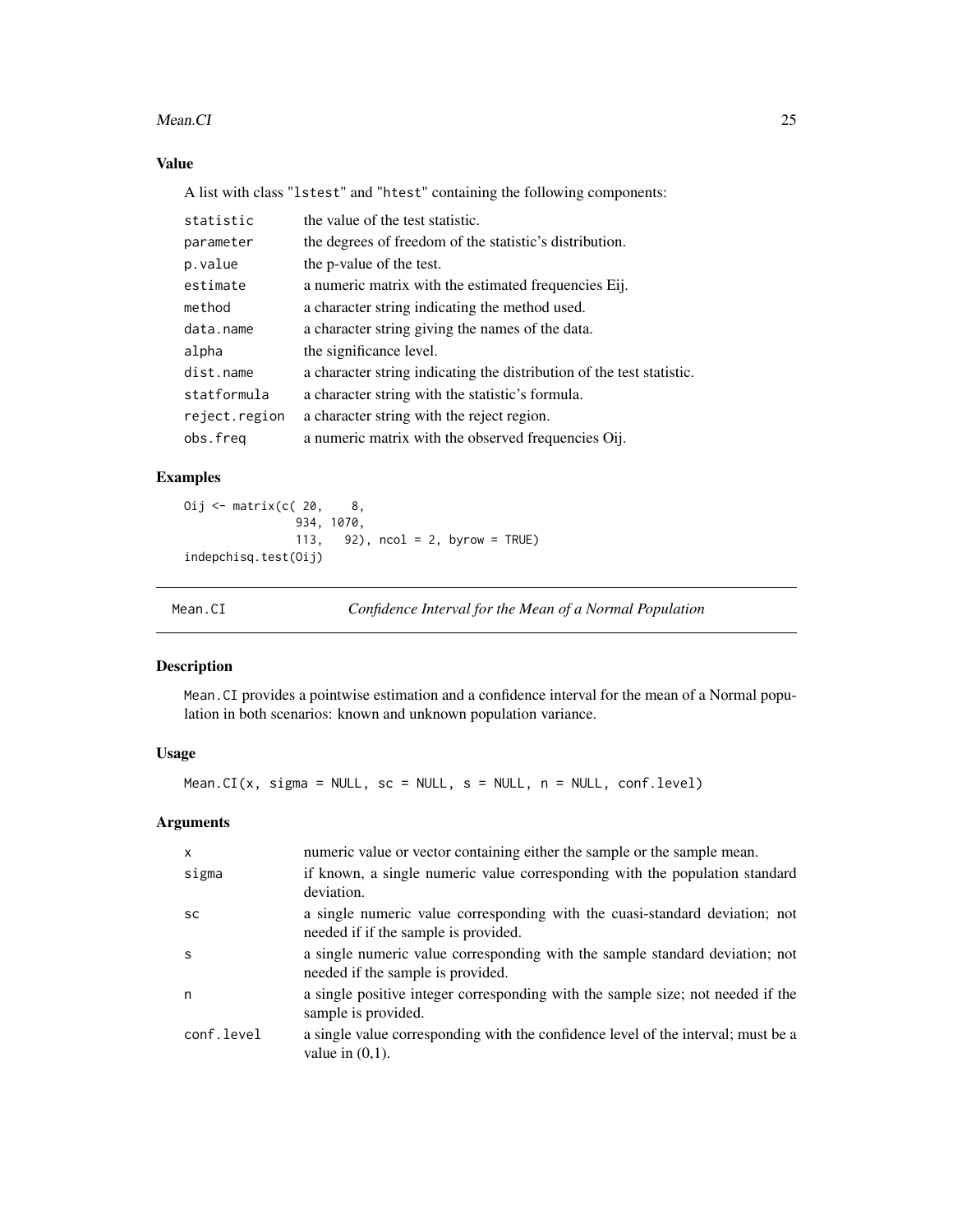#### <span id="page-25-0"></span>Details

The formula interface is applicable when the user provides the sample and also when the user provides the value of the sample characteristics (sample mean, cuasi-standard deviation or sample standard deviation, jointly with the sample size).

#### Value

A list containing the following components:

| estimate | a numeric value corresponding with the sample mean.                                                 |
|----------|-----------------------------------------------------------------------------------------------------|
|          | a numeric vector of length two containing the lower and upper bounds of the<br>confidence interval. |

Independently on the user saving those values, the function provides a summary of the result on the console.

## Examples

```
#Given the sample with known population variance
dat=rnorm(20,mean=2,sd=1)
Mean.CI(dat, sigma=1, conf.level=0.95)
#Given the sample with unknown population variance
dat=rnorm(20,mean=2,sd=1)
Mean.CI(dat, conf.level=0.95)
```

```
#Given the sample mean with known population variance:
dat=rnorm(20,mean=2,sd=1)
Mean.CI(mean(dat),sigma=1,n=20,conf.level=0.95)
```

```
#Given the sample mean with unknown population variance:
dat=rnorm(20,mean=2,sd=1)
Mean.CI(mean(dat),sc=sd(dat),n=20,conf.level=0.95)
```
<span id="page-25-1"></span>Mean.test *One Sample Mean Test of a Normal Population*

#### Description

Mean.test allows to compute hypothesis tests for a Normal population mean in both scenarios: known and unknown population variance.

#### Usage

```
Mean.test(x, mu0, sigma = NULL, sc = NULL, s = NULL, n = NULL,
  alternative = "two.sided", alpha = 0.05, plot = TRUE, lwd = 1)
```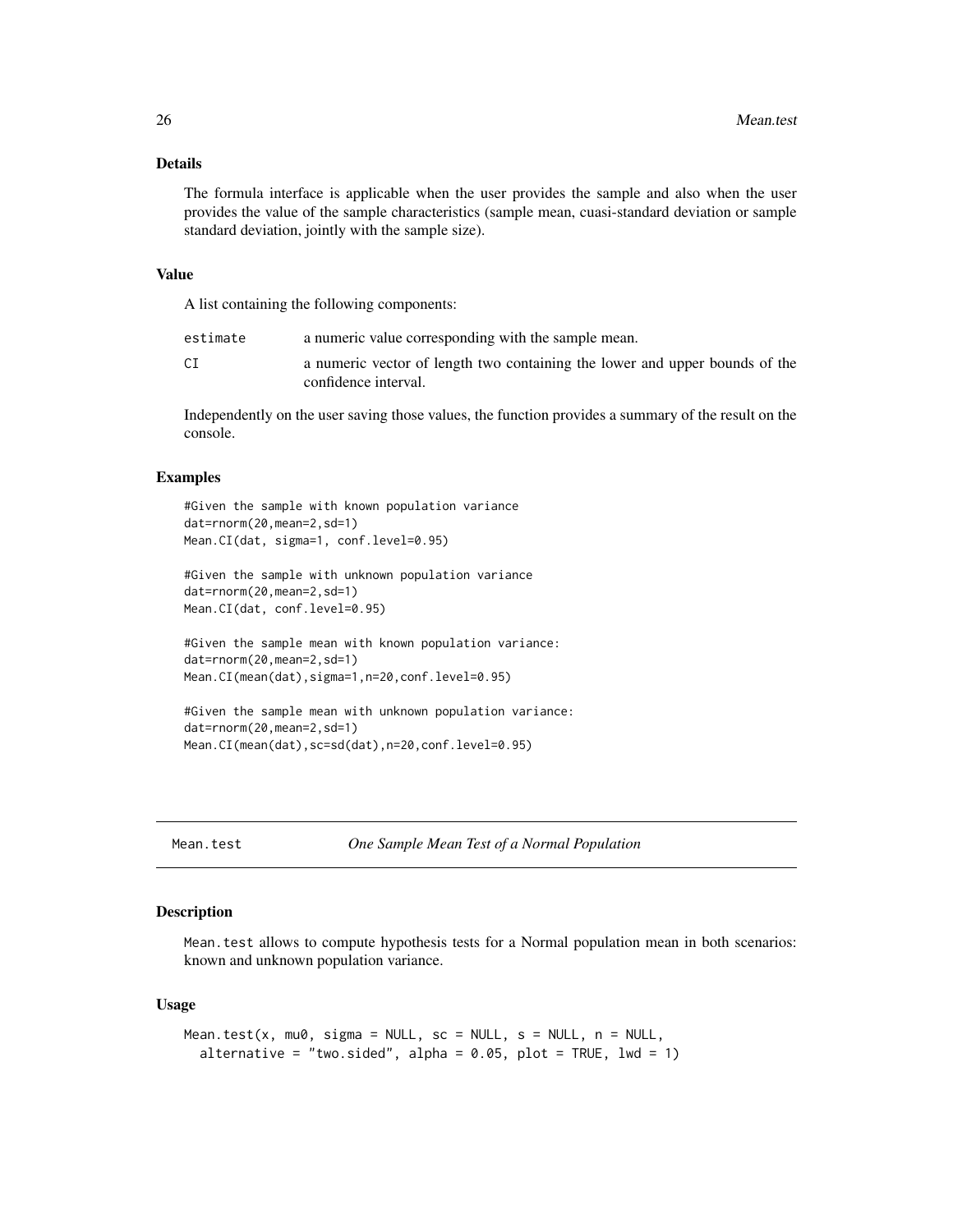#### Mean.test 27

## Arguments

| X           | a numeric vector of data values or, if single number, estimated mean.                                                                                           |
|-------------|-----------------------------------------------------------------------------------------------------------------------------------------------------------------|
| mu0         | a single number corresponding with the mean to test.                                                                                                            |
| sigma       | population standard deviation. Defaults to NULL, if specified, a t-test with<br>known variance will be performed.                                               |
| <b>SC</b>   | cuasi-standard deviation of sample x. By default computes the cuasi-standard<br>deviation of argument x.                                                        |
| S           | sample standard deviation of sample x. Defaults to NULL, if provided, it com-<br>putes the cuasi-standard deviation.                                            |
| n           | sample size. By default length of argument x.                                                                                                                   |
| alternative | a character string specifying the alternative hypothesis, must be one of "two.sided"<br>(default), "greater" or "less".                                         |
| alpha       | a single number in $(0,1)$ , significance level.                                                                                                                |
| plot        | a logical value indicating whether to display a graph including the test statistic<br>value for the sample, its distribution, the rejection region and p-value. |
| lwd         | single number indicating the line width of the plot.                                                                                                            |
|             |                                                                                                                                                                 |

## Details

The formula interface is applicable when the user provides the sample and also when the user provides the value of the sample characteristics (sample mean, cuasi-standard deviation or sample standard deviation, jointly with the sample size).

## Value

A list with class "lstest" and "htest" containing the following components:

| statistic     | the value of the test statistic.                                                             |
|---------------|----------------------------------------------------------------------------------------------|
| parameter     | the degrees of freedom of the statistic's distribution. NULL for the Normal<br>distribution. |
| p.value       | the p-value of the test.                                                                     |
| estimate      | the sample mean.                                                                             |
| null.value    | the value specified by the null.                                                             |
| alternative   | a character string describing the alternative.                                               |
| method        | a character string indicating the method used.                                               |
| data.name     | a character string giving the names of the data.                                             |
| alpha         | the significance level.                                                                      |
| dist.name     | a character string indicating the distribution of the test statistic.                        |
| statformula   | a character string with the statistic's formula.                                             |
| reject.region | a character string with the reject region.                                                   |
| unit          | a character string with the units.                                                           |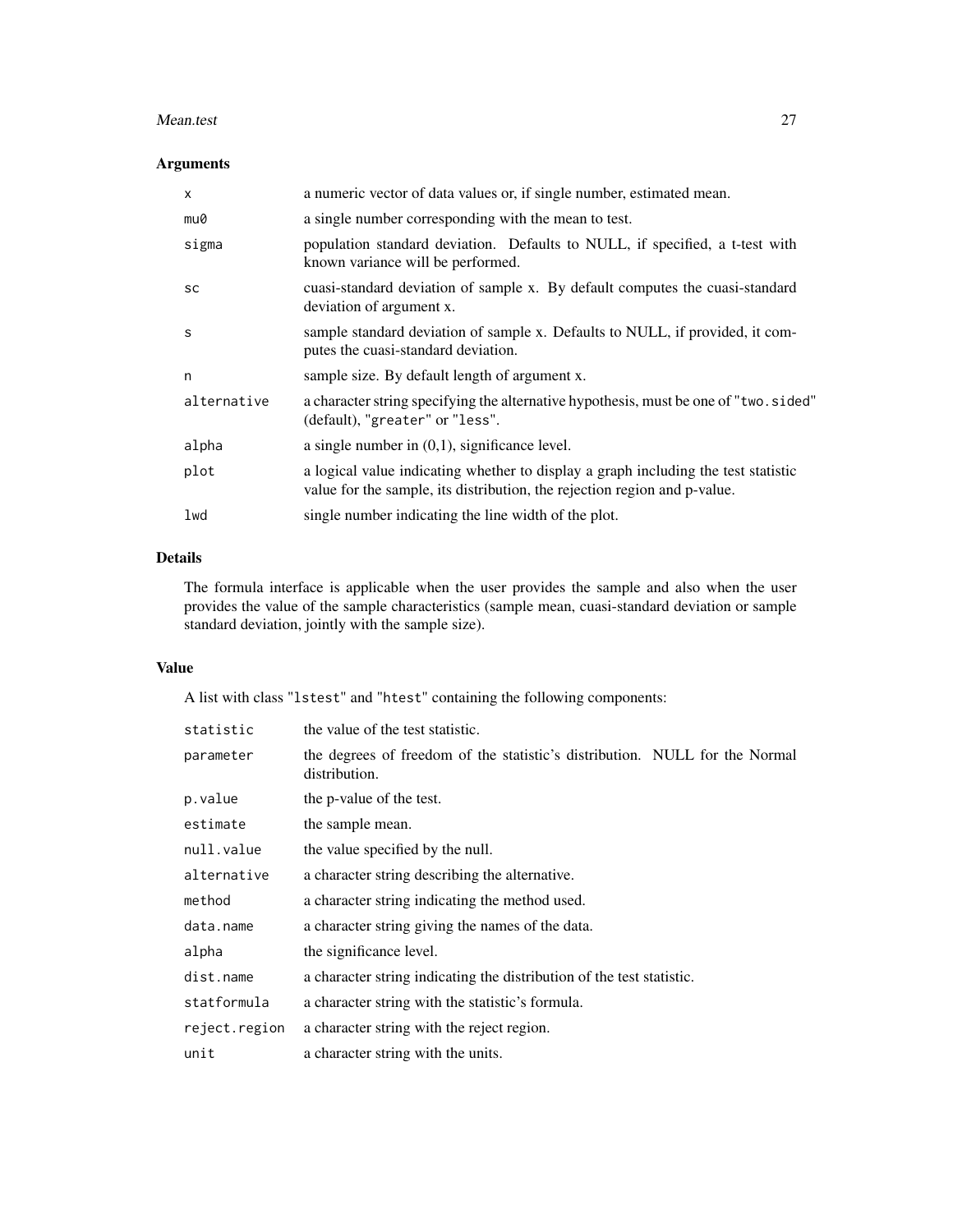## Examples

```
x \le rnorm(50, mean = 4, sd = 2)
#unknown sigma
Mean.test(x, mu\theta = 3.5)
Mean.test(mean(x), sc = sd(x), n = length(x), mu0 = 3.5)
#known sigma
Mean.test(x, mu0 = 3.5, sigma = 2)
```
<span id="page-27-1"></span>

| plotBeta |  | Density Function, Distribution Function and/or Quantile Function |  |  |
|----------|--|------------------------------------------------------------------|--|--|
|          |  | Representations associated with a Beta Distribution              |  |  |

## Description

plotBeta represents density, distribution and/or quantile functions associated with a Beta distribution with parameters shape1 and shape2.

## Usage

```
plotBeta(shape1, shape2, type = "b", col = "black")
```
#### Arguments

|      | shape1, shape2 parameters of the Beta distribution (mean equal to shape1/(shape1+shape2)                                                                                                                                                                                                                                                               |
|------|--------------------------------------------------------------------------------------------------------------------------------------------------------------------------------------------------------------------------------------------------------------------------------------------------------------------------------------------------------|
| type | a character string giving the type of plot desired. The following values are<br>possible: "b" (default) for density function, distribution function and quantile<br>function representations together, "dis" for distribution function representation,<br>"den" for density function representation and "q" for quantile function represen-<br>tation. |
| col  | a single colour associated with the different representations; default to "black".                                                                                                                                                                                                                                                                     |

## Value

This function is called for the side effect of drawing the plot.

#### Examples

```
shape1=1;shape2=1
plotBeta(shape1,shape2)
plotBeta(shape1,shape2,col="red")
plotBeta(shape1,shape2,type="q")
plotBeta(shape1,shape2,type="dis")
plotBeta(shape1,shape2,type="den")
```
<span id="page-27-0"></span>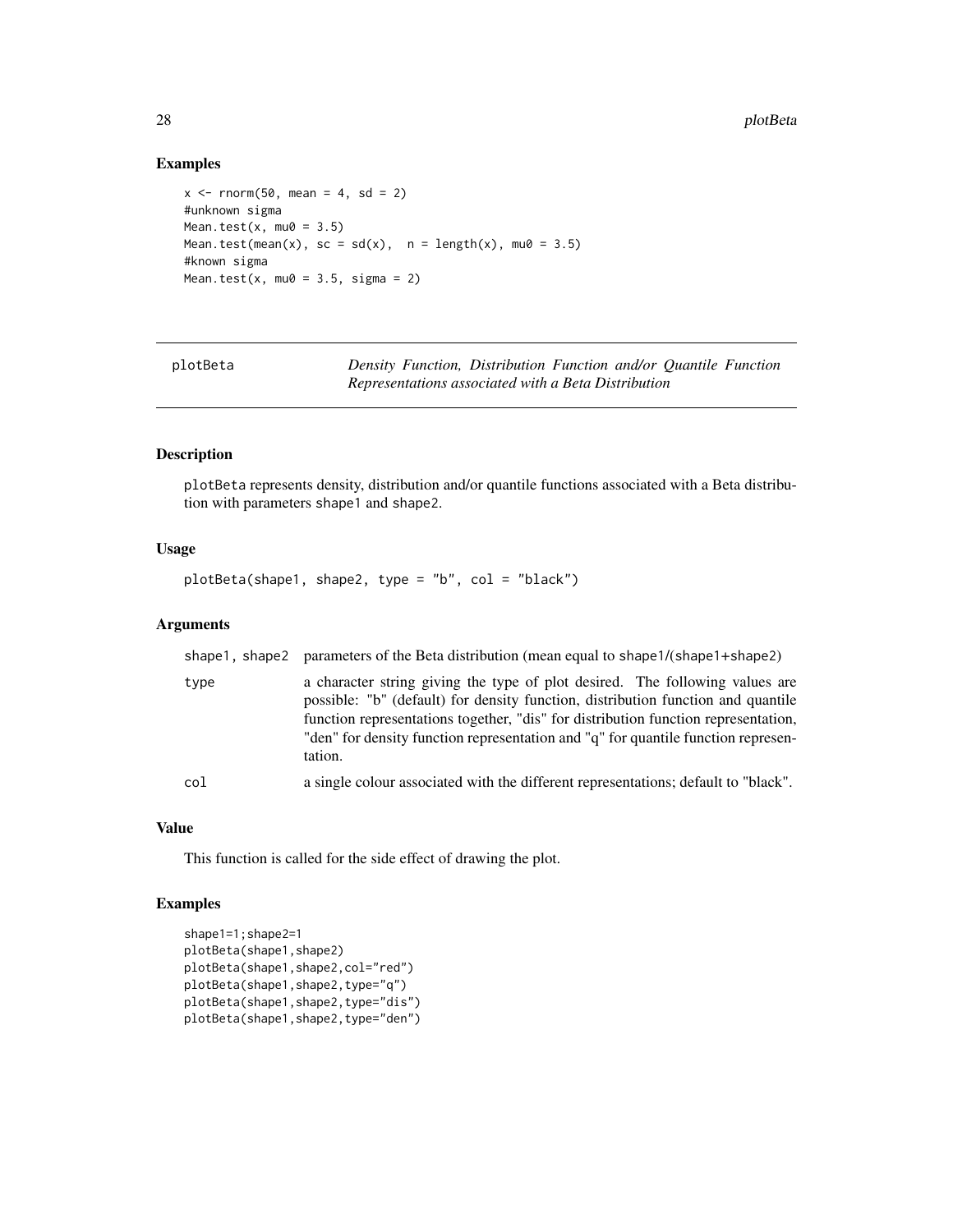<span id="page-28-1"></span><span id="page-28-0"></span>plotBinom *Probability Mass and/or Distribution Function Representations associated with a Binomial Distribution*

## Description

plotBinom represents the probability mass and/or the distribution function associated with a Binomial distribution with certain parameters n and p.

#### Usage

plotBinom(n, p, type = "b", col = "grey")

#### Arguments

| n    | the number of independent Bernoulli trials.                                                                                                                                                                                                                                                            |
|------|--------------------------------------------------------------------------------------------------------------------------------------------------------------------------------------------------------------------------------------------------------------------------------------------------------|
| p    | the probability of success associated with the Bernoulli trial.                                                                                                                                                                                                                                        |
| type | a character string giving the type of desired plot. The following values are pos-<br>sible: "b" (default) for probability mass function and distribution function rep-<br>resentations together, "d" for distribution function representation and "p" for<br>probability mass function representation. |
| col  | a single colour associated with the probability mass function representation; de-<br>fault to "grey".                                                                                                                                                                                                  |

## Details

Note that if n=1, the Binomial distribution is also known as Bernoulli distribution.

#### Value

A matrix containing the probability mass and the distribution function associated with each point of the support of a Binomial distribution with parameters n and p.

This function is called for the side effect of drawing the plot.

#### Examples

```
n=10;p=0.3
plotBinom(n,p,type="d")
plotBinom(n,p,type="p",col="pink")
plotBinom(n,p)
```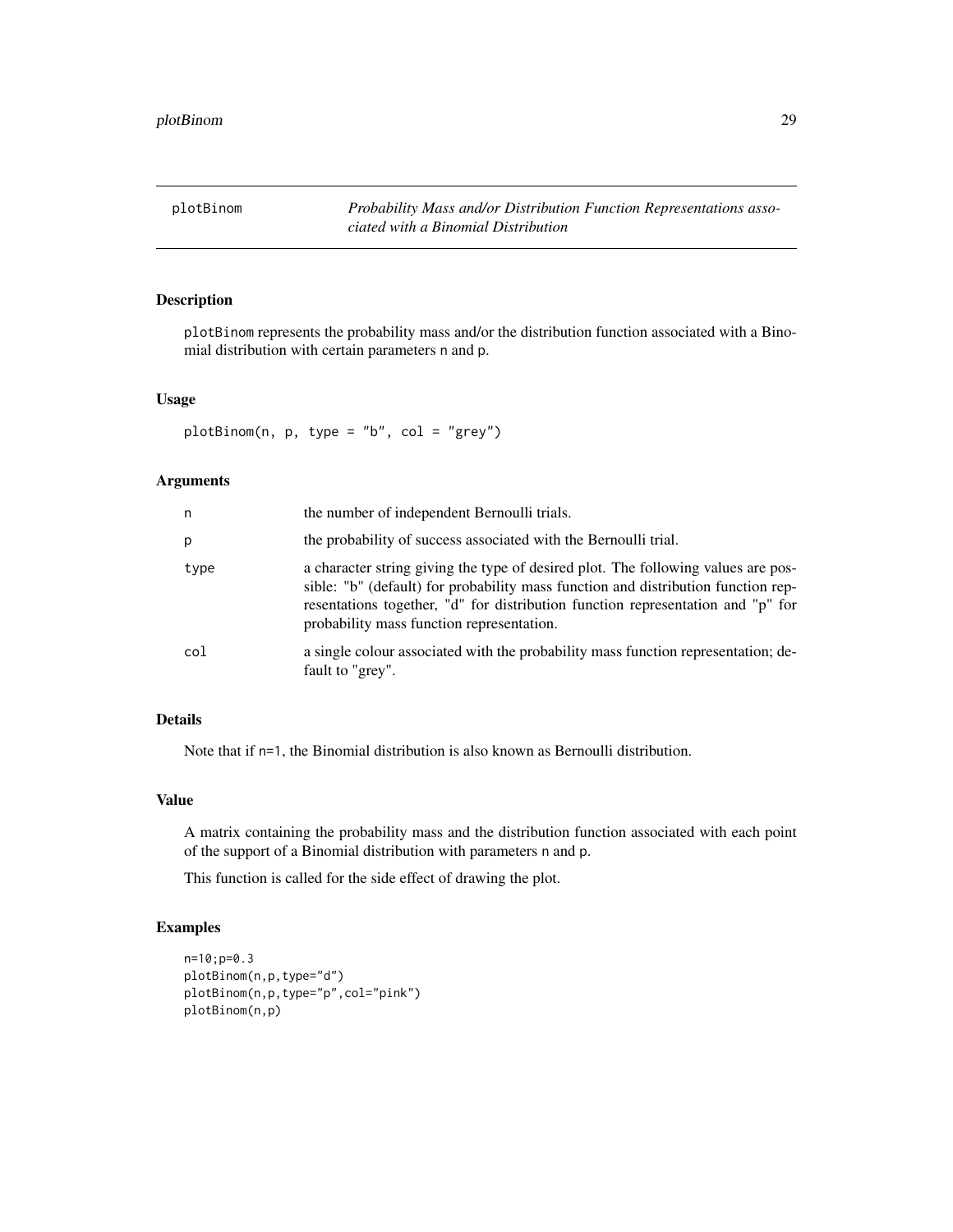<span id="page-29-2"></span><span id="page-29-0"></span>

## Description

plotChi represents density, distribution and/or quantile functions associated with a Chi-squared distribution with df degrees of freedom.

#### Usage

```
plotChi(df, type = "b", col = "black")
```
## Arguments

| df   | the degrees of freedom of the Chi-squared distribution.                                                                                                                                                                                                                                                                                                |
|------|--------------------------------------------------------------------------------------------------------------------------------------------------------------------------------------------------------------------------------------------------------------------------------------------------------------------------------------------------------|
| type | a character string giving the type of desired plot. The following values are<br>possible: "b" (default) for density function, distribution function and quantile<br>function representations together, "dis" for distribution function representation,<br>"den" for density function representation and "q" for quantile function represen-<br>tation. |
| col  | a single colour associated with the different representations; default to "black".                                                                                                                                                                                                                                                                     |

## Value

This function is called for the side effect of drawing the plot.

#### Examples

```
df=10
plotChi(df)
plotChi(df,col="red")
plotChi(df,type="q")
plotChi(df,type="dis")
plotChi(df,type="den")
```
<span id="page-29-1"></span>

| plotDUnif |  |
|-----------|--|
|-----------|--|

Probability Mass and/or Distribution Function Representations asso*ciated with a Discrete Uniform Distribution*

#### Description

plotDUnif represents the probability mass and/or the distribution function associated with a Discrete Uniform distribution with support x.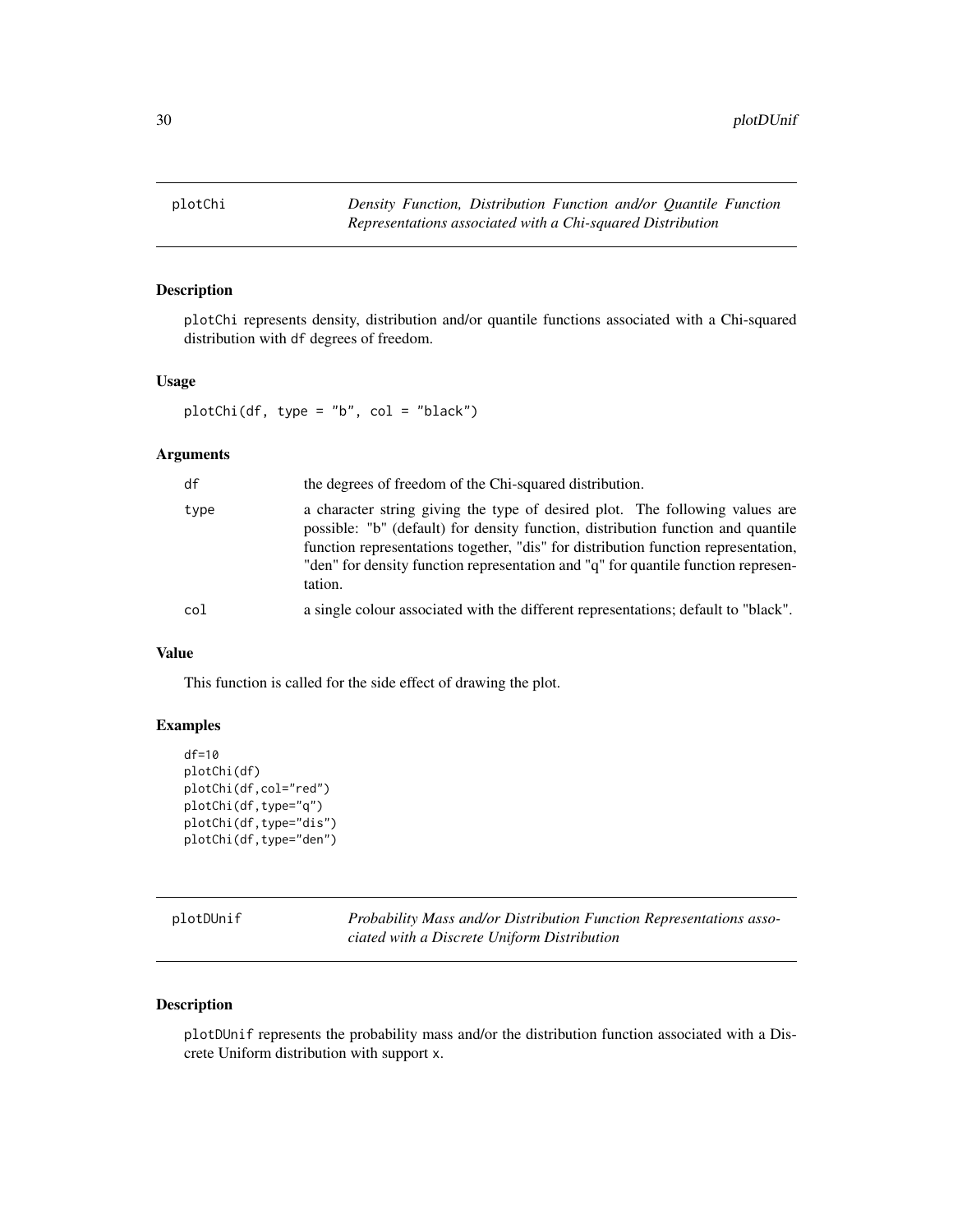#### <span id="page-30-0"></span>plotExp 31

## Usage

 $plotDUnit(x, type = "b", col = "grey")$ 

#### Arguments

| $\mathsf{x}$ | support of the discrete variable.                                                                                                                                                                                                                                                                      |
|--------------|--------------------------------------------------------------------------------------------------------------------------------------------------------------------------------------------------------------------------------------------------------------------------------------------------------|
| type         | a character string giving the type of desired plot. The following values are pos-<br>sible: "b" (default) for probability mass function and distribution function rep-<br>resentations together, "d" for distribution function representation and "p" for<br>probability mass function representation. |
| col          | a single colour associated with the probability mass function representation; de-<br>fault to "grey".                                                                                                                                                                                                  |

## Value

A matrix containing the probability mass and the distribution function associated with each point of the support (denoted by x) of a Discrete Uniform distribution.

## Examples

```
x=1:5
plotDUnif(x,type="d")
plotDUnif(x,type="p",col="pink")
plotDUnif(x)
```
<span id="page-30-1"></span>

| plotExp | Density Function, Distribution Function and/or Quantile Function |
|---------|------------------------------------------------------------------|
|         | Representations associated with a Exponential Distribution       |

## Description

plotExp represents density, distribution and/or quantile functions associated with a Exponential distribution with certain parameter lambda.

## Usage

```
plotExp(lambda, type = "b", col = "black")
```

| lambda | the parameter of the Exponential distribution (1/mean).                                                                                                                                                                                                                                                                                                |
|--------|--------------------------------------------------------------------------------------------------------------------------------------------------------------------------------------------------------------------------------------------------------------------------------------------------------------------------------------------------------|
| type   | a character string giving the type of desired plot. The following values are<br>possible: "b" (default) for density function, distribution function and quantile<br>function representations together, "dis" for distribution function representation,<br>"den" for density function representation and "q" for quantile function represen-<br>tation. |
| col    | a single colour associated with the different representations; default to "black".                                                                                                                                                                                                                                                                     |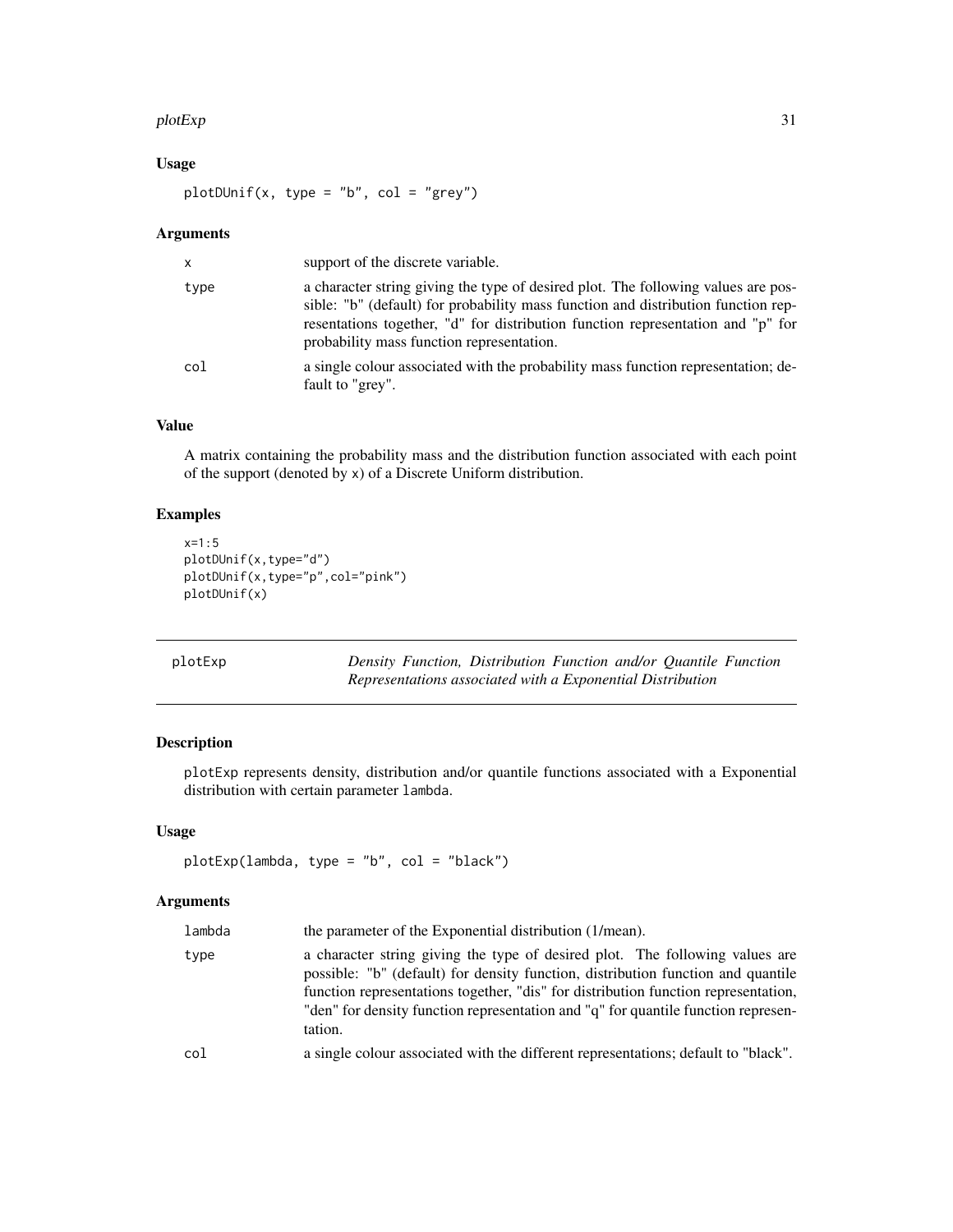## Value

This function is called for the side effect of drawing the plot.

#### Examples

```
lambda=0.5
plotExp(lambda)
plotExp(lambda,col="red")
plotExp(lambda,type="q")
plotExp(lambda,type="dis")
plotExp(lambda,type="den")
```
<span id="page-31-1"></span>plotFS *Density Function, Distribution Function and/or Quantile Function Representations associated with a F-Snedecor Distribution*

#### Description

plotBeta represents density, distribution and/or quantile functions associated with a F-Snedecor distribution with certain df1 and df2 degrees of freedom.

## Usage

plotFS(df1, df2, type = "b", col = "black")

#### Arguments

| df1,df2 | the degrees of freedom of the F-Snedecor distribution.                                                                                                                                                                                                                                                                                                 |
|---------|--------------------------------------------------------------------------------------------------------------------------------------------------------------------------------------------------------------------------------------------------------------------------------------------------------------------------------------------------------|
| type    | a character string giving the type of desired plot. The following values are<br>possible: "b" (default) for density function, distribution function and quantile<br>function representations together, "dis" for distribution function representation,<br>"den" for density function representation and "q" for quantile function represen-<br>tation. |
| col     | a single colour associated with the different representations; default to "black".                                                                                                                                                                                                                                                                     |

#### Value

This function is called for the side effect of drawing the plot.

## Examples

```
df1=10;df2=15
plotFS(df1,df2)
plotFS(df1,df2,col="red")
plotFS(df1,df2,type="q")
plotFS(df1,df2,type="dis")
plotFS(df1,df2,type="den")
```
<span id="page-31-0"></span>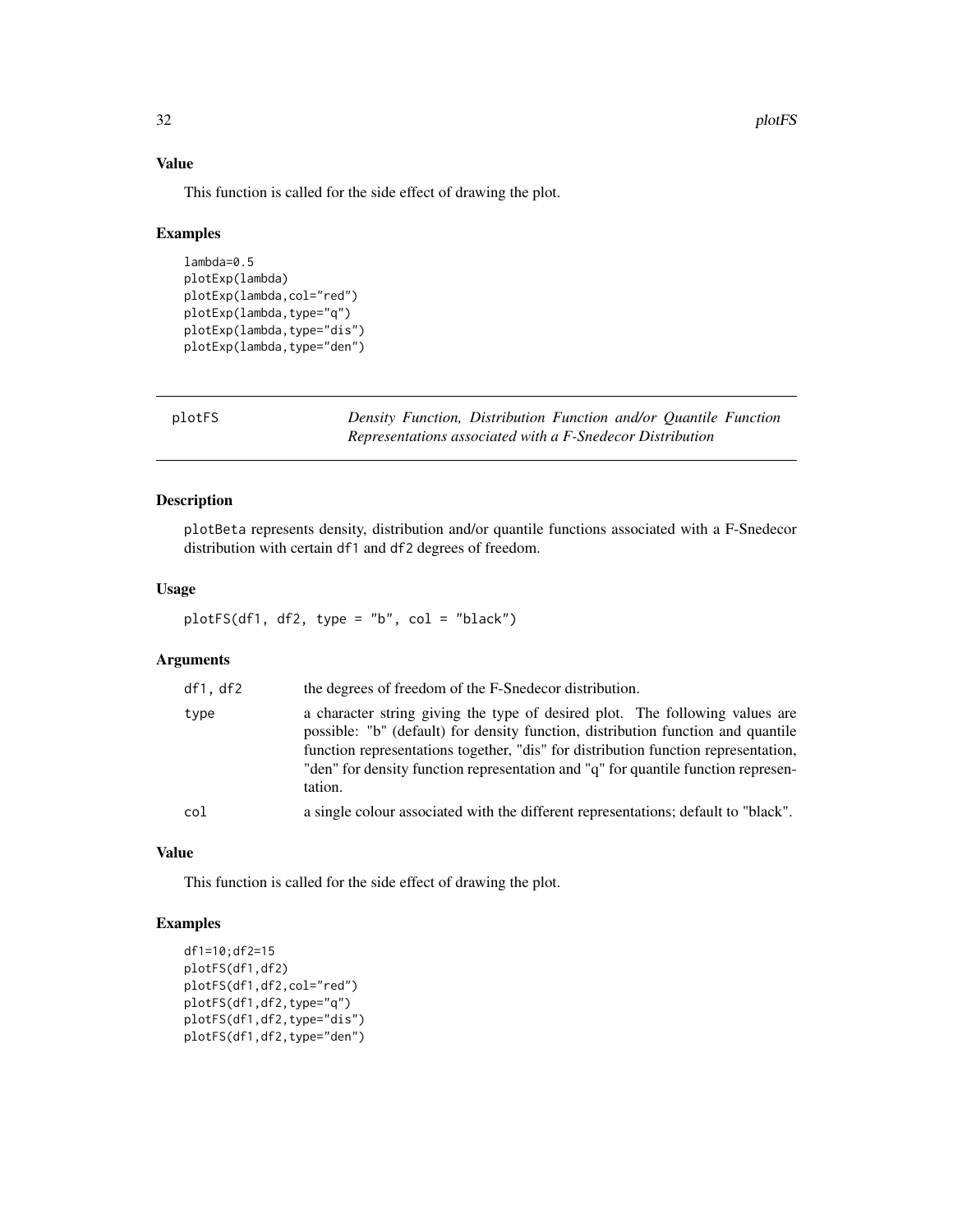<span id="page-32-2"></span><span id="page-32-0"></span>plotGamma *Density Function, Distribution Function and/or Quantile Function Representations associated with a Gamma Distribution*

## Description

plotGamma represents density, distribution and/or quantile functions associated with a Gamma distribution with certain parameters lambda and shape.

#### Usage

```
plotGamma(lambda, shape, type = "b", col = "black")
```
## Arguments

| lambda, shape | parameters of the Gamma distribution (mean equal to shape/lambda).                                                                                                                                                                                                                                                                                     |
|---------------|--------------------------------------------------------------------------------------------------------------------------------------------------------------------------------------------------------------------------------------------------------------------------------------------------------------------------------------------------------|
| type          | a character string giving the type of desired plot. The following values are<br>possible: "b" (default) for density function, distribution function and quantile<br>function representations together, "dis" for distribution function representation,<br>"den" for density function representation and "q" for quantile function represen-<br>tation. |
| col           | a single colour associated with the different representations; default to "black".                                                                                                                                                                                                                                                                     |

#### Value

This function is called for the side effect of drawing the plot.

#### Examples

```
lambda=0.5;shape=4
plotGamma(lambda,shape)
plotGamma(lambda,shape,col="red")
plotGamma(lambda,shape,type="q")
plotGamma(lambda,shape,type="dis")
plotGamma(lambda,shape,type="den")
```
<span id="page-32-1"></span>plotHyper *Probability Mass and/or Distribution Function Representations associated with a Hypergeometric Distribution*

#### Description

plotHyper represents the probability mass and/or the distribution function associated with a Hypergeometric distribution with parameters N, n and k.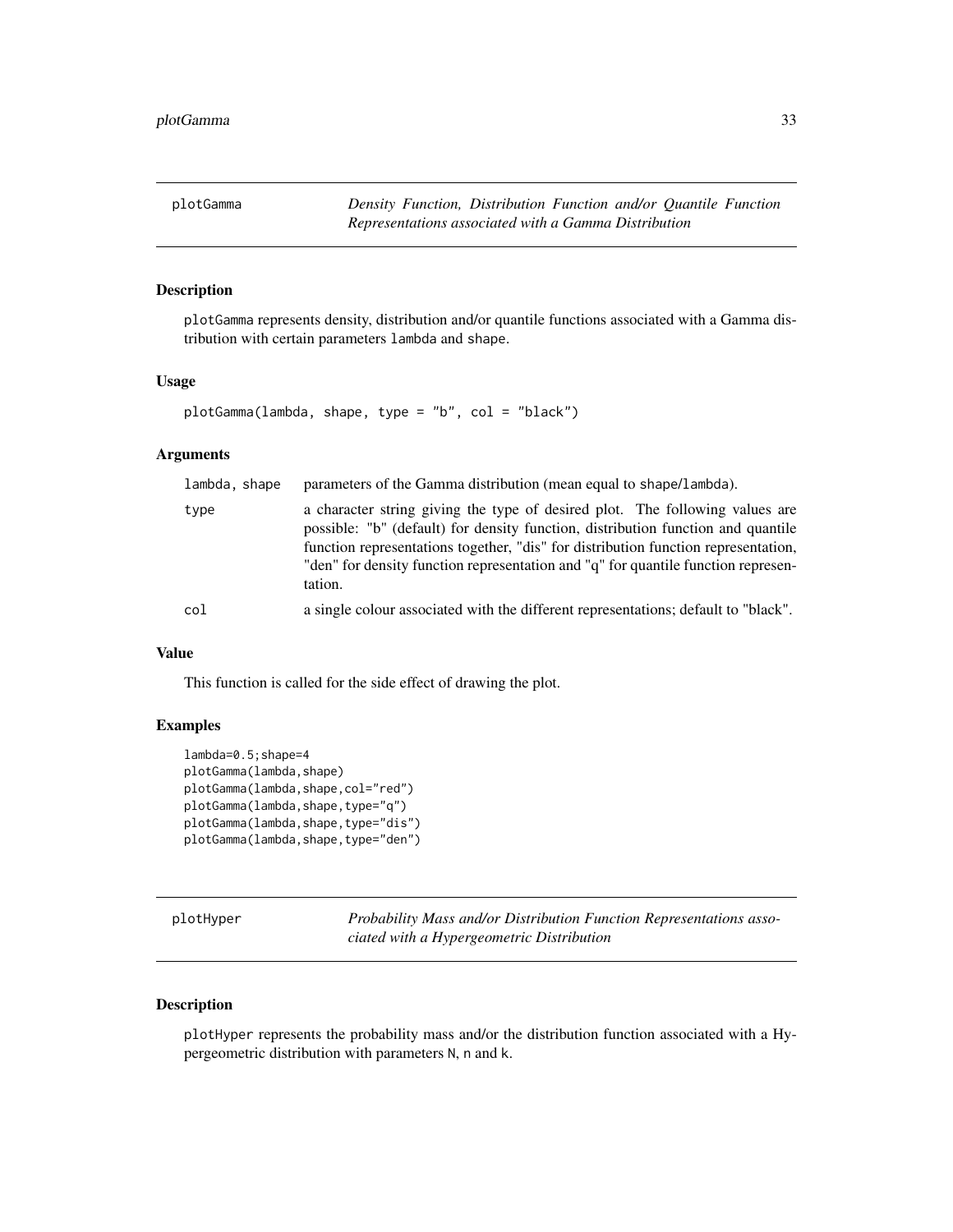#### <span id="page-33-0"></span>Usage

plotHyper(N, n, k, type = "b", col = "grey")

## Arguments

| Ν    | the population size.                                                                                                                                                                                                                                                                                   |
|------|--------------------------------------------------------------------------------------------------------------------------------------------------------------------------------------------------------------------------------------------------------------------------------------------------------|
| n    | the number of draws.                                                                                                                                                                                                                                                                                   |
| k    | the number of success states in the population.                                                                                                                                                                                                                                                        |
| type | a character string giving the type of desired plot. The following values are pos-<br>sible: "b" (default) for probability mass function and distribution function rep-<br>resentations together, "d" for distribution function representation and "p" for<br>probability mass function representation. |
| col  | a single colour associated with the probability mass function representation; de-<br>fault to "grey".                                                                                                                                                                                                  |

## Value

A matrix containing the probability mass and the distribution function associated with each point of the support of a Hypergeometric distribution with parameters N, n and k.

#### Examples

N=20;n=12;k=5 plotHyper(N,n,k,type="d") plotHyper(N,n,k,type="p",col="pink") plotHyper(N,n,k)

<span id="page-33-1"></span>plotNegBinom *Probability Mass and/or Distribution Function Representations associated with a Negative Binomial Distribution*

## Description

plotNegBinom represents the probability mass and/or the distribution function associated with a Negative Binomial distribution with certain parameters n and p.

## Usage

```
plotNegBinom(n, p, type = "b", col = "grey")
```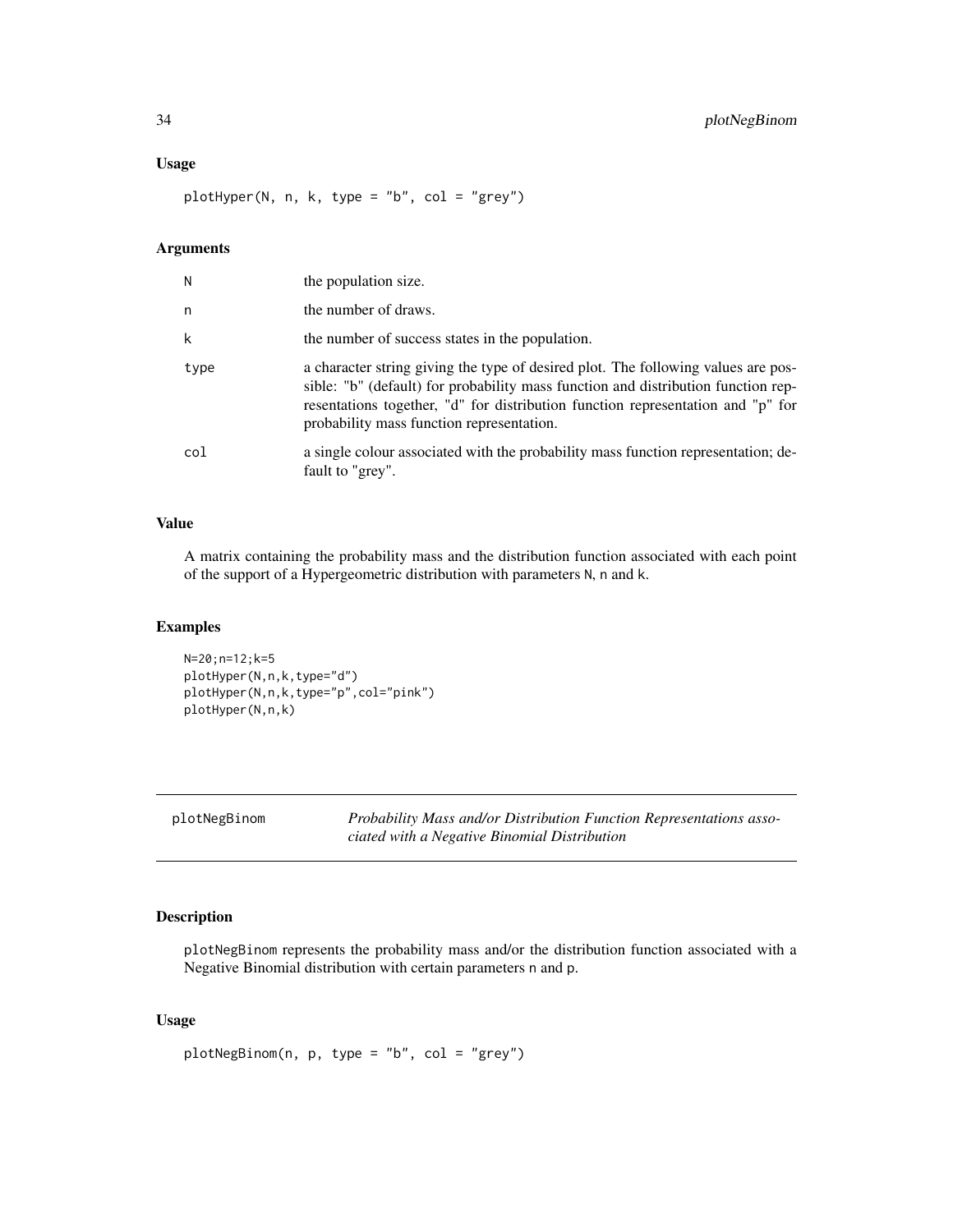#### <span id="page-34-0"></span>plotNorm 35

#### Arguments

| n    | the number of successful Bernoulli trials.                                                                                                                                                                                                                                                             |
|------|--------------------------------------------------------------------------------------------------------------------------------------------------------------------------------------------------------------------------------------------------------------------------------------------------------|
| p    | the probability of success associated with the Bernoulli trial.                                                                                                                                                                                                                                        |
| type | a character string giving the type of desired plot. The following values are pos-<br>sible: "b" (default) for probability mass function and distribution function rep-<br>resentations together, "d" for distribution function representation and "p" for<br>probability mass function representation. |
| col  | a single colour associated with the probability mass function representation; de-<br>fault to "grey".                                                                                                                                                                                                  |

## Details

Note that if  $n=1$ , the Negative Binomial distribution is also known as Geometric distribution.

## Value

A matrix containing the probability mass and the distribution function associated with each point of the support of a Negative Binomial distribution with parameters n and p.

## Examples

```
n=3;p=0.3
plotNegBinom(n,p,type="d")
plotNegBinom(n,p,type="p",col="pink")
plotNegBinom(n,p)
```

| blotNorm |  |
|----------|--|
|----------|--|

<span id="page-34-1"></span>plotNorm *Density Function, Distribution Function and/or Quantile Function Representations associated with a Normal Distribution*

#### Description

plotNorm represents density, distribution and/or quantile functions associated with a Normal distribution with certain parameters mu and sigma.

#### Usage

plotNorm(mu, sigma, type = "b", col = "black")

| mu    | the mean of the Normal distribution.               |
|-------|----------------------------------------------------|
| sigma | the standard deviation of the Normal distribution. |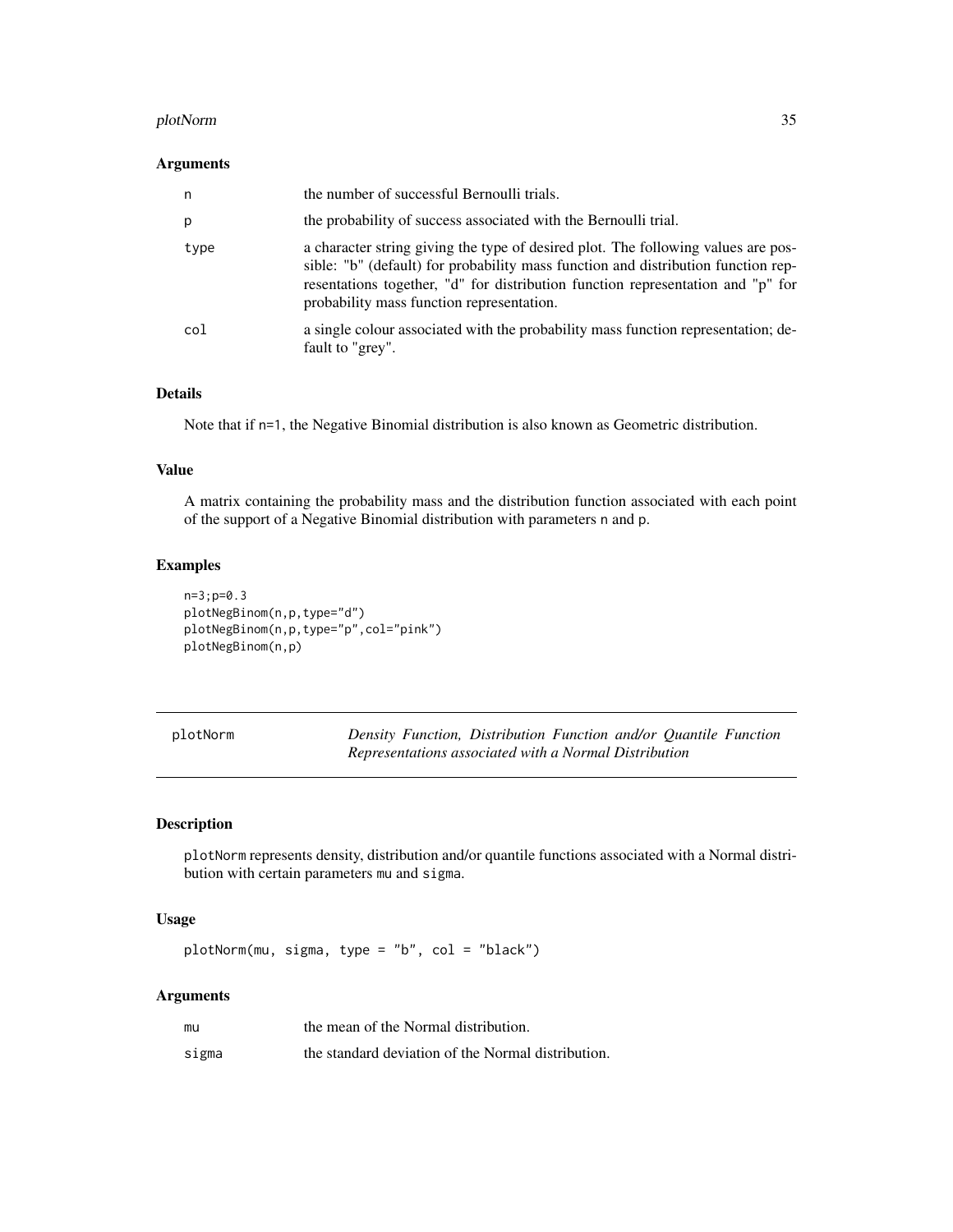<span id="page-35-0"></span>

| type | a character string giving the type of desired plot. The following values are<br>possible: "b" (default) for density function, distribution function and quantile<br>function representations together, "dis" for distribution function representation,<br>"den" for density function representation and "q" for quantile function represen-<br>tation. |
|------|--------------------------------------------------------------------------------------------------------------------------------------------------------------------------------------------------------------------------------------------------------------------------------------------------------------------------------------------------------|
| col  | a single colour associated with the different representations; default to "black".                                                                                                                                                                                                                                                                     |

## Value

This function is called for the side effect of drawing the plot.

## Examples

```
mu=10; sigma=5
plotNorm(mu,sigma)
plotNorm(mu, sigma, col="red")
plotNorm(mu,sigma,type="q")
plotNorm(mu,sigma,type="dis")
plotNorm(mu, sigma, type="den")
```
<span id="page-35-1"></span>

| plotPois | Probability Mass and/or Distribution Function Representations asso- |
|----------|---------------------------------------------------------------------|
|          | ciated with a Poisson Distribution                                  |

#### Description

plotPois represents the probability mass and/or the distribution function associated with a Poisson distribution with parameter lambda.

## Usage

plotPois(lambda, type = "b", col = "grey")

## Arguments

| lambda | mean of the Poisson distribution.                                                                                                                                                                                                                                                                      |
|--------|--------------------------------------------------------------------------------------------------------------------------------------------------------------------------------------------------------------------------------------------------------------------------------------------------------|
| type   | a character string giving the type of desired plot. The following values are pos-<br>sible: "b" (default) for probability mass function and distribution function rep-<br>resentations together, "d" for distribution function representation and "p" for<br>probability mass function representation. |
| col    | a single colour associated with the probability mass function representation; de-<br>fault to "grey".                                                                                                                                                                                                  |

#### Value

A matrix containing the probability mass and the distribution function associated with each point of the support of a Poisson distribution with parameter lambda.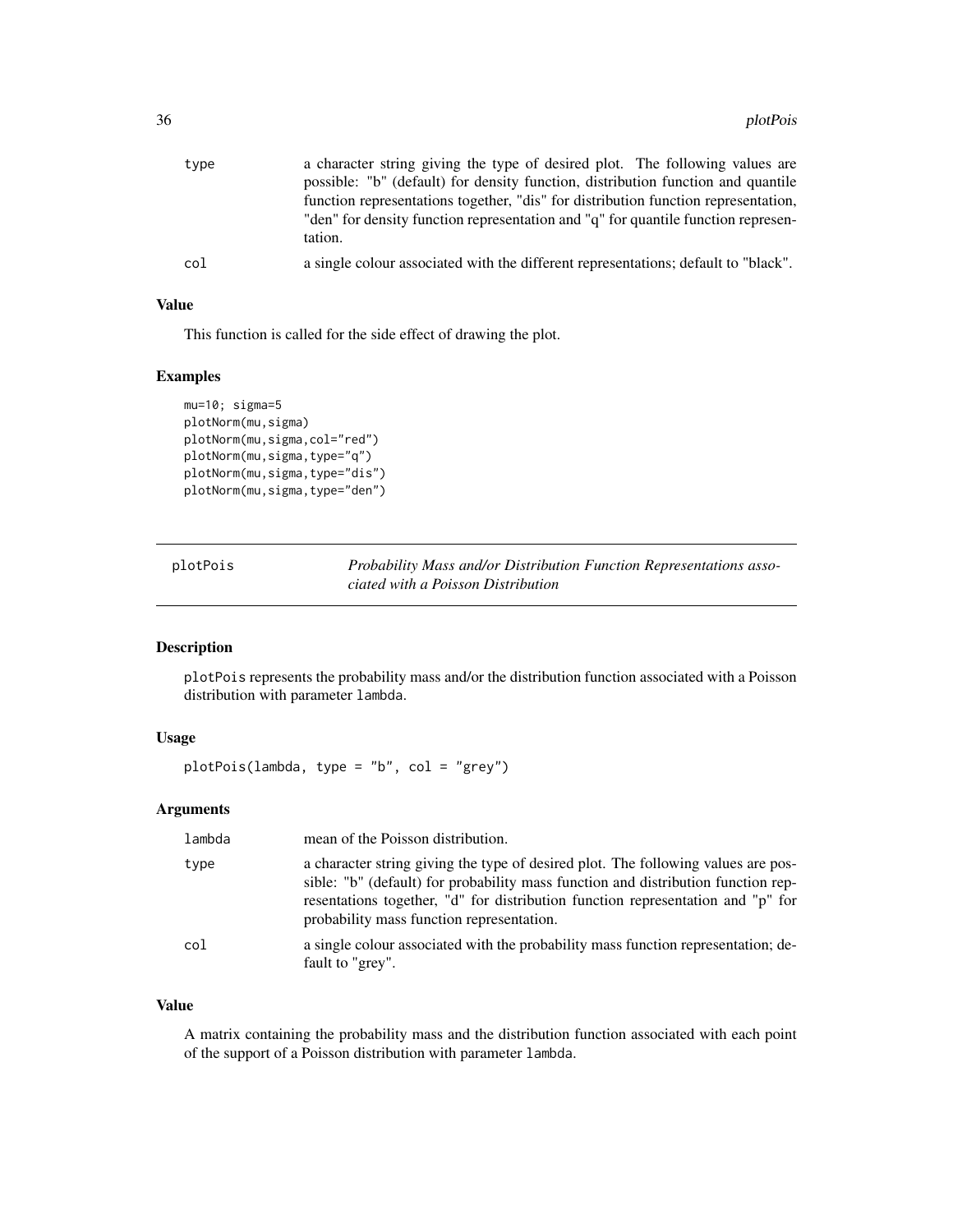#### <span id="page-36-0"></span>plotReg 37

## Examples

```
lambda=2
plotPois(lambda,type="d")
plotPois(lambda,type="p",col="pink")
plotPois(lambda)
```

```
plotReg Representation of a Linear Regression Model
```
## Description

Representation of a Linear Regression Model

## Usage

```
plotReg(x, y, main = "Linear Regression Model",
 xlab = "Explanatory variable (X)", ylab = "Response variable (Y)",
 col.points = "black", col.line = "red", pch = 19, lwd = 2,legend = TRUE)
```
## Arguments

| $\mathsf{x}$ | a numeric vector that contains the values of the explanatory variable.                                               |
|--------------|----------------------------------------------------------------------------------------------------------------------|
| У            | a numeric vector that contains the values of the response variable.                                                  |
| main         | a main title for the plot; default to "Linear Regression Model".                                                     |
| xlab         | x-axis label; default to "Explanatory variable $(X)$ ".                                                              |
| ylab         | $y$ -axis label; default to "Response variable $(Y)$ ".                                                              |
| col.points   | a single colour associated with the sample points; default to "black".                                               |
| col.line     | a single colour associated with the fitted linear regression model; default to<br>"red".                             |
| pch          | an integer specifying a symbol or a single character to be used as the default in<br>plotting points; default to 19. |
| lwd          | line width for the estimated model, a positive number; default to 2.                                                 |
| legend       | logical value; if TRUE (default), a legend with details about fitted model is<br>included.                           |

## Value

This function is called for the side effect of drawing the plot.

## Examples

```
x=rnorm(100)
error=rnorm(100)
y=1+5*x+error
plotReg(x,y)
```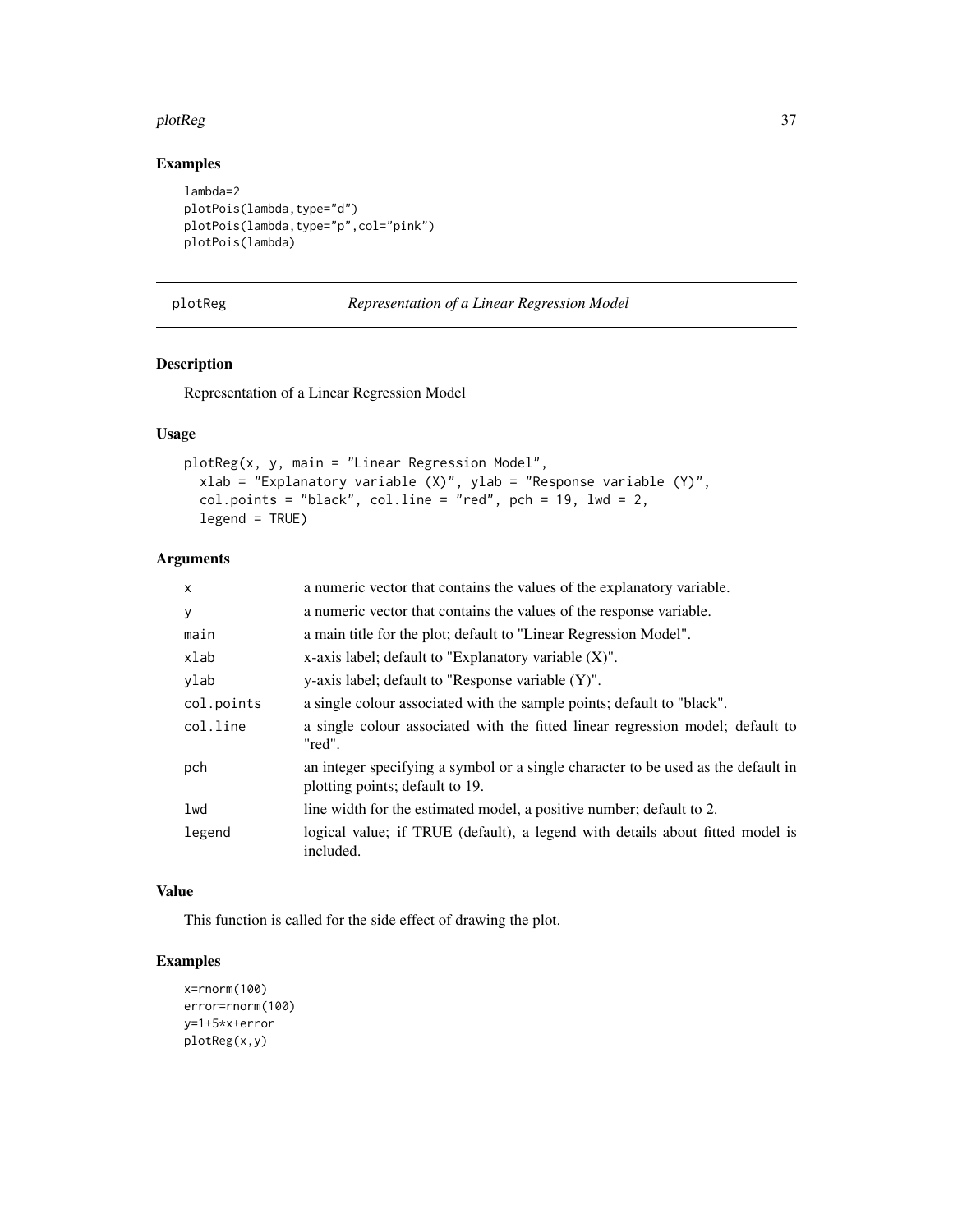<span id="page-37-1"></span><span id="page-37-0"></span>

## Description

plotTS represents density, distribution and/or quantile functions associated with a T-Student distribution with df degrees of freedom.

#### Usage

 $plotTS(df, type = "b", col = "black")$ 

## Arguments

| df   | the degrees of freedom of the T-Student distribution.                                                                                                                                                                                                                                                                                                  |
|------|--------------------------------------------------------------------------------------------------------------------------------------------------------------------------------------------------------------------------------------------------------------------------------------------------------------------------------------------------------|
| type | a character string giving the type of desired plot. The following values are<br>possible: "b" (default) for density function, distribution function and quantile<br>function representations together, "dis" for distribution function representation,<br>"den" for density function representation and "q" for quantile function represen-<br>tation. |
| col  | a single colour associated with the different representations; default to "black".                                                                                                                                                                                                                                                                     |

## Value

This function is called for the side effect of drawing the plot.

#### Examples

```
df=10
plotTS(df)
plotTS(df,col="red")
plotTS(df,type="q")
plotTS(df,type="dis")
plotTS(df,type="den")
```
<span id="page-37-2"></span>

| plotUnif |  |
|----------|--|
|----------|--|

**Density Function, Distribution Function and/or Quantile Function** *Representations associated with a Uniform Distribution*

#### Description

plotUnif represents density, distribution and/or quantile functions associated with a Uniform distribution with min and max the lower and upper limits, respectively.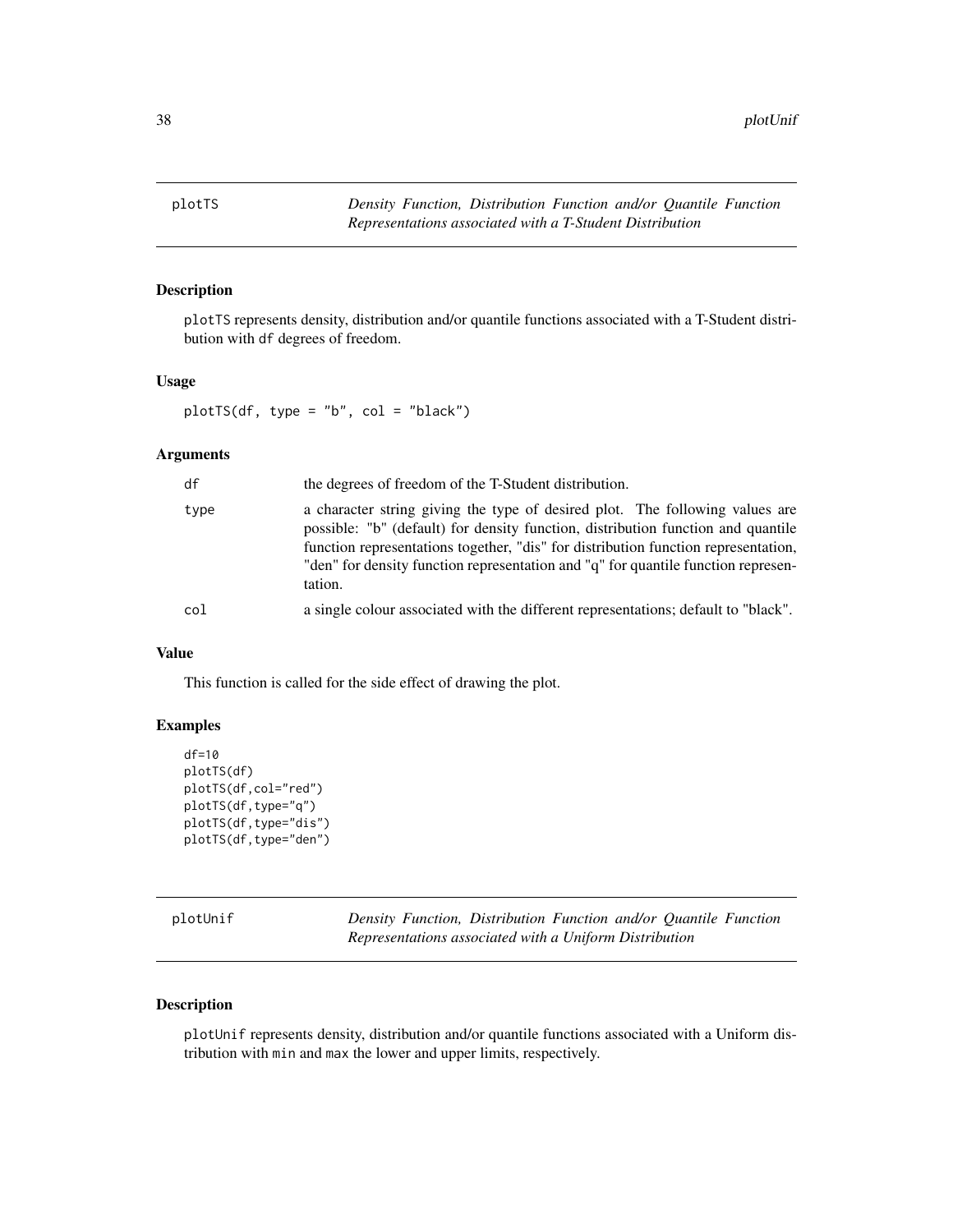## <span id="page-38-0"></span>proportion.CI 39

## Usage

plotUnif(min, max, type = "b", col = "black")

## Arguments

| min  | minimum value of the Uniform distribution.                                                                                                                                                                                                                                                                                                             |
|------|--------------------------------------------------------------------------------------------------------------------------------------------------------------------------------------------------------------------------------------------------------------------------------------------------------------------------------------------------------|
| max  | maximum value of the Uniform distribution.                                                                                                                                                                                                                                                                                                             |
| type | a character string giving the type of desired plot. The following values are<br>possible: "b" (default) for density function, distribution function and quantile<br>function representations together, "dis" for distribution function representation,<br>"den" for density function representation and "q" for quantile function represen-<br>tation. |
| col  | a single colour associated with the different representations; default to "black".                                                                                                                                                                                                                                                                     |

## Value

This function is called for the side effect of drawing the plot.

## Examples

```
min=0 ; max=1
plotUnif(min,max)
plotUnif(min,max,col="red")
plotUnif(min,max,type="q")
plotUnif(min,max,type="dis")
plotUnif(min,max,type="den")
```
<span id="page-38-1"></span>proportion.CI *Large Sample Confidence Interval for a Population Proportion*

## Description

proportion.CI provides a pointwise estimation and a confidence interval for a population proportion.

## Usage

```
proportion.CI(x, n, conf.level)
```

| $\mathsf{x}$ | a single numeric value corresponding with either the proportion estimate or the<br>number of successes of the sample. |
|--------------|-----------------------------------------------------------------------------------------------------------------------|
| n            | a single positive integer corresponding with the sample size.                                                         |
| conf.level   | a single numeric value corresponding with the confidence level of the interval;<br>must be a value in $(0,1)$ .       |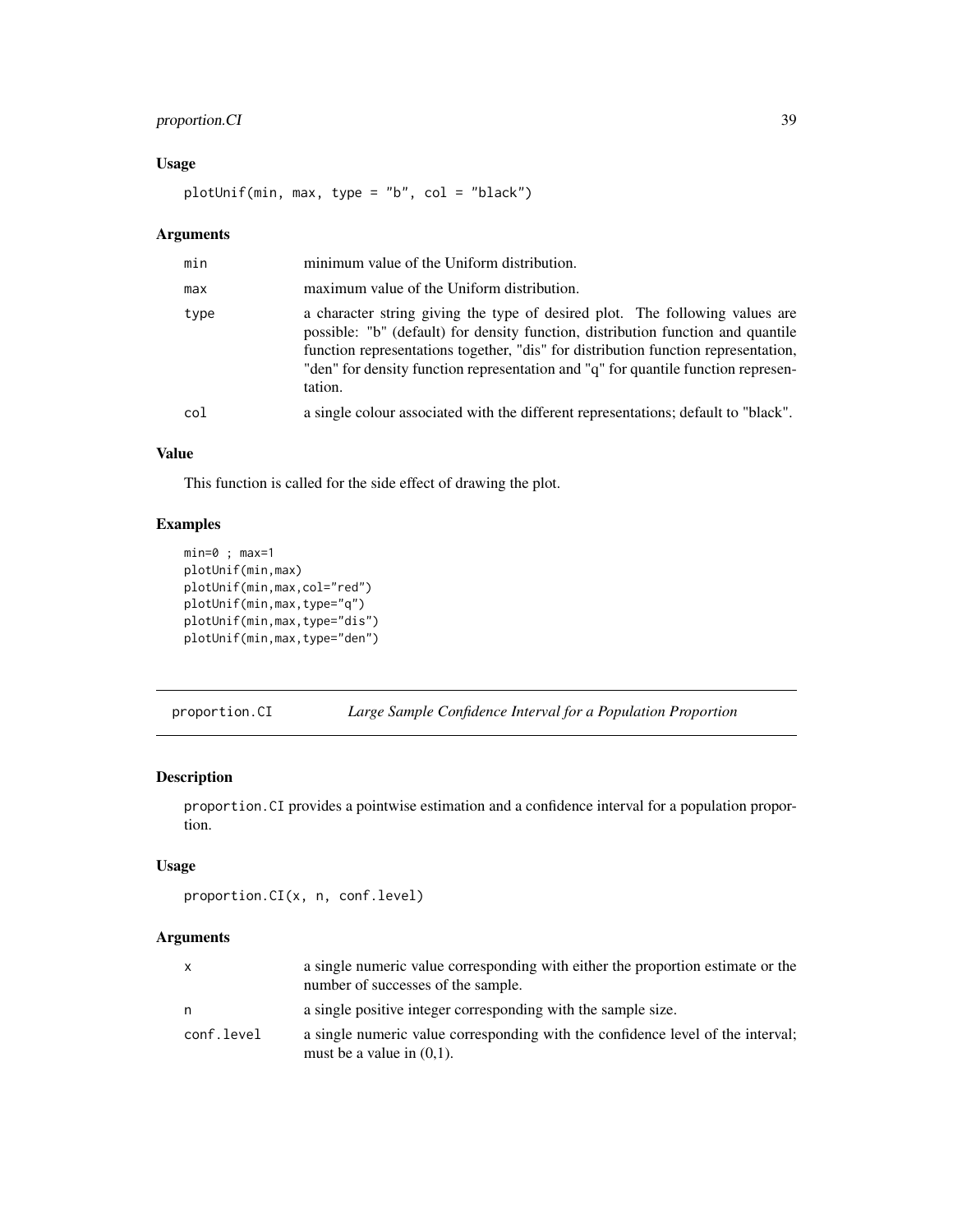#### Details

Counts of successes and failures must be nonnegative and hence not greater than the corresponding numbers of trials which must be positive. All finite counts should be integers.

If the number of successes are given, then the proportion estimate is computed.

## Value

A list containing the following components:

estimate numeric value corresponding with the sample proportion estimate. CI a numeric vector of length two containing the lower and upper bounds of the confidence interval.

Independently on the user saving those values, the function provides a summary of the result on the console.

## Examples

#Given the sample proportion estimate proportion.CI(0.3, 100, conf.level=0.95)

```
#Given the number of successes
proportion.CI(30,100,conf.level=0.95)
```
<span id="page-39-1"></span>proportion.test *Large Sample Test for a Population Proportion*

#### **Description**

proportion.test allows to compute a hypothesis test for a population proportion.

#### Usage

```
proportion.test(x, n, p0, alternative = "two.sided", alpha = 0.05,
 plot = TRUE, lwd = 1)
```

| $\mathsf{x}$ | a positive number indicating the counts of successes or, if number between 0<br>and 1, probability of success.                                                  |
|--------------|-----------------------------------------------------------------------------------------------------------------------------------------------------------------|
| n            | a single positive integer corresponding with the sample size.                                                                                                   |
| p0           | a positive number in $(0,1)$ corresponding with the proportion to test.                                                                                         |
| alternative  | a character string specifying the alternative hypothesis, must be one of "two.sided"<br>(default), "greater" or "less".                                         |
| alpha        | a single number in $(0,1)$ corresponding with significance level.                                                                                               |
| plot         | a logical value indicating whether to display a graph including the test statistic<br>value for the sample, its distribution, the rejection region and p-value. |
| lwd          | a single number indicating the line width of the plot.                                                                                                          |
|              |                                                                                                                                                                 |

<span id="page-39-0"></span>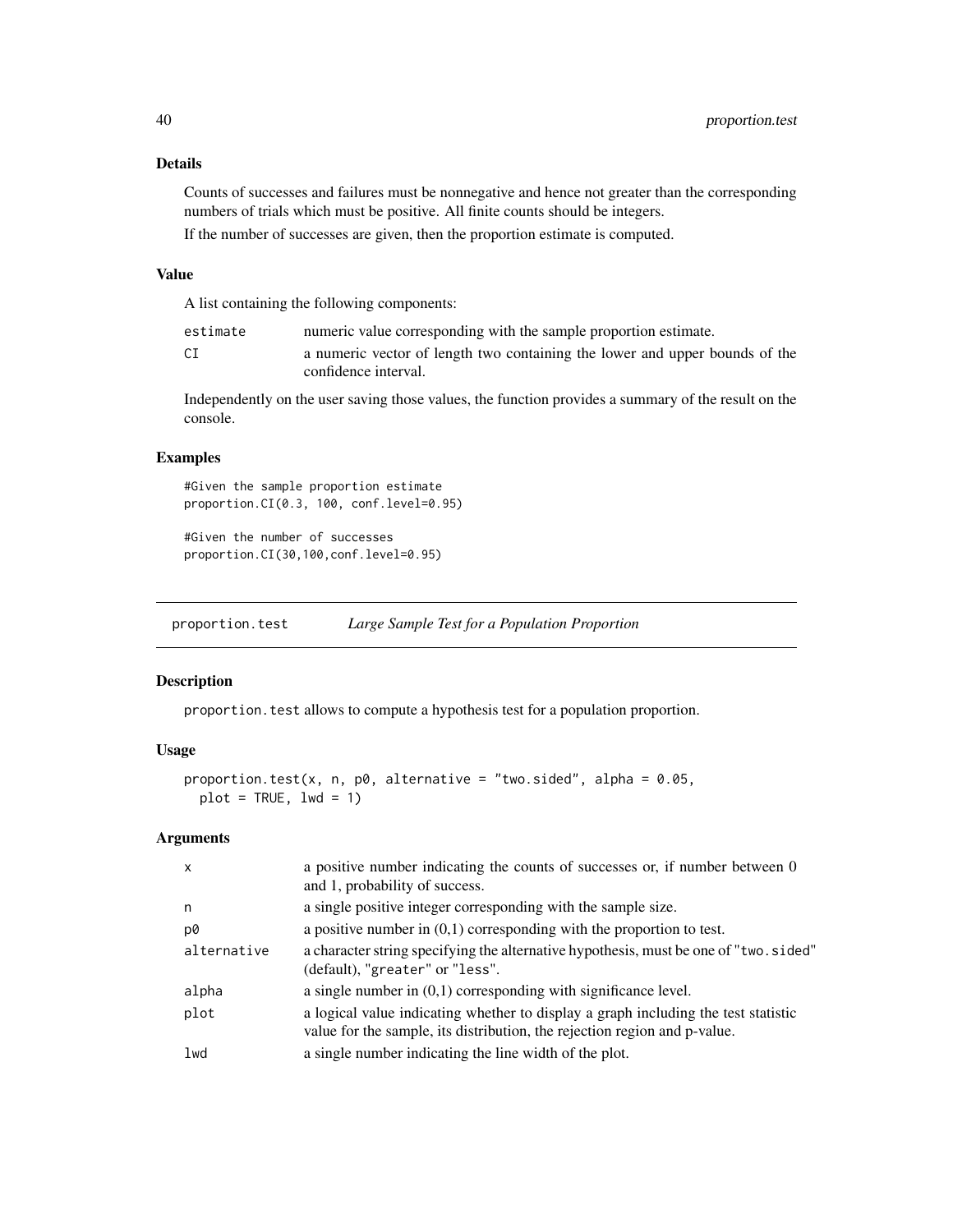#### <span id="page-40-0"></span>read.data 41

## Details

Counts of successes and failures must be nonnegative and hence not greater than the corresponding numbers of trials which must be positive. All finite counts should be integers. If the number of successes is given, then the proportion estimate is computed.

#### Value

A list with class "lstest" and "htest" containing the following components:

| statistic     | the value of the test statistic.                                      |
|---------------|-----------------------------------------------------------------------|
| parameter     | the sample size n.                                                    |
| p.value       | the p-value of the test.                                              |
| estimate      | the sample proportion.                                                |
| null.value    | the value of p0 specified by the null.                                |
| alternative   | a character string describing the alternative.                        |
| method        | a character string indicating the method used.                        |
| data.name     | a character string giving the names of the data.                      |
| alpha         | the significance level.                                               |
| dist.name     | a character string indicating the distribution of the test statistic. |
| statformula   | a character string with the statistic's formula.                      |
| reject.region | a character string with the reject region.                            |

#### Examples

x <- rbinom(1, 120, 0.6) proportion.test(x, 120, 0.5, alternative = "greater") proportion.test( $0.6$ , 12 $0.6$ , 0.5, alternative = "greater")

```
read.data Data Input
```
#### Description

read.data allows to read a file and create a data frame from it. Wrapper for different data input functions available, namely data.table::fread, readxl::read\_excel, haven::read\_sas, haven::read\_sav, haven::read\_dta and readODS::read\_ods. The file extensions supported are: csv, dat, data, dta, ods, RDa, RData, sas7bdat, sav, txt, xls and xlsx.

#### Usage

```
read.data(name, dec = ".", header = "auto", sheet = 1, ...)
```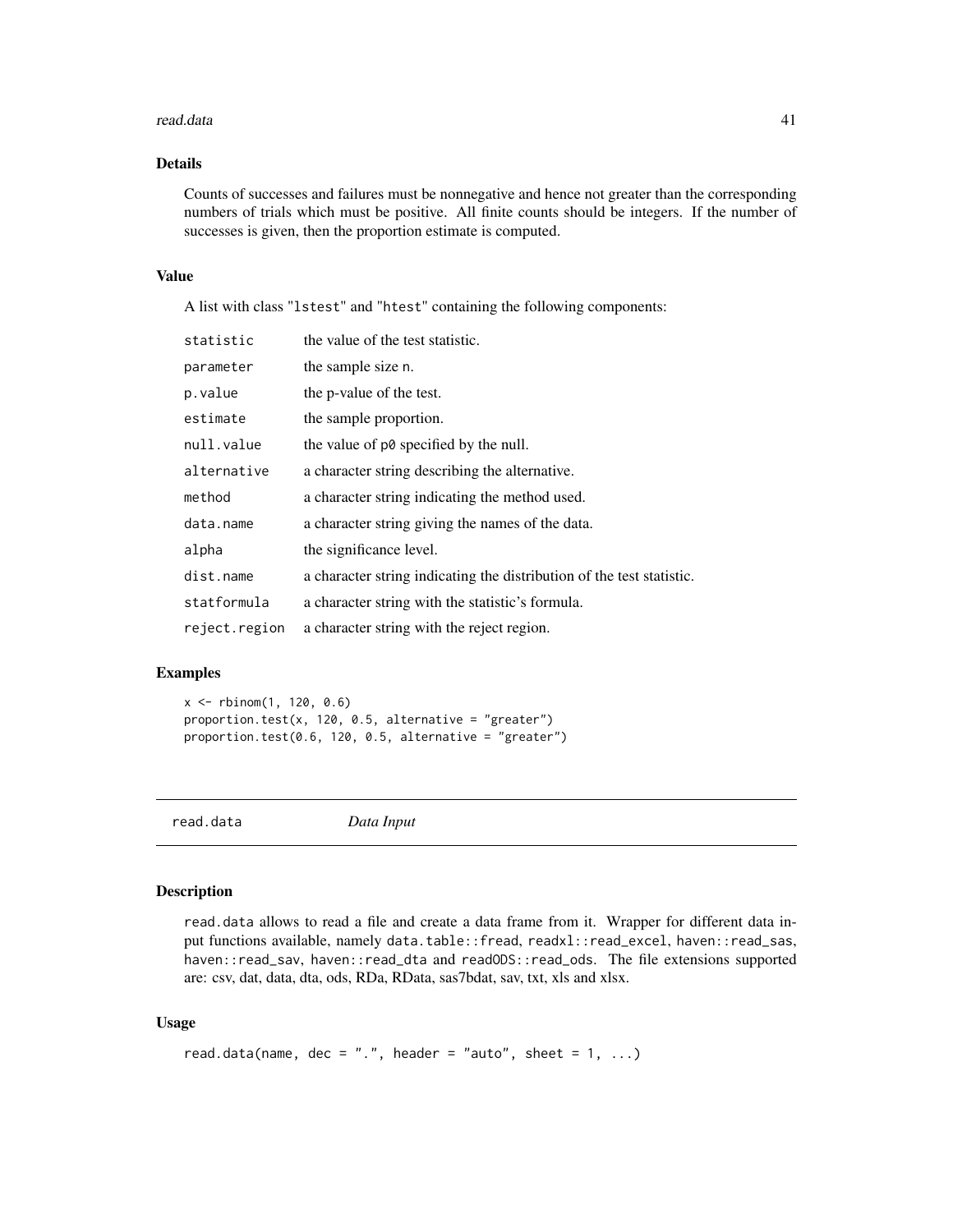## <span id="page-41-0"></span>Arguments

| name   | a character string with the name of the file including the file extension from<br>which the data are to be read from.                                                                                                                                                                                                                                    |
|--------|----------------------------------------------------------------------------------------------------------------------------------------------------------------------------------------------------------------------------------------------------------------------------------------------------------------------------------------------------------|
| dec    | a character string indicating the decimal separator for txt, csv, dat and data files.<br>If not "." (default) then usually ",".                                                                                                                                                                                                                          |
| header | a character string indicating if the first data line contains column names, as in<br>data.table:: fread. Defaults according to whether every non-empty field on<br>the first data line is type character; if so, or TRUE is supplied, then the first row<br>is considered as the variables names and any empty column names are given a<br>default name. |
| sheet  | the sheet to read for xls, xlsx and ods files. Either a string (the name of a sheet)<br>or an integer (the position of the sheet). If not specified, defaults to the first<br>sheet.                                                                                                                                                                     |
| .      | Further arguments to be passed to data. table:: fread, readxl:: read_excel,<br>haven::read_sas, haven::read_sav, haven::read_dta or readODS::read_ods.                                                                                                                                                                                                   |

#### Value

A data.frame containing the data in the specified file or, if Rdata or Rda, an object of class "ls\_str".

#### Examples

```
data <- data.frame(V1 = 1:5*0.1, V2 = 6:10)
tf <- tempfile("tp", fileext = c(".csv", ".txt", ".RData"))
write.csv(data, tf[1], row.names = FALSE)
read.data(tf[1]) # csv
write.csv2(data, tf[1], row.names = FALSE)
read.data(tf[1], dec = ",") # csv2write.table(data, tf[2], row.names = FALSE)
read.data(tf[2]) # txt
save(data, file = tf[3])
read.data(tf[3]) # RData
```
S2mu *Variance Estimator when the Population Mean is Known*

## Description

S2mu computes a estimation of the variance, given a sample x with known population mean (denoted by mu).

#### Usage

S2mu(x, mu)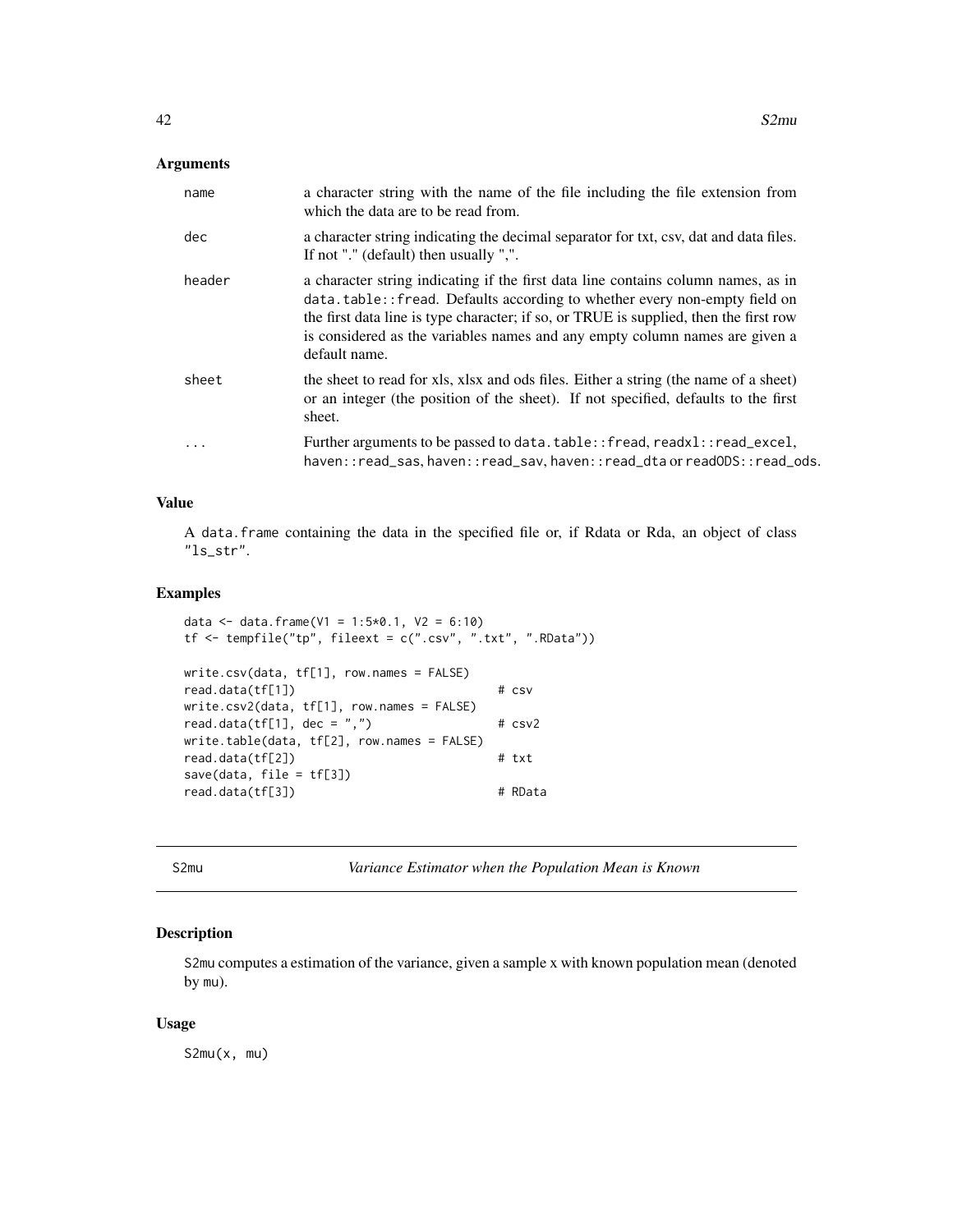## <span id="page-42-0"></span>sample.quantile 43

#### **Arguments**

|    | a numeric vector containing the sample. |
|----|-----------------------------------------|
| mu | the population mean.                    |

## Details

Given  $\{x_1, \ldots, x_n\}$  a sample of a random variable, the variance estimator when the population mean (denoted by  $\mu$ ) is known can be computed as  $S_{\mu}^2 = \frac{1}{n} \sum_{i=1}^n (x_i - \mu)^2$ .

## Value

A single numerical value corresponding with the variance estimation when the population mean is known.

#### Examples

x=rnorm(20) S2mu(x,mu=0)

sample.quantile *Sample Quantiles*

#### Description

sample.quantile computes a estimation of different quantiles, given a sample x, using order statistics.

#### Usage

```
sample.quantile(x, tau)
```
#### Arguments

| X   | a numeric vector containing the sample.                            |
|-----|--------------------------------------------------------------------|
| tau | the quantile(s) of interest, that must be a number(s) in $(0,1)$ . |

#### Details

A quantile tau determines the proportion of values in a distribution are above or below a certain limit. For instance, given tau a number between 0 and 1, the tau-quantile splits the sample into tow parts with probabilities tau and (1-tau), respectively.

One possible way to calculate the quantile tau would be to ordering the sample and taking as the quantile the smallest data in the sample (first of the ordered sample) whose cumulative relative frequency is greater than tau. If there is a point in the sample with a cumulative relative frequency equal to tau, then the sample quantile will be calculated as the mean between that point and the next one of the ordered sample.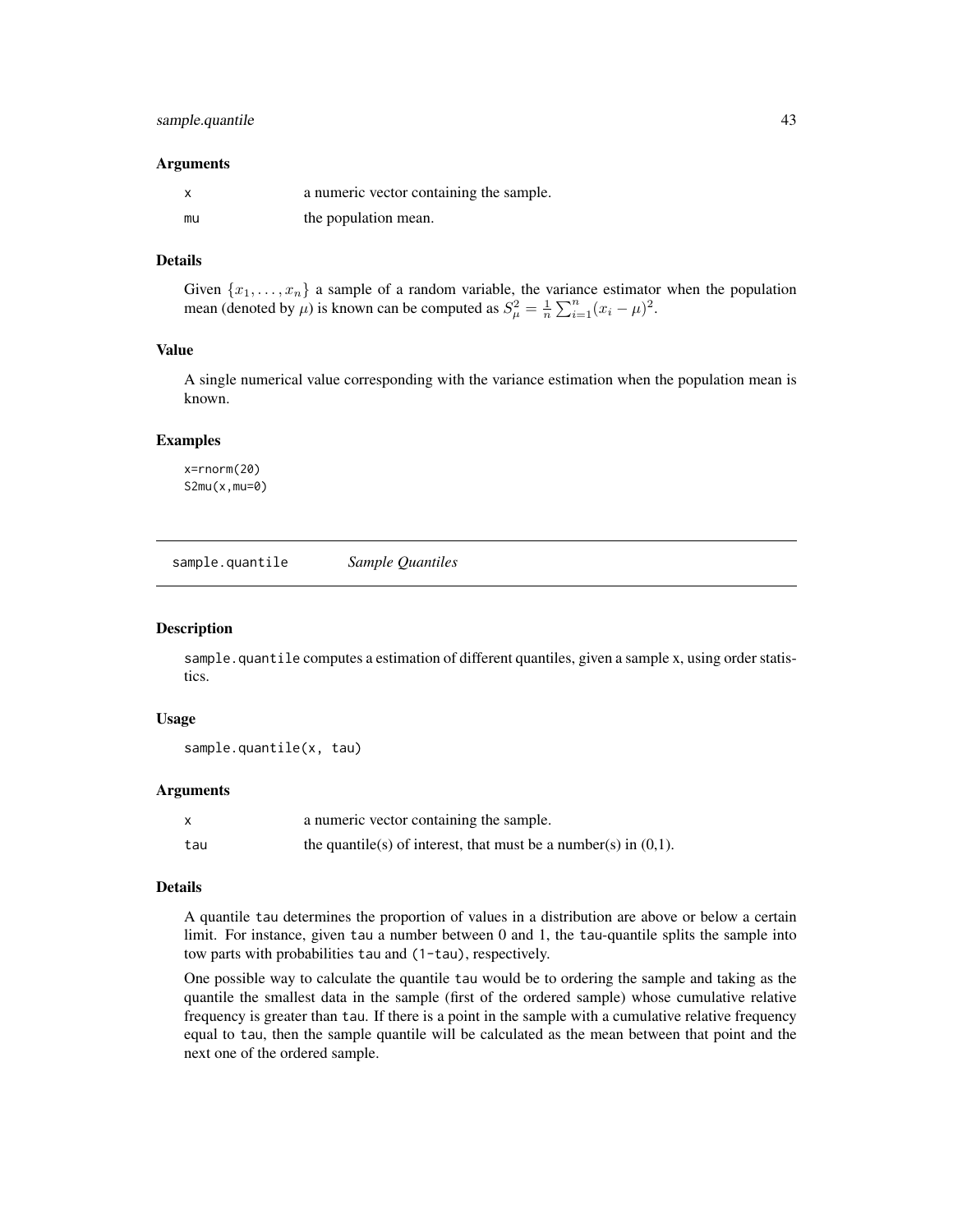#### Value

A number or a numeric vector of tau-quantile(s).

A numerical value or vector corresponding with the requested sample quantiles.

## Examples

```
x=rnorm(20)
sample.quantile(x,tau=0.5)
sample.quantile(x,tau=c(0.25,0.5,0.75))
```
sample.sd *Sample Standard Deviation*

## Description

sample.sd computes the sample standard deviation of a sample x.

#### Usage

sample.sd(x)

#### Arguments

x a numeric vector containing the sample.

## Details

Given  $\{x_1, \ldots, x_n\}$  a sample of a random variable, the sample standard deviation can be computed as  $S = \sqrt{\frac{1}{n} \sum_{i=1}^{n} (x_i - \bar{x})^2}$ .

## Value

A single numerical value corresponding with the sample standard deviation.

## Examples

x=rnorm(20) sample.sd(x)

<span id="page-43-0"></span>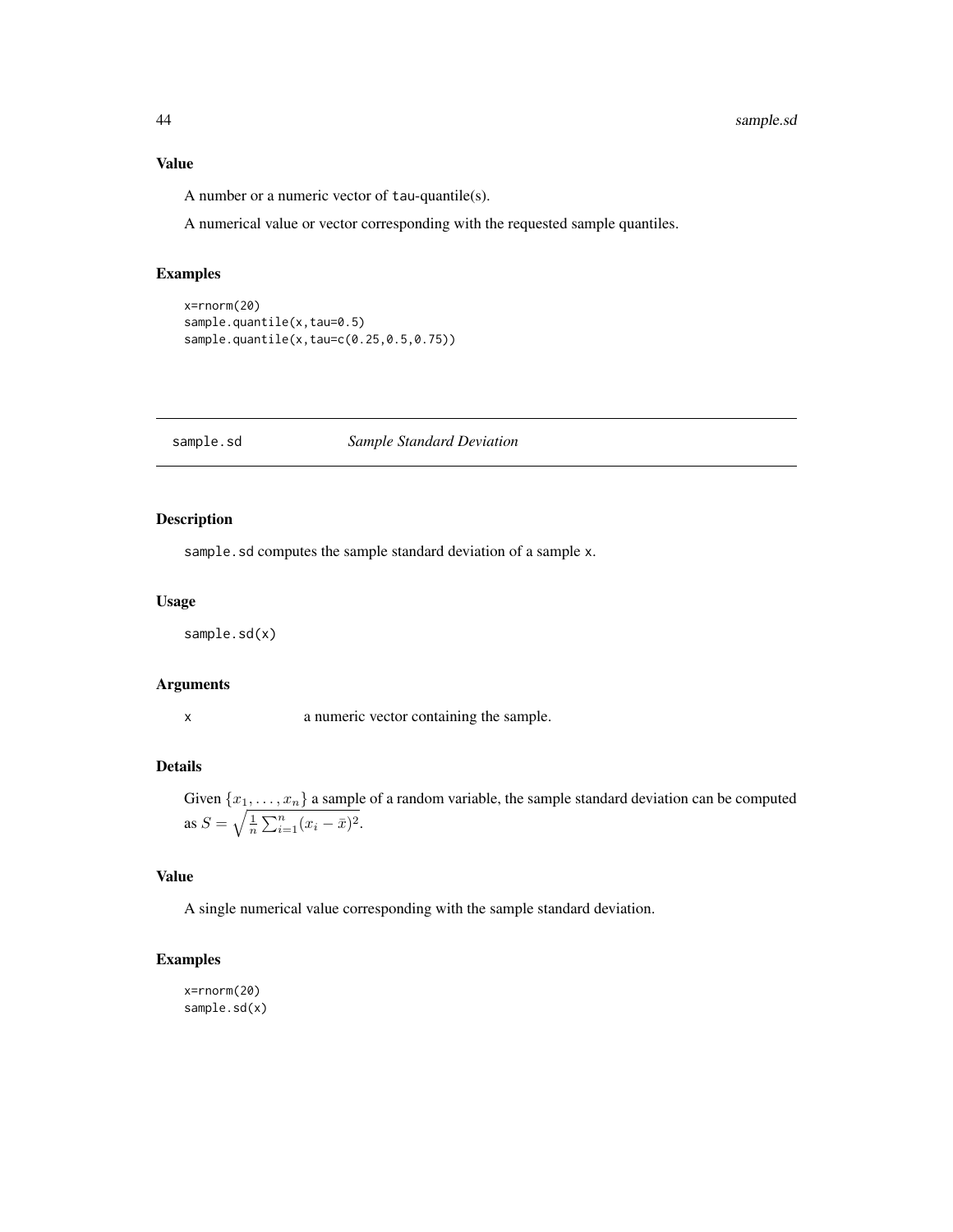<span id="page-44-0"></span>

#### Description

sample. var computes the sample variance of a sample x.

#### Usage

sample.var(x)

## Arguments

x a numeric vector containing the sample.

#### Details

Given  $\{x_1, \ldots, x_n\}$  a sample of a random variable, the sample variance can be computed as  $S^2 = \frac{1}{n} \sum_{i=1}^n (x_i - \bar{x})^2$ .

#### Value

A single numerical value corresponding with the sample variance.

#### Examples

x=rnorm(20) sample.var(x)

<span id="page-44-1"></span>sicri2018 *SICRI: information system on risk-taking behaviour*

## Description

SICRI collects data on health-related behaviours, as long as they do not involve questions that can be considered sensitive or delicate, since with them simple self-declaration is not a way to obtain valid information. However, although the data collected will mainly refer to behaviours, data of another type may be collected for which simple self-declaration is an accommodated mode of measurement.

#### Usage

data(sicri2018)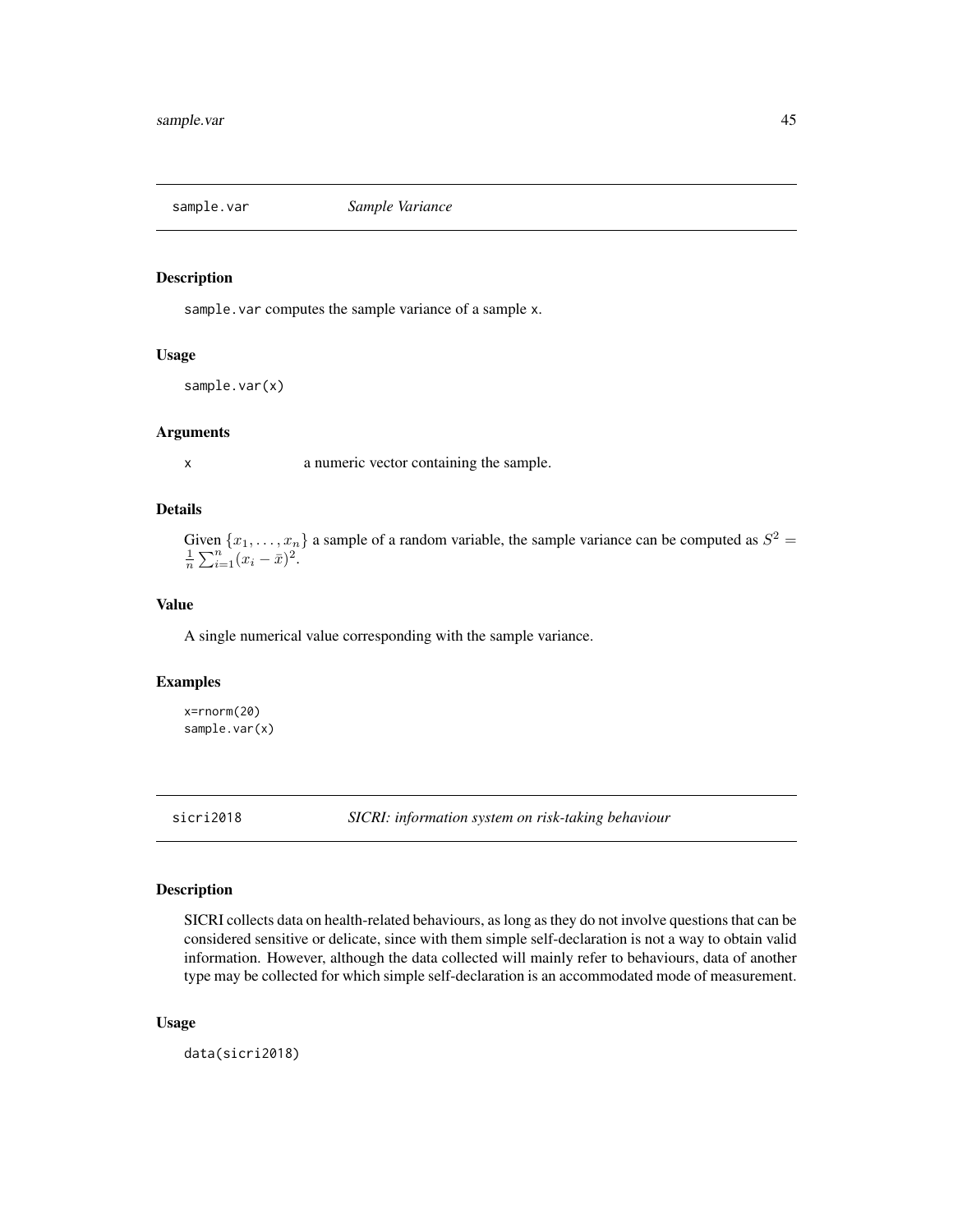## <span id="page-45-0"></span>Format

sicri2018 is a data frame with 7853 cases (rows) and 18 variables (columns) selected from the original and complete data base. The selection was done to have an overview of different types of random variables, as well as the topic interest for the students to discuss about.

In what follows the explanation and codification of the different variables is detailed. For every variable, we provide its name on the data base, the explanation of its content and all the possible categories, whether it makes sense, with their codes on the data base between brackets.

| sex            | men $(1)$ ; women $(2)$                                                          |
|----------------|----------------------------------------------------------------------------------|
| age            | age in years                                                                     |
| weight         | weight in kilograms                                                              |
| height         | height in centimetres                                                            |
| bmi            | body mass index                                                                  |
| prov           | province: A Coruña (15); Lugo (27); Ourense (32); Pontevedra (36)                |
| employ         | employment situation: employed (1); unemployed (2); housework (3);               |
|                | retired $(4)$ ; student $(5)$ ; other $(6)$                                      |
| education      | educational level: no studies $(1)$ ; basic level $(2)$ ; medium level $(3)$ ;   |
|                | upper level $(4)$                                                                |
| civilstat      | civil status: living as a couple $(1)$ ; not living as a couple $(2)$            |
| smoke          | whether has ever smoked: no $(0)$ ; yes $(1)$                                    |
| Neigarw        | number of cigaretts per week                                                     |
| <b>TimeNS</b>  | time (in years) since the last time the person smoked                            |
| vac            | whether the person trust vaccines: no $(0)$ ; yes $(1)$ ; not know $(3)$         |
| <b>Ndrinks</b> | number of usual glasses drunk, any day the person takes alcoholic drinks         |
| netuse         | time (in minutes) surfing the Net in the last four weeks                         |
| game           | whether the person has spent money on gambling in the last 12 months: no $(0)$ ; |
|                | yes $(1)$                                                                        |
| blood          | whether the person has ever been a blood donor                                   |
| can            | whether the person has ever smoked cannabis                                      |
|                |                                                                                  |

#### Source

This data has been collected from SERGAS (Galician Health Service) Database on February 2021 <https://www.sergas.es/Saude-publica/SICRI-2018-Microdatos>

#### Examples

```
data(sicri2018)
bmi <- sicri2018$bmi
Histogram(bmi,col="pink")
```
Smu *Standard Deviation Estimator when the Population Mean is Known*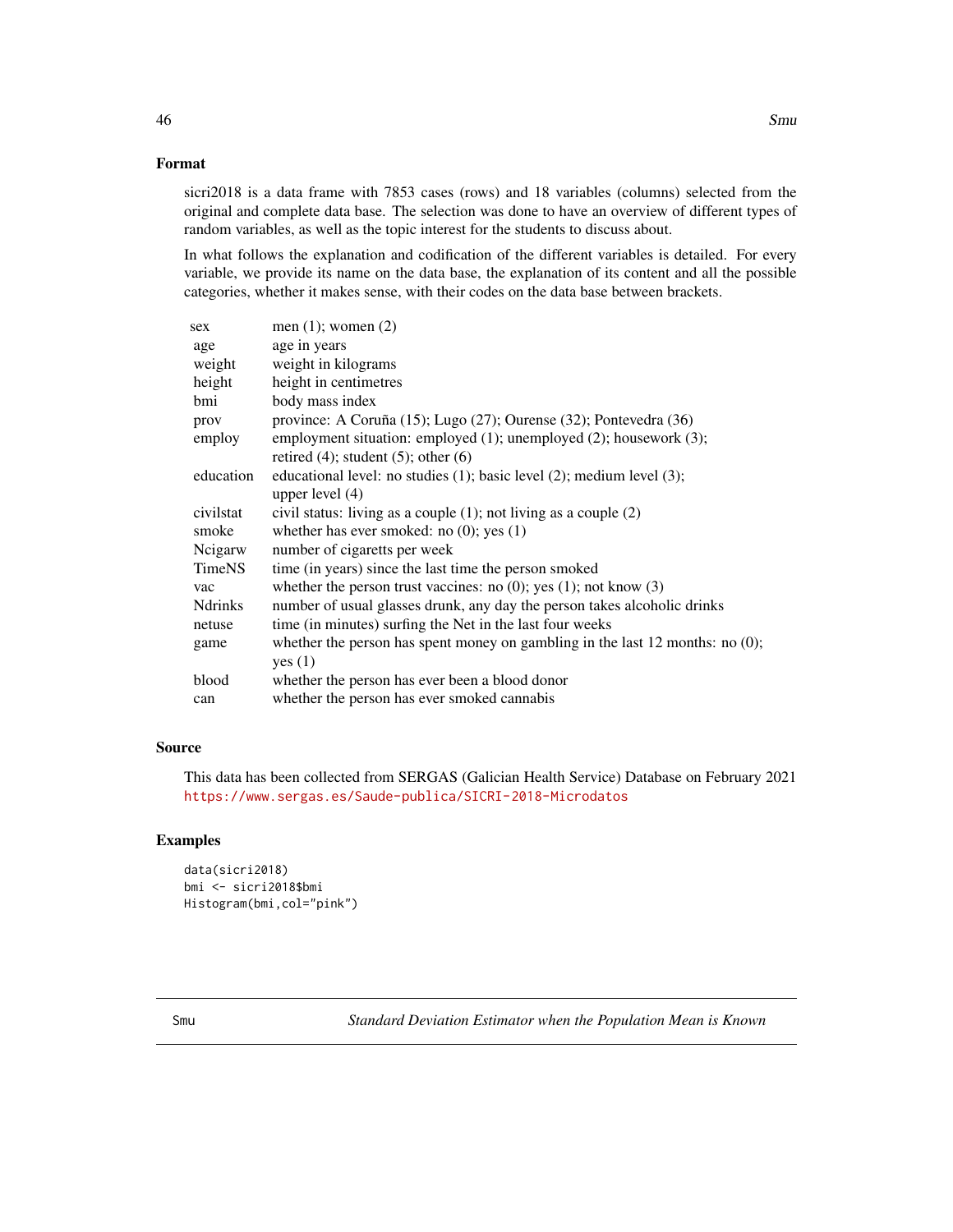#### <span id="page-46-0"></span>variance.CI 47

#### Description

Smu computes a estimation of the standard deviation, given a sample x with known mean (denoted by mu).

#### Usage

Smu(x, mu)

#### Arguments

| x  | a numeric vector containing the sample. |
|----|-----------------------------------------|
| mu | the population mean.                    |

## Details

Given  $\{x_1, \ldots, x_n\}$  a sample of a random variable, the standard deviation estimator when the population mean (denoted by  $\mu$ ) is known can be computed as  $S_{\mu} = \sqrt{\frac{1}{n} \sum_{i=1}^{n} (x_i - \mu)^2}$ .

#### Value

A single numerical value corresponding with the standard deviation estimation when the population mean is known.

#### Examples

x=rnorm(20) Smu(x,mu=0)

<span id="page-46-1"></span>variance.CI *Confidence Interval for the Variance and the Standard Deviation of a Normal Population*

#### Description

variance.CI provides a pointwise estimation and a confidence interval for the variance and the standard deviation of a normal population in both scenarios: known and unknown population mean.

#### Usage

```
variance.CI(x = NULL, s = NULL, sc = NULL, smu = NULL, mu = NULL,n = NULL, conf.level)
```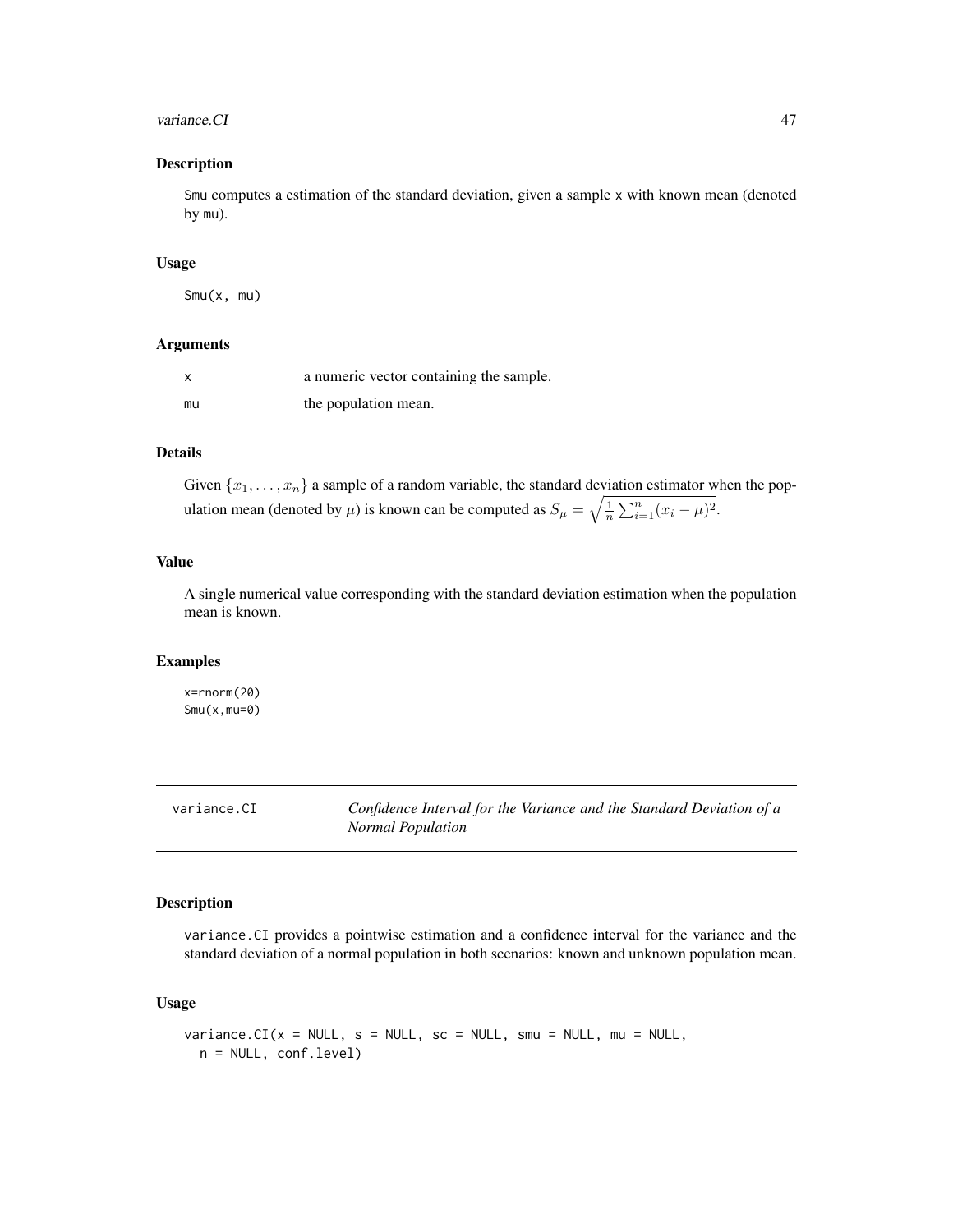#### Arguments

| $\mathsf{x}$ | a numeric vector containing the sample.                                                                                          |
|--------------|----------------------------------------------------------------------------------------------------------------------------------|
| S            | a single numeric value corresponding with the sample standard deviation.                                                         |
| <b>SC</b>    | a single numeric value corresponding with the cuasi-standard deviation.                                                          |
| smu          | if known, a single numeric value corresponding with the estimation of the stan-<br>dard deviation for known population mean.     |
| mu           | if known, a single numeric value corresponding with the population mean. Even<br>when the user provides smu, mu is still needed. |
| n            | a single positive integer corresponding with the sample size; not needed if the<br>sample is provided.                           |
| conf.level   | a single numeric value corresponding with the confidence level of the interval;<br>must be a value in $(0,1)$ .                  |

#### Details

The formula interface is applicable when the user provides the sample and also when the user provides the value of sample characteristics (cuasi-standard deviation or sample standard deviation and the sample size).

#### Value

A list containing the following components:

| var.estimate | the cuasi-variance for unknown population mean, and the estimation of the vari-<br>ance for known population mean.                        |
|--------------|-------------------------------------------------------------------------------------------------------------------------------------------|
| sd.estimate  | the cuasi-standard deviation for unknown population mean and the estimation<br>of the standard deviation for known population mean.       |
| CI.var       | a numeric vector of length two containing the lower and upper bounds of the<br>confidence interval for the population variance.           |
| CI.sd        | a numeric vector of length two containing the lower and upper bounds of the<br>confidence interval for the population standard deviation. |

Independently on the user saving those values, the function provides a summary of the result on the console.

## Examples

```
#Given the estimation of the standard deviation with known population mean
dat=rnorm(20,mean=2,sd=1)
smu=Smu(dat,mu=2)
variance.CI(smu=smu,mu=2,n=20,conf.level=0.95)
```
#Given the sample with known population mean dat=rnorm(20,mean=2,sd=1) variance.CI(dat,mu=2,conf.level=0.95)

#Given the sample with unknown population mean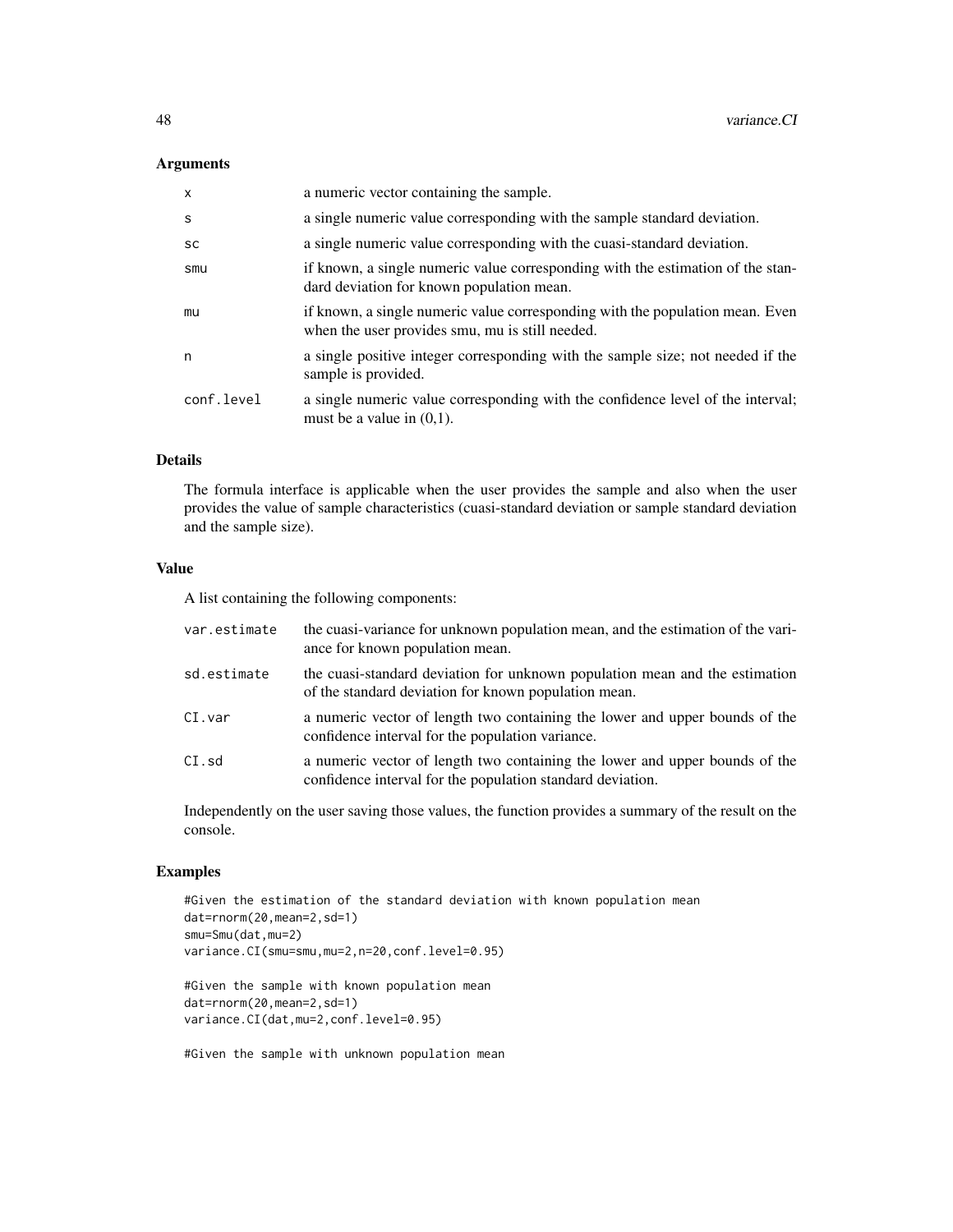#### <span id="page-48-0"></span>variance.test 49

```
dat=rnorm(20,mean=2,sd=1)
variance.CI(dat,conf.level=0.95)
#Given the cuasi-standard deviation with unknown population mean
dat=rnorm(20,mean=2,sd=1)
variance.CI(sc=sd(dat),n=20,conf.level=0.95)
```
<span id="page-48-1"></span>variance.test *One Sample Variance Test of a Normal Population*

## Description

variance. test allows to compute hypothesis tests for the variance of a Normal population in both scenarios: known or unknown population mean.

## Usage

```
variance.test(x = NULL, s = NULL, sc = NULL, smu = NULL, mu = NULL,
  n = NULL, sigma02, alternative = "two.sided", alpha = 0.05,
 plot = TRUE, 1wd = 1)
```
#### Arguments

| $\times$    | a numeric vector containing the sample.                                                                                                                         |
|-------------|-----------------------------------------------------------------------------------------------------------------------------------------------------------------|
| S           | a single numeric value corresponding with the sample standard deviation.                                                                                        |
| SC          | a single numeric value corresponding with the cuasi-standard deviation.                                                                                         |
| smu         | if known, a single numeric value corresponding with the estimation of the stan-<br>dard deviation for known population mean.                                    |
| mu          | if known, a single numeric value corresponding with the population mean. Even<br>when the user provides smu, mu is still needed.                                |
| n           | a single positive integer corresponding with the sample size; not needed if the<br>sample is provided.                                                          |
| sigma02     | a single number corresponding with the variance to test.                                                                                                        |
| alternative | a character string specifying the alternative hypothesis, must be one of "two.sided"<br>(default), "greater" or "less".                                         |
| alpha       | a single number in $(0,1)$ , significance level.                                                                                                                |
| plot        | a logical value indicating whether to display a graph including the test statistic<br>value for the sample, its distribution, the rejection region and p-value. |
| lwd         | a single number indicating the line width of the plot.                                                                                                          |
|             |                                                                                                                                                                 |

#### Details

The formula interface is applicable when the user provides the sample or values of the sample characteristics (cuasi-standard deviation or sample standard deviation).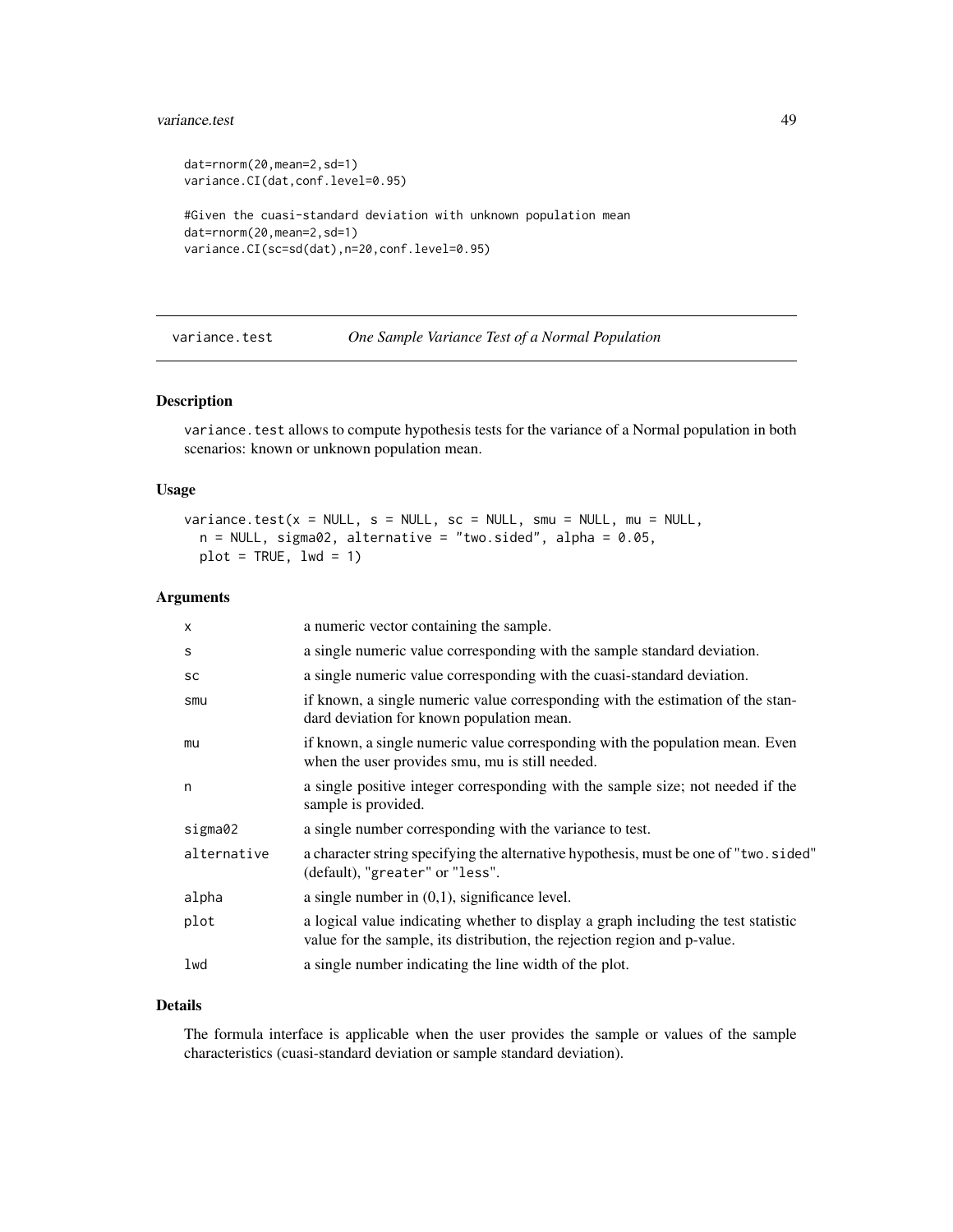## Value

A list with class "lstest" and "htest" containing the following components:

| statistic     | the value of the test statistic.                                      |
|---------------|-----------------------------------------------------------------------|
| parameter     | the degrees of freedom of the statistic's distribution.               |
| p.value       | the p-value of the test.                                              |
| estimate      | the cuasi-variance.                                                   |
| null.value    | the value specified by the null.                                      |
| alternative   | a character string describing the alternative.                        |
| method        | a character string indicating the method used.                        |
| data.name     | a character string giving the names of the data.                      |
| alpha         | the significance level.                                               |
| dist.name     | a character string indicating the distribution of the test statistic. |
| statformula   | a character string with the statistic's formula.                      |
| reject.region | a character string with the reject region.                            |
| unit          | a character string with the units.                                    |

## Examples

```
x \le - rnorm(50, mean = 1, sd = 2)
# unknown population mean
variance.test(x, sigma02 = 3.5)
variance.test(sc = sd(x), n = 50, sigma02 = 3.5)
# known population mean
variance.test(x, sigma02 = 3.5, mu = 1)
smu <- Smu(x, \text{mu} = 1)variance.test(smu = smu, n = 50, sigma02 = 3.5)
```